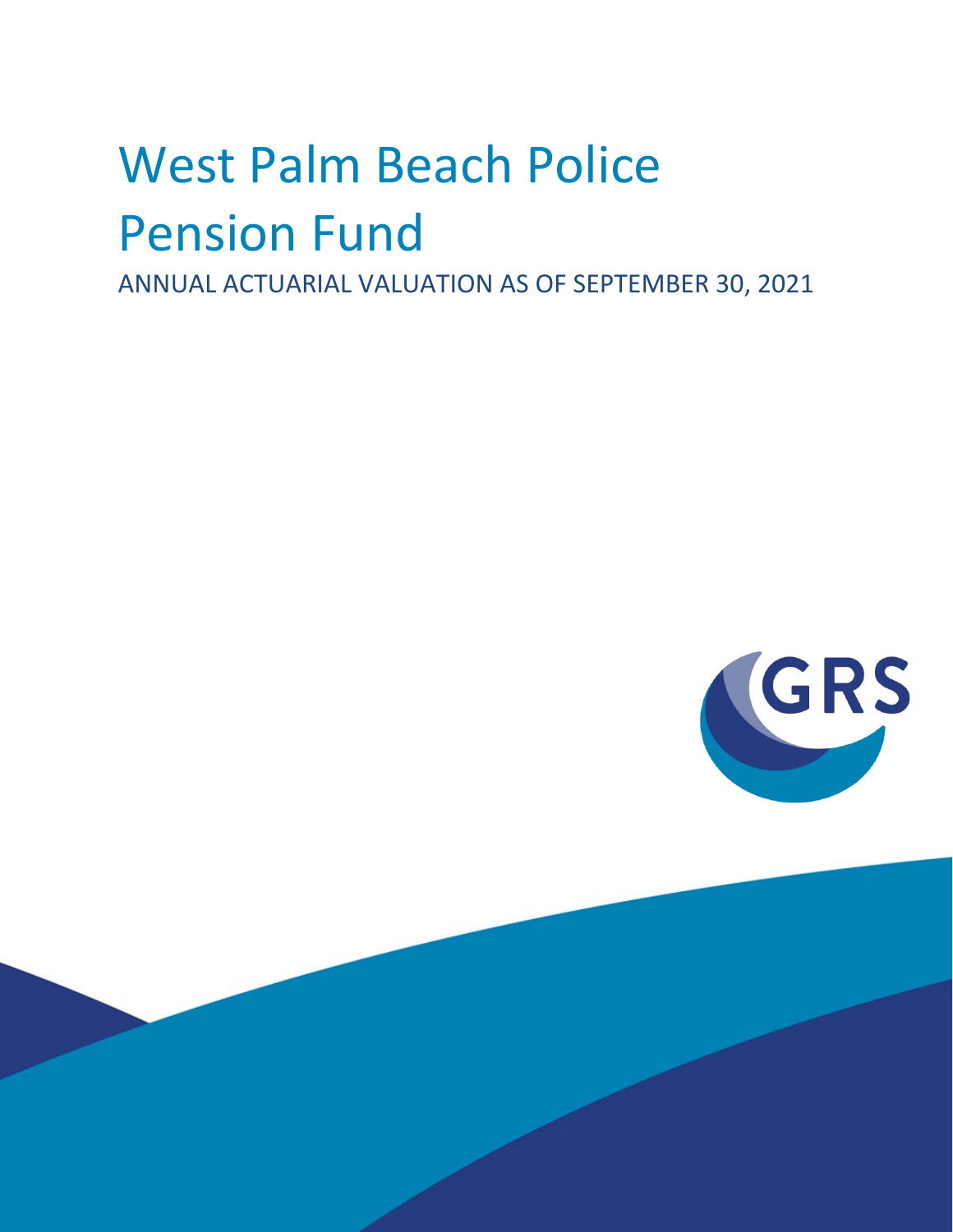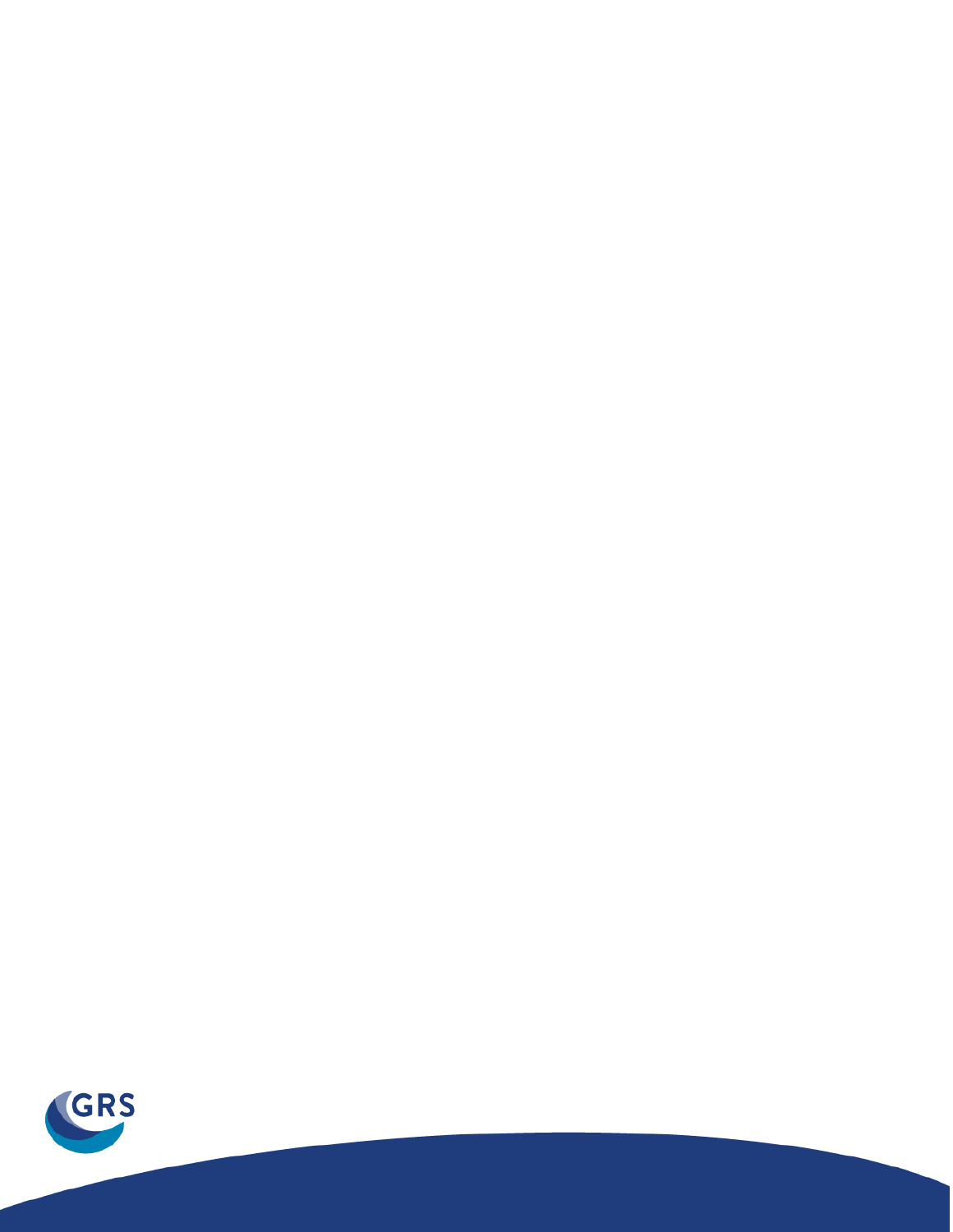### *OUTLINE OF CONTENTS REPORT OF SEPTEMBER 30, 2021 ACTUARIAL VALUATION*

| <b>Section</b> | Page           |                                                                                                                                                    |
|----------------|----------------|----------------------------------------------------------------------------------------------------------------------------------------------------|
|                | - -            | Cover Letter                                                                                                                                       |
|                |                | Valuation Results, Comments, Conclusion, Recommendations and Statement by<br><b>Enrolled Actuary, Actuarial Experience and Accrued Liabilities</b> |
| A              | $1 - 3$        | <b>Funding Objective and Contribution Rates</b>                                                                                                    |
|                | $4 - 5$        | <b>Funding Progress Indicators</b>                                                                                                                 |
|                | 6              | <b>Comments and Conclusion</b>                                                                                                                     |
|                | $7-9$          | Risks Associated with Measuring the Accrued Liability and Actuarially Determined<br>Contribution                                                   |
|                | 10             | <b>Experience Gain (Loss)</b>                                                                                                                      |
|                | 11             | Sources and Financing of UAAL                                                                                                                      |
|                | 12             | Unfunded Actuarial Accrued Liability                                                                                                               |
|                | 13             | <b>Historical Contributions Schedule</b>                                                                                                           |
|                | $14 - 15$      | Notes to Historical Contributions Schedule                                                                                                         |
|                | 16             | <b>Actuarial Balance Sheet</b>                                                                                                                     |
|                |                | Summary of Benefit Provisions and Valuation Data Submitted by the Pension Fund                                                                     |
| В              | $1 - 3$        | <b>Benefit Provisions</b>                                                                                                                          |
|                | $4 - 6$        | <b>Accounting &amp; Asset Information</b>                                                                                                          |
|                | $\overline{7}$ | Reconciliation of DROP and Share Plan Accounts                                                                                                     |
|                | 8              | Determination of Fixed Interest Crediting Rate for DROP and Share Plan Accounts                                                                    |
|                | $9 - 11$       | <b>Supplemental Pension Distribution</b>                                                                                                           |
|                | 12             | <b>Reconciliation of Membership</b>                                                                                                                |
|                | 13-16          | Active, Retired, Beneficiary, and Vested Terminated Data                                                                                           |
|                |                | <b>Actuarial Cost Method, Actuarial Assumptions and Definitions of Technical Terms</b>                                                             |
| $\mathsf{C}$   | 1              | <b>Actuarial Cost Method</b>                                                                                                                       |
|                | $\overline{2}$ | Amortization of UAAL                                                                                                                               |
|                | $3-12$         | <b>Actuarial Assumptions</b>                                                                                                                       |
|                | $13 - 14$      | Definitions                                                                                                                                        |
|                |                | <b>Disclosures Required by Governmental Accounting Standards Board</b><br><b>Statement No. 67</b>                                                  |
| D              | 1              | Schedule of Changes in the Employer's Net Pension Liability and Related Ratios                                                                     |
|                | $\overline{2}$ | Schedule the Employer's Net Pension Liability                                                                                                      |
|                | 3              | Notes to Schedule the Employer's Net Pension Liability                                                                                             |
|                | 4              | Schedule of Contributions                                                                                                                          |
|                | 5              | Notes to Schedule of Contributions                                                                                                                 |
|                | 6              | Single Discount Rate and Sensitivity Analysis                                                                                                      |
|                |                | <b>Summary of Valuation Results in State Format</b>                                                                                                |

E 1-3 Valuation Summary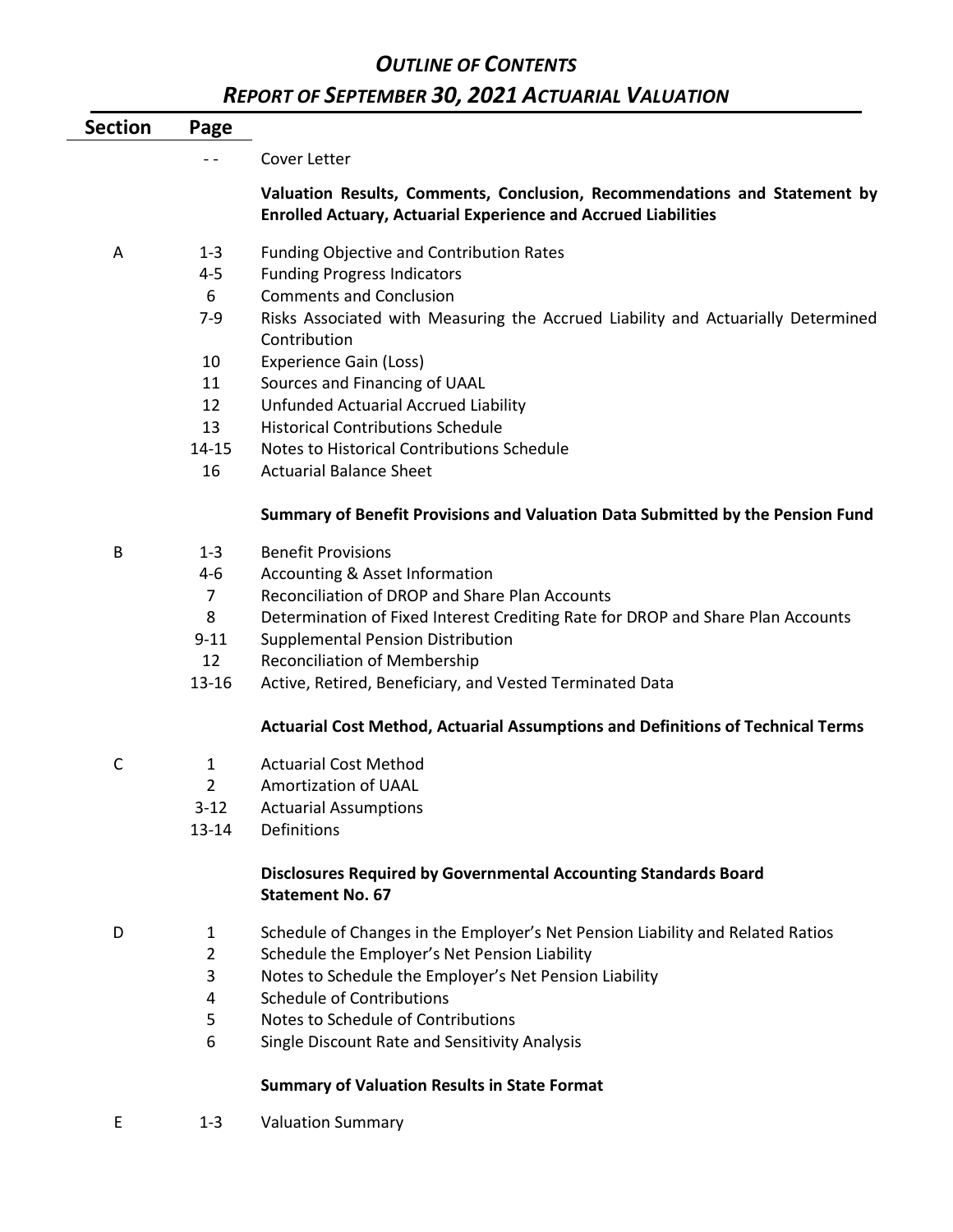

May 12 2022

Board of Trustees West Palm Beach Police Pension Fund West Palm Beach, Florida

#### **Re: West Palm Beach Police Pension Fund Actuarial Valuation as of September 30, 2021**

The results of the September 30, 2021 Annual Actuarial Valuation of the West Palm Beach Police Pension Fund (the Plan) are presented in this report.

This report was prepared at the request of the Board and is intended for use by the Plan and those designated or approved by the Board. This report may be provided to parties other than the Plan only in its entirety and only with the permission of the Board. GRS is not responsible for unauthorized use of this report.

The purposes of the valuation are to measure the Plan's funding progress, to determine the employer contribution rate for the fiscal year ending September 30, 2023, and to determine the actuarial information for GASB Statement No. 67 for the fiscal year ending September 30, 2021. This report should not be relied on for any purpose other than the purposes described herein. Determinations of financial results, associated with the benefits described in this report, for purposes other than those identified above may be significantly different.

The contribution rate in this report is determined using the actuarial assumptions and methods disclosed in Section B of this report. This report includes risk metrics in Section A but does not include a more robust assessment of the risks of future experience not meeting the actuarial assumptions. Additional assessment of risks was outside the scope of this assignment.

This valuation assumed the continuing ability of the plan sponsor to make the contributions necessary to fund this plan. A determination regarding whether or not the plan sponsor is actually able to do so is outside our scope of expertise and was not performed.

The findings in this report are based on data or other information through September 30, 2021. The valuation was based upon information furnished by the Plan Administrator concerning Pension Fund benefits, financial transactions, plan provisions and active members, terminated members, retirees and beneficiaries. We checked for internal and year-to-year consistency, but did not audit the data. We are not responsible for the accuracy or completeness of the information provided by the Plan Administrator.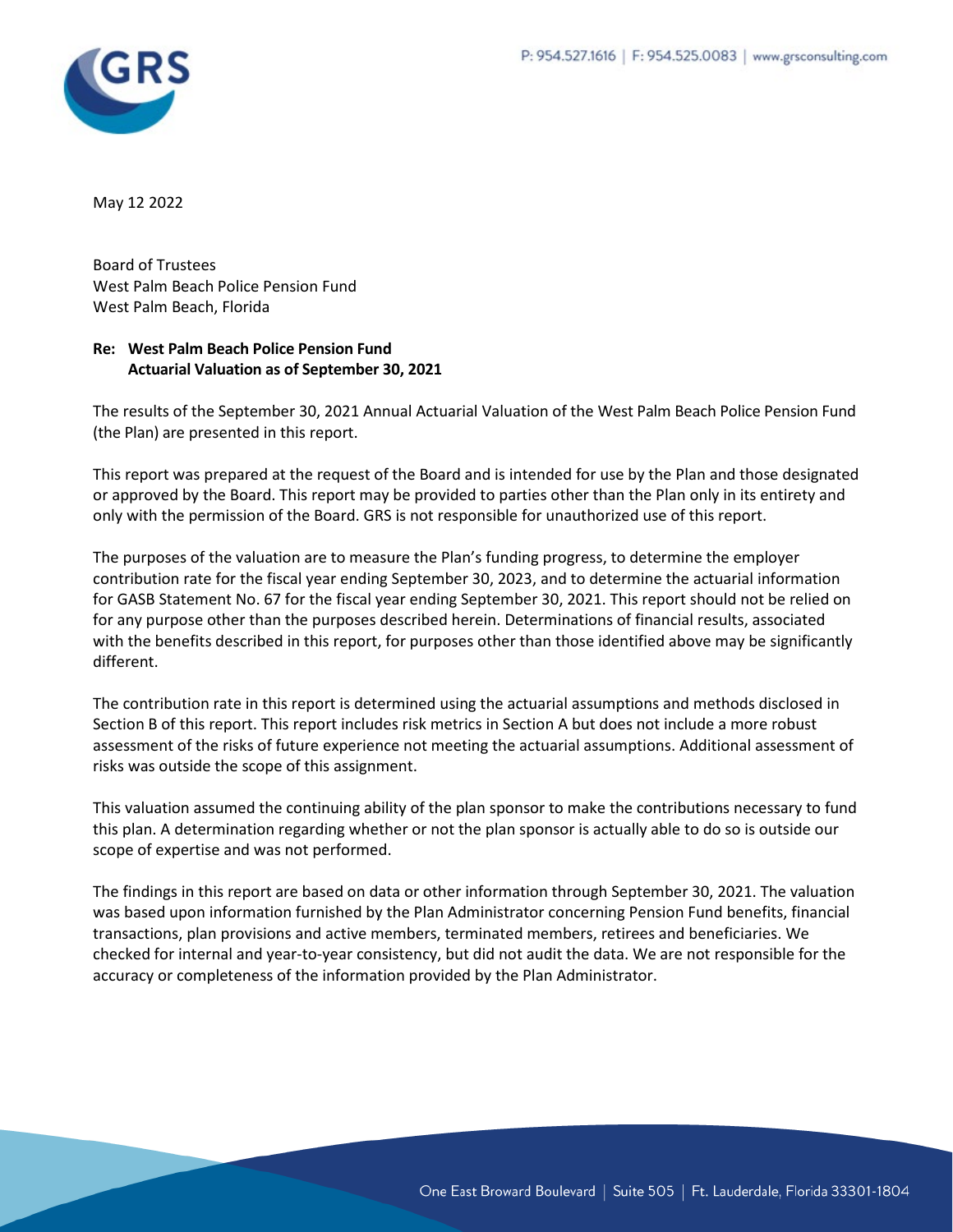Board of Trustees May 12, 2022 Page ii

This report was prepared using certain assumptions approved by the Board as authorized under Florida Statutes and prescribed by the Florida Statutes as described in the section of this report entitled Actuarial Assumptions and Methods. The investment return assumption was prescribed by the Board and the assumed mortality rates detailed in the Actuarial Assumptions and Methods section were prescribed by the Florida Statutes in accordance with Chapter 112.63, Florida Statutes. All actuarial assumptions used in this report are reasonable for purposes of this valuation.

This report was prepared using our proprietary valuation model and related software which in our professional judgment has the capability to provide results that are consistent with the purposes of the valuation and has no material limitations or known weaknesses. We performed tests to ensure that the model reasonably represents that which is intended to be modeled.

This report has been prepared by actuaries who have substantial experience valuing public employee retirement systems. To the best of our knowledge the information contained in this report is accurate and fairly presents the actuarial position of the Pension Fund as of the valuation date. All calculations have been made in conformity with generally accepted actuarial principles and practices, with the Actuarial Standards of Practice issued by the Actuarial Standards Board and with applicable statutes.

Jeffrey Amrose and Trisha Amrose are members of the American Academy of Actuaries. These actuaries meet the Academy's Qualification Standards to render the actuarial opinions contained herein.

The signing actuaries are independent of the plan sponsor.

This actuarial valuation and/or cost determination was prepared and completed by us or under our direct supervision, and we acknowledge responsibility for the results. To the best of our knowledge, the results are complete and accurate. In our opinion, the techniques and assumptions used are reasonable, meet the requirements and intent of Part VII, Chapter 112, Florida Statutes, and are based on generally accepted actuarial principles and practices. There is no benefit or expense to be provided by the plan and/or paid from the plan's assets for which liabilities or current costs have not been established or otherwise taken into account in the valuation. All known events or trends which may require a material increase in plan costs or required contribution rates have been taken into account in the valuation.

Gabriel, Roeder, Smith & Company will be pleased to review this valuation and Report with the Board of Trustees and to answer any questions pertaining to the valuation.

Respectfully submitted,

GABRIEL, ROEDER, SMITH & COMPANY

Jeffrey/S. Amrose, EA, MAAA Trisha Amrose, EA, MAAA Enrolled Actuary No. 20-6599 Enrolled Actuary No. 20-8010



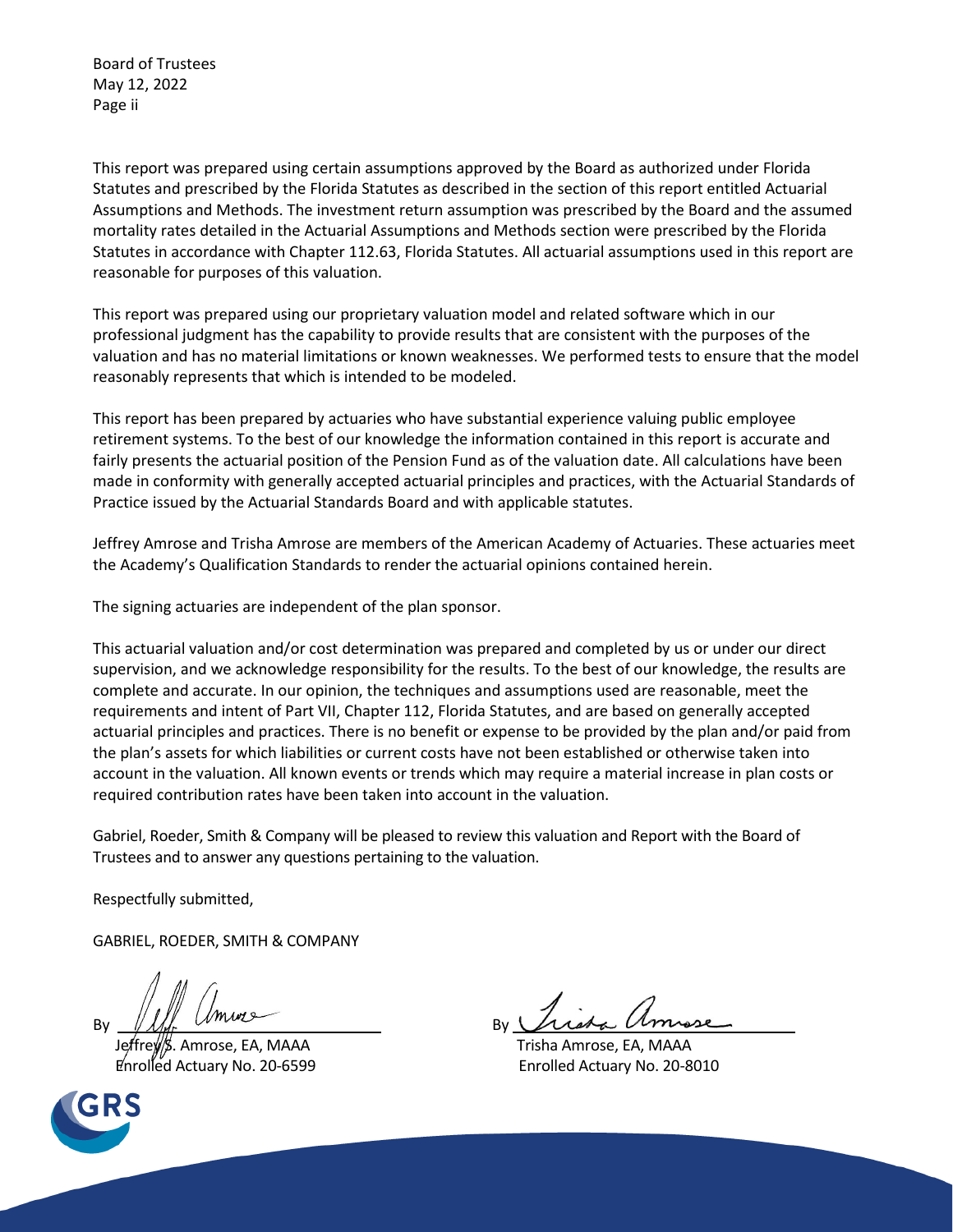# **SECTION A**

**VALUATION RESULTS, COMMENTS, CONCLUSION, RECOMMENDATIONS, ACTUARIAL EXPERIENCE AND ACCRUED LIABILITIES**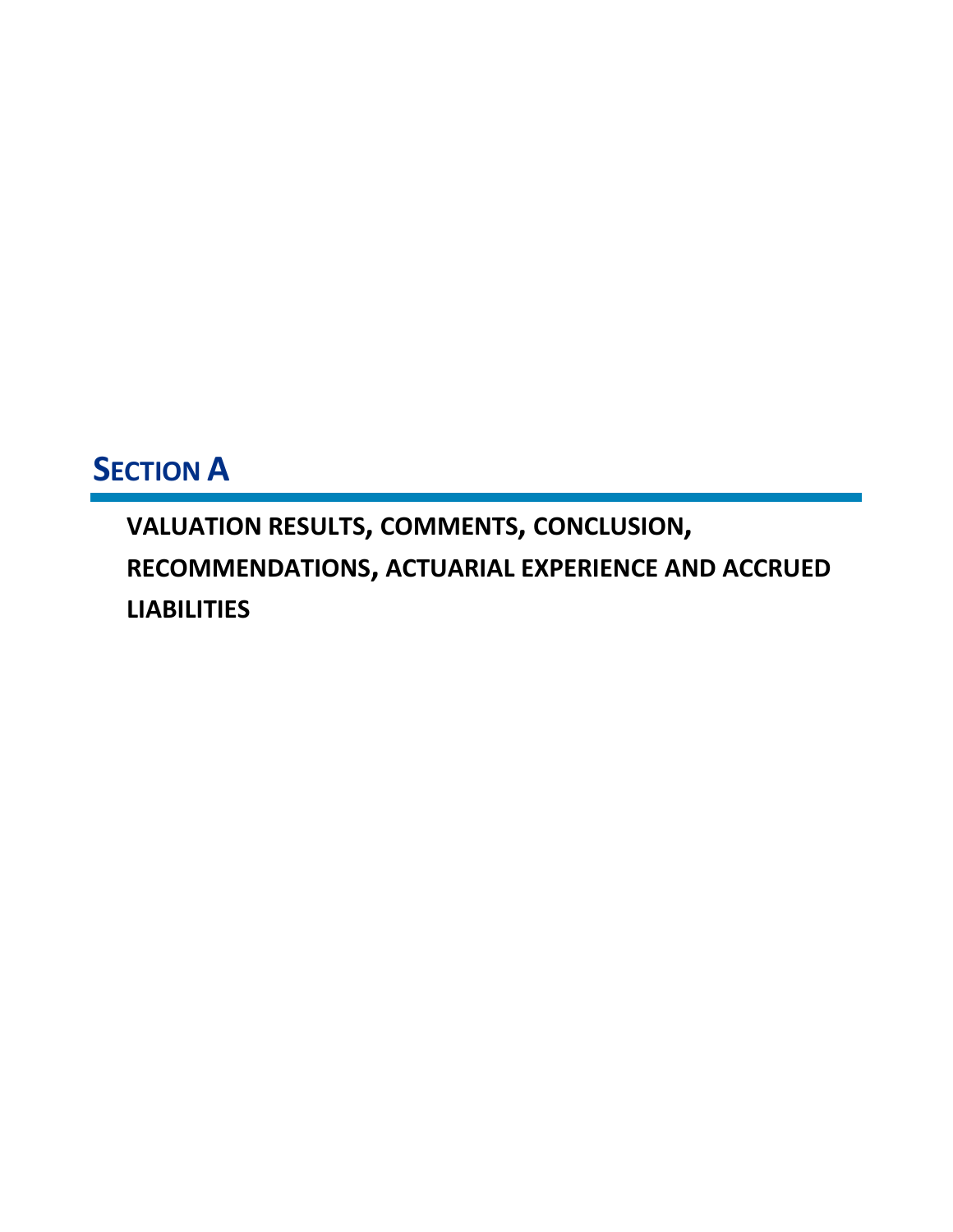The funding objective for the defined benefit provisions of the Pension Fund is to establish and receive contributions, expressed as percents of active member payroll, which will remain approximately level from year to year and will not have to be increased for future generations of citizens in the absence of benefit changes. This objective is stated in the Pension Fund special act and meets the requirements of Part VII, Chapter 112, Florida Statutes and Chapter 185 Florida Statutes.

#### *CONTRIBUTION RATES*

The defined benefit provisions of the Pension Fund are supported by member contributions, City contributions, Chapter 185 revenue (for fiscal years beginning October 1, 2011, October 1, 2012, and October 1, 2014), and investment income from Pension Fund assets.

The Share Accounts are supported by Chapter 185 receipts and investment income. No Share Plan allocations were made for fiscal years ending September 30, 2011, September 30, 2012, and September 30, 2014. Individual Share and DROP Accounts may accept accumulated leave paid out at termination up to the amount permitted by law.

Contributions which satisfy the funding objective are determined by the annual actuarial valuation and are sufficient to:

- (1) cover the actuarial costs allocated to the current year (normal cost) by the actuarial cost methods described in Section C; and
- (2) finance over a period of future years the actuarial costs not covered by present assets and anticipated future normal costs (unfunded actuarial accrued liability).

*Contribution requirements* for the plan year beginning October 1, 2022 are shown on page A-2. It is anticipated that the contribution will be paid to the Fund during the Plan and Fiscal year beginning October 1, 2022.

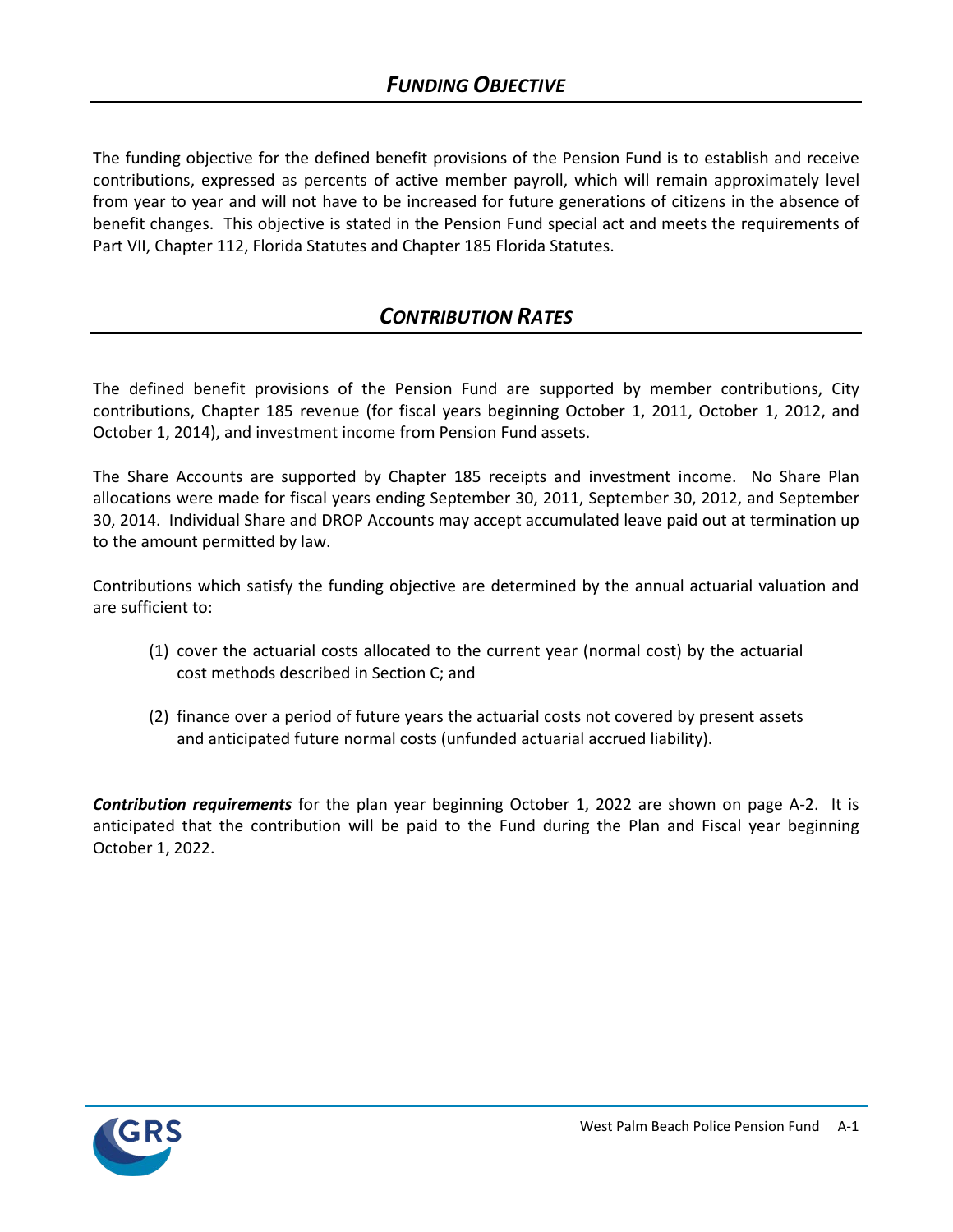| <b>Defined Benefit Contributions for</b>            | <b>Contributions Expressed as Percents of</b><br>UnDROPed Payroll(1) |  |                                 |  |                    | <b>Contributions Expressed as Percents of</b><br><b>Payroll Including DROP</b> |  |                                 |                    |
|-----------------------------------------------------|----------------------------------------------------------------------|--|---------------------------------|--|--------------------|--------------------------------------------------------------------------------|--|---------------------------------|--------------------|
| <b>For Fiscal Year Beginning</b>                    | October 1, 2022                                                      |  |                                 |  | October 1, 2022    |                                                                                |  |                                 |                    |
|                                                     | After<br>Changes                                                     |  | <b>Before</b><br><b>Changes</b> |  | October 1,<br>2021 | After<br>Changes                                                               |  | <b>Before</b><br><b>Changes</b> | October 1,<br>2021 |
| Normal Cost:                                        |                                                                      |  |                                 |  |                    |                                                                                |  |                                 |                    |
| Service pensions                                    | 23.20 %                                                              |  | 21.85 %                         |  | 21.74 %            | 19.70 %                                                                        |  | 18.55 %                         | 18.79 %            |
| Disability pensions                                 | 1.85                                                                 |  | 1.76                            |  | 1.76               | 1.58                                                                           |  | 1.50                            | 1.52               |
| Survivor pensions                                   |                                                                      |  |                                 |  |                    |                                                                                |  |                                 |                    |
| Pre-retirement                                      | 0.30                                                                 |  | 0.29                            |  | 0.30               | 0.25                                                                           |  | 0.24                            | 0.26               |
| Post-retirement                                     | 1.88                                                                 |  | 1.71                            |  | 1.71               | 1.60                                                                           |  | 1.45                            | 1.48               |
| Termination benefits:                               |                                                                      |  |                                 |  |                    |                                                                                |  |                                 |                    |
| Deferred service pensions                           | 1.30                                                                 |  | 1.23                            |  | 1.23               | 1.10                                                                           |  | 1.04                            | 1.06               |
| Refunds of member contributions                     | 0.76                                                                 |  | 0.77                            |  | 0.77               | 0.65                                                                           |  | 0.65                            | 0.67               |
| <b>Total Normal Cost</b>                            | 29.29                                                                |  | 27.61                           |  | 27.51              | 24.88                                                                          |  | 23.43                           | 23.78              |
| Unfunded Actuarial Accrued Liability (UAAL):        |                                                                      |  |                                 |  |                    |                                                                                |  |                                 |                    |
| Retired members and beneficiaries                   | 0.00                                                                 |  | 0.00                            |  | 0.00               | 0.00                                                                           |  | 0.00                            | 0.00               |
| Active and vested terminated members                | 2.87                                                                 |  | 0.32                            |  | 4.45               | 2.43                                                                           |  | 0.26                            | 3.85               |
| <b>Total UAAL</b>                                   | 2.87                                                                 |  | 0.32                            |  | 4.45               | 2.43                                                                           |  | 0.26                            | 3.85               |
| <b>Administrative Expenses</b>                      |                                                                      |  |                                 |  |                    |                                                                                |  |                                 |                    |
| (net of charges to Share and DROP accounts)         | 1.16                                                                 |  | 1.16                            |  | 0.93               | 0.98                                                                           |  | 0.98                            | 0.81               |
| <b>Total Calculated Contribution Requirement</b>    | 33.32 %                                                              |  | 29.09 %                         |  | 32.89 %            | 28.29 %                                                                        |  | 24.67 %                         | 28.44 %            |
| Adjustments to Calculated Contribution Requirement: |                                                                      |  |                                 |  |                    |                                                                                |  |                                 |                    |
| Temporary full funding credit                       | 0.00                                                                 |  | 0.00                            |  | 0.00               | 0.00                                                                           |  | 0.00                            | 0.00               |
| FS112.64(5) compliance                              | 0.12                                                                 |  | 0.10                            |  | 0.49               | 0.11                                                                           |  | 0.07                            | 0.39               |
| <b>Total adjustments</b>                            | 0.12                                                                 |  | 0.10                            |  | 0.49               | 0.11                                                                           |  | 0.07                            | 0.39               |
| Total Adjusted Contribution Requirement:            | 33.44 %                                                              |  | 29.19 %                         |  | 33.38 %            | 28.40 %                                                                        |  | 24.74 %                         | 28.83 %            |
| Member portion                                      | 11.00 %                                                              |  | 11.00 %                         |  | 11.00 %            | 9.34 %                                                                         |  | 9.34 %                          | 9.51 %             |
| Chapter 185 portion                                 | 0.00%                                                                |  | 0.00%                           |  | 0.00%              | 0.00%                                                                          |  | 0.00%                           | 0.00%              |
| City portion (3)                                    | 22.44 %(2)                                                           |  | 18.19 %                         |  | 22.38 %            | 19.06 %                                                                        |  | 15.40 %                         | 19.32 %            |
| Expected Covered Payroll for Contribution Year      | 24,649,746                                                           |  | 24,649,746                      |  | 24,775,673         | 29,029,297                                                                     |  | 29,029,297                      | 28,668,313         |
| City Contribution Requirement Paid Quarterly (3)    | 5,531,404                                                            |  | 4,483,790                       |  | 5,544,797          | 5,531,404                                                                      |  | 4,483,790                       | 5,544,797          |
| City Contribution Requirement Paid at               |                                                                      |  |                                 |  |                    |                                                                                |  |                                 |                    |
| Beginning of Fiscal Year (3)                        | 5,347,410                                                            |  | 4,329,588                       |  | 5,354,106          | 5,347,410                                                                      |  | 4,329,588                       | 5,354,106          |

### *CONTRIBUTIONS NEEDED TO FINANCE DEFINED BENEFITS OF THE PENSION FUND*

Unfunded actuarial accrued liability is financed as a level percent of member payroll. Please refer to page A-11 for a schedule of financing periods. FS 112.64 requires City contributions to be deposited not less frequently than quarterly. Member contributions, which are in addition to City contributions, must be deposited immediately after each pay period. Chapter 185 monies must be deposited within 5 days of receipt from the State.

*Procedures for determining dollar contribution amounts* are shown on page A-3.

*(1) Please refer to page A-3 for an explanation.*

*(2) This amount is reduced to 21.69% of covered UnDROPed payroll if the contribution is made on October 1, 2022.*

*(3) Contribution does not reflect any offset due to the application of the \$15.5 million Contribution Stabilization Reserve as of September 30, 2021.*

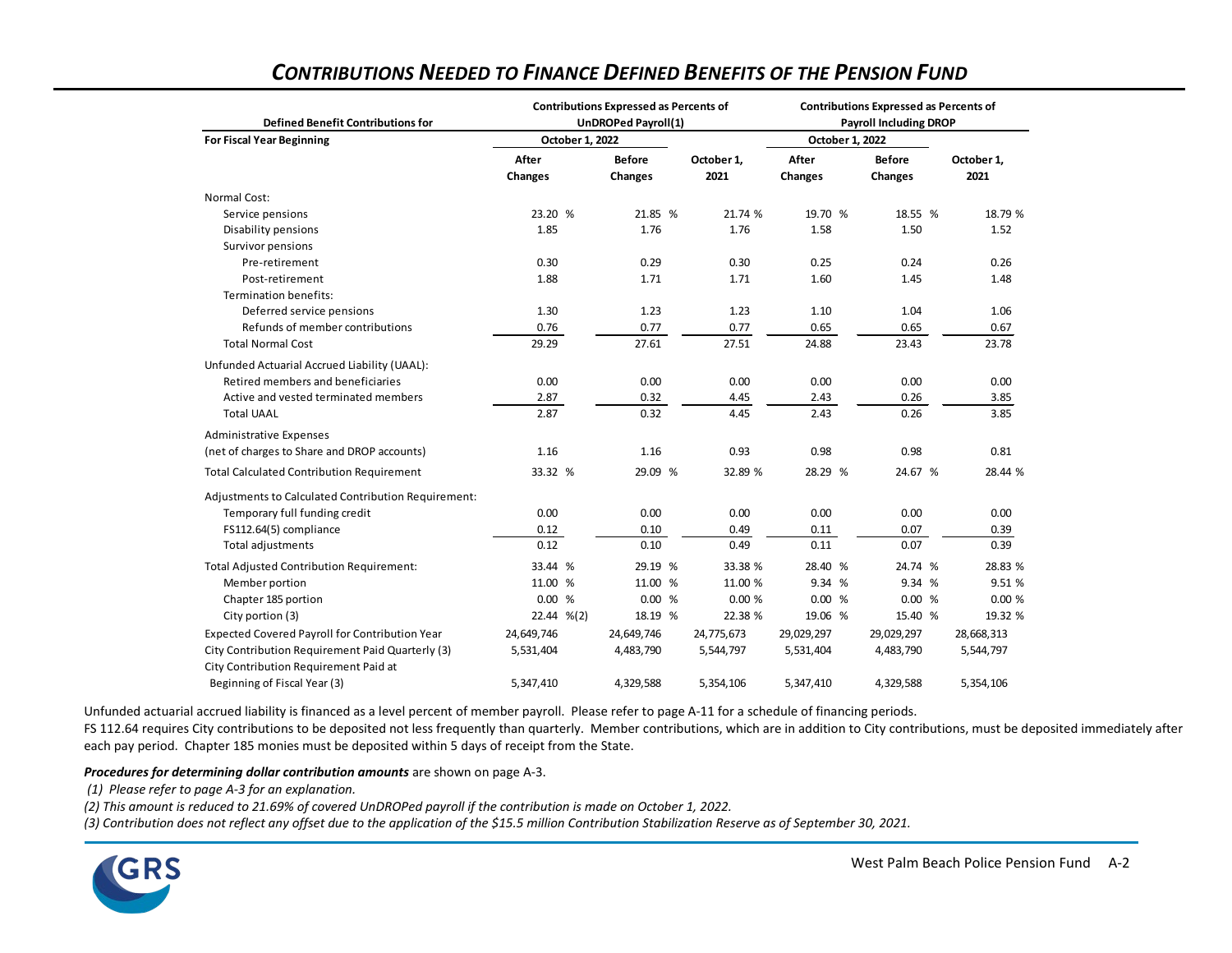For any period of time, the percent-of-payroll contribution rate needs to be converted to dollar amounts. We recommend the following procedure.

Contribute \$5,531,404. This amount is derived from the City portion of the contribution rate on page A-2. The unDROPed payroll was increased by a factor of 1.068254 (1.045<sup>1.5</sup>) to reflect projected payroll growth to the fiscal year during which the contribution will be made.

The above contribution amount was calculated on the basis of contributions being made in a manner which is financially equivalent to making one-quarter of the contribution at the mid-point of each calendar quarter. If contributions are made on a later schedule, interest should be added at the rate of 0.57% (.0057) for each month of delay. If 100% of the City's contribution is made on an earlier schedule, the City's contribution requirement may be reduced. For an October 1, 2022 contribution date, the City's contribution requirement is \$5,347,410.

The actual employer contribution received during the fiscal year ending September 30, 2021 was \$5,935,584. This payment was made on October 1, 2020. The actuarially determined minimum required contribution, reflecting an October 1, 2020 payment date, was \$5,935,584. Based on this, the City required contribution has been met for the fiscal year ending September 30, 2021.

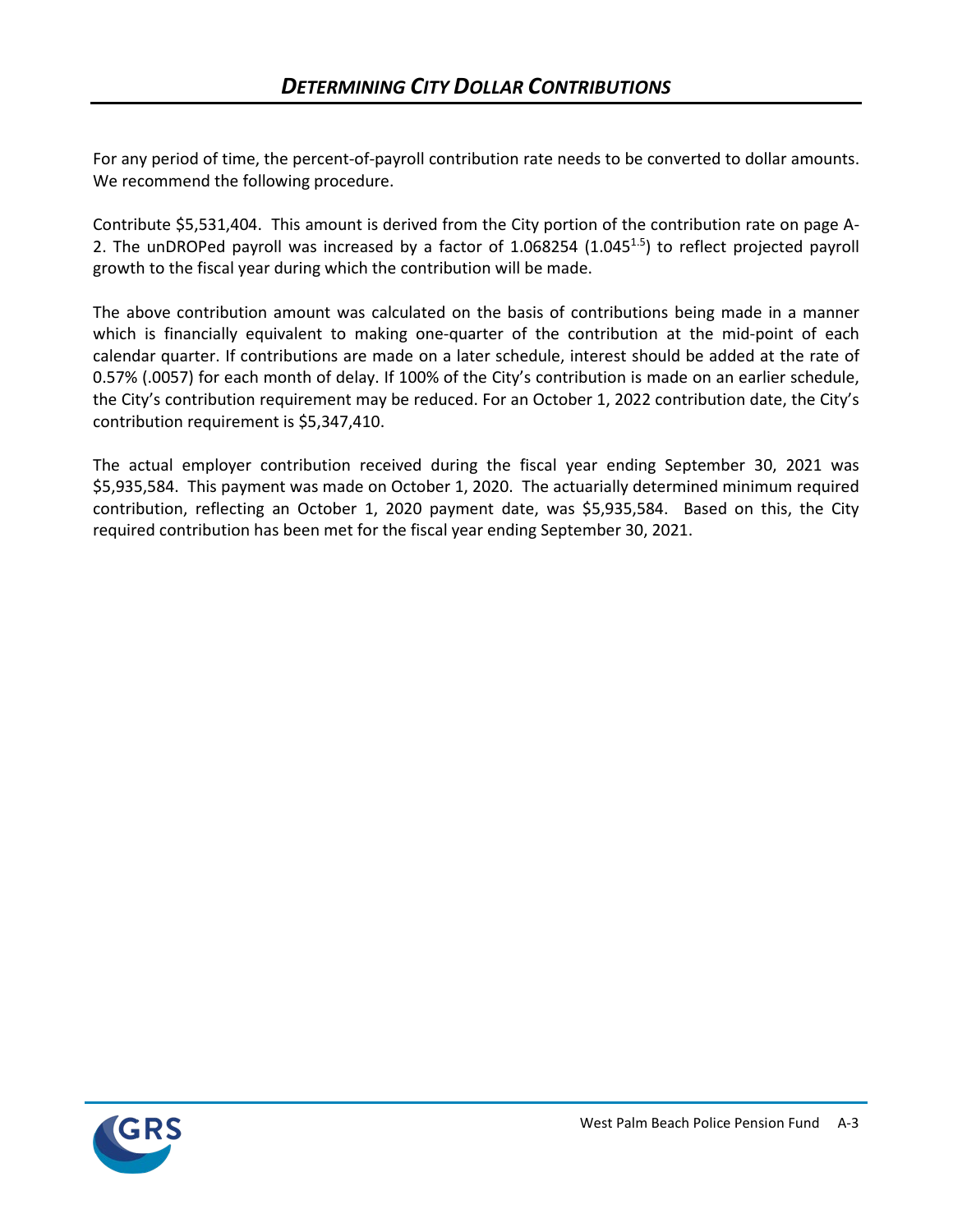There is no single all-encompassing measure of a pension fund's funding progress and current funded status.

A traditional measure has been the relationship of the funding value of assets to unfunded actuarial accrued liability -- a measure that is influenced by the choice of actuarial cost method. This relationship is shown on page A-12.

*We believe a better understanding* of funding progress and status can be achieved using the following measures which are less dependent on the actuarial cost method.

*Indicator (1) Gains or losses realized in the operation of the pension fund*. Gains and losses are expected to cancel each other over a period of years but sizable year to year fluctuations are common. Further details on the derivation of the gain (loss) are shown on page A-10.

*Indicator (2) The ratio of valuation assets to the accrued liability*. The ratio is expected to increase but the trend may be interrupted by actuarial losses and benefit improvements.

*Indicator (3) The ratio of the unfunded accrued liability to member payroll*. The ratio is expected to decrease but the trend may be interrupted by actuarial losses and benefit improvements.

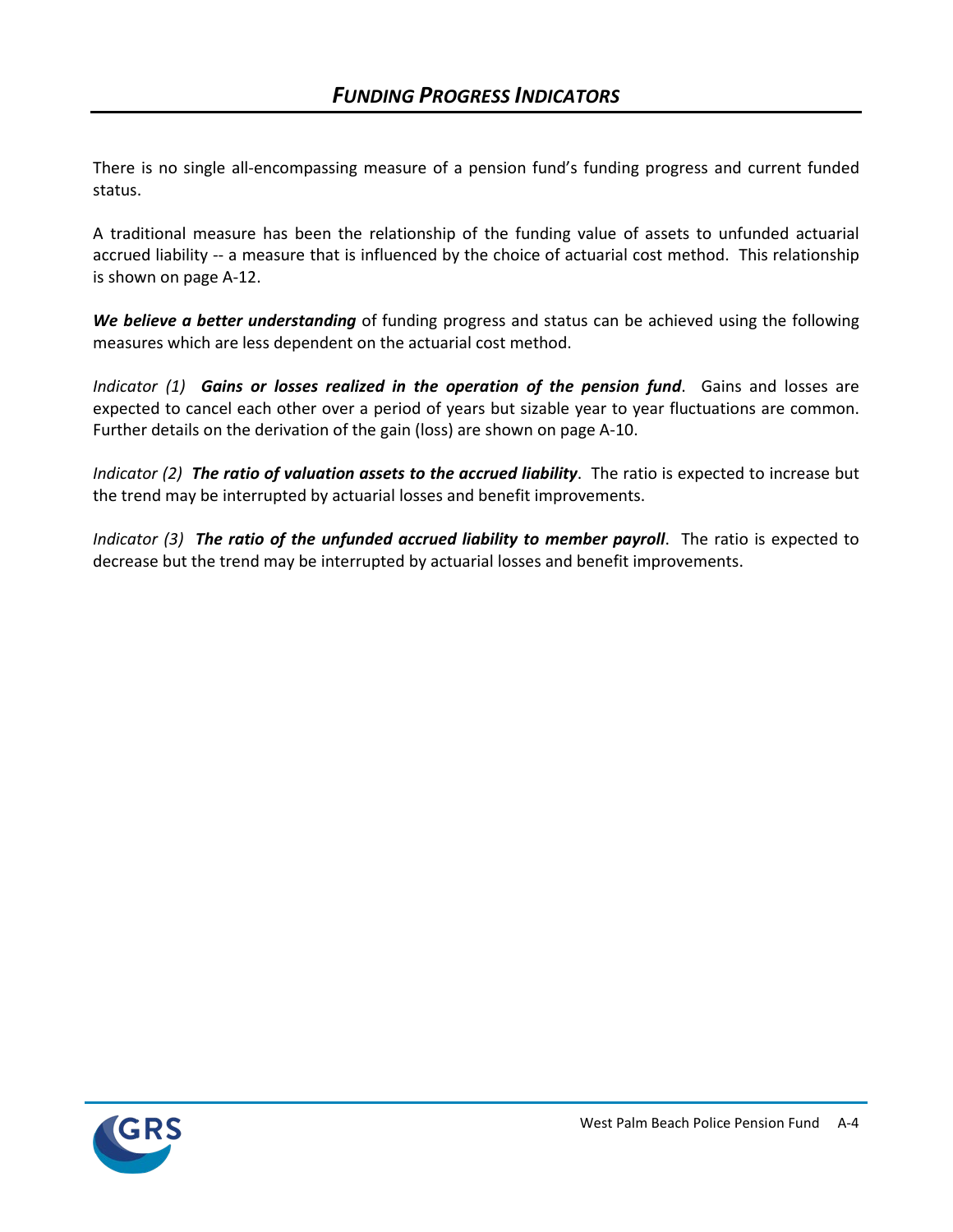### *FUNDING PROGRESS INDICATORS - HISTORICAL SCHEDULE*

|                       | Indicator 1 | <b>Indicator 2</b>      |            |               |                 | Indicator 3   |          |
|-----------------------|-------------|-------------------------|------------|---------------|-----------------|---------------|----------|
| <b>Valuation Date</b> | Gain        | <b>Funding Value of</b> |            | <b>Funded</b> | <b>Unfunded</b> | <b>Member</b> | Ratio to |
| September 30          | (Loss)      | Assets                  | <b>AAL</b> | Ratio         | <b>AAL</b>      | Payroll#      | Payroll  |
| 1995(a)               | 7,969       | 65,446                  | 68,466     | 95.6<br>%     | 3,020           | 8,942         | 33.8     |
| 1996                  | 3,801       | 75,829                  | 75,233     | 100.8         | (596)           | 8,813         | (6.8)    |
| 1997                  | 11,915      | 97,029                  | 84,212     | 115.2         | (12, 817)       | 9,255         | (138.5)  |
| 1998(a)               | (2,055)     | 106,055                 | 95,292     | 111.3         | (10, 763)       | 10,974        | (98.1)   |
| 1999                  | 1,317       | 117,800                 | 106,614    | 110.5         | (11, 186)       | 11,753        | (95.2)   |
| 2000                  | 1,307       | 127,732                 | 116,825    | 109.3         | (10, 907)       | 12,645        | (86.3)   |
| 2001                  | (1, 194)    | 130,913                 | 121,161    | 108.0         | (9, 752)        | 14,174        | (68.8)   |
| 2002                  | (20, 340)   | 121,789                 | 132,426    | 92.0          | 10,637          | 15,589        | 68.2     |
| 2003(a)               | (6,970)     | 126,420                 | 145,824    | 86.7          | 19,403          | 17,355        | 111.8    |
| 2004(a)               | (8, 290)    | 128,623                 | 153,354    | 83.9          | 24,731          | 17,834        | 138.7    |
| 2005                  | (1, 394)    | 139,646                 | 165,387    | 84.4          | 25,740          | 17,853        | 144.2    |
| 2006                  | (1, 345)    | 154,408                 | 182,231    | 84.7          | 27,823          | 18,391        | 151.3    |
| 2007                  | 18,832      | 187,332                 | 200,536    | 93.4          | 13,204          | 19,543        | 67.6     |
| 2008                  | (8, 914)    | 191,001                 | 209,842    | 91.0          | 18,841          | 21,394        | 88.1     |
| 2009                  | (11, 643)   | 193,614                 | 224,471    | 86.3          | 30,858          | 21,264        | 145.1    |
| 2010                  | (6, 545)    | 197,179                 | 235,148    | 83.9          | 37,969          | 19,830        | 191.5    |
| 2011(a)               | (14, 464)   | 193,879                 | 254,617    | 76.1          | 60,737          | 19,142        | 317.3    |
| 2012(a)               | (3,649)     | 206,006                 | 272,724    | 75.5          | 66,718          | 16,575        | 402.5    |
| 2013(a)               | 3,186       | 225,469                 | 289,949    | 77.8          | 64,479          | 16,819        | 383.4    |
| 2014 (a)              | 3,621       | 245,070                 | 305,376    | 80.3          | 60,306          | 17,461        | 345.4    |
| 2015(a)               | 2,094       | 313,182                 | 322,692    | 97.1          | 9,510           | 19,210        | 49.5     |
| 2016(a)               | (622)       | 335,208                 | 342,892    | 97.8          | 7,684           | 20,369        | 37.7     |
| 2017(a)               | (567)       | 352,552                 | 366,391    | 96.2          | 13,839          | 21,910        | 63.2     |
| 2018(a)               | (118)       | 371,296                 | 390,387    | 95.1          | 19,091          | 23,793        | 80.2     |
| 2019(a)               | (785)       | 389,635                 | 414,553    | 94.0          | 24,918          | 24,216        | 102.9    |
| 2020(a)               | 8,356       | 410,350                 | 427,593    | 96.0          | 17,243          | 23,193        | 74.3     |
| 2021(b)               | 12,321      | 444,688                 | 448,708    | 99.1          | 4,020           | 23,075        | 17.4     |
| 2021(a)               | 12,321      | 485,339                 | 493,491    | 98.3          | 8,153           | 23,075        | 35.3     |

### *(\$ AMOUNTS IN THOUSANDS)*

*(a) After changes in benefit provisions and/or actuarial assumptions and/or actuarial cost methods.* 

*(b) Before changes in benefit provisions and/or actuarial assumptions and/or actuarial cost methods.*

*# Excludes DROP participants.*

*AAL represents actuarial accrued liability*

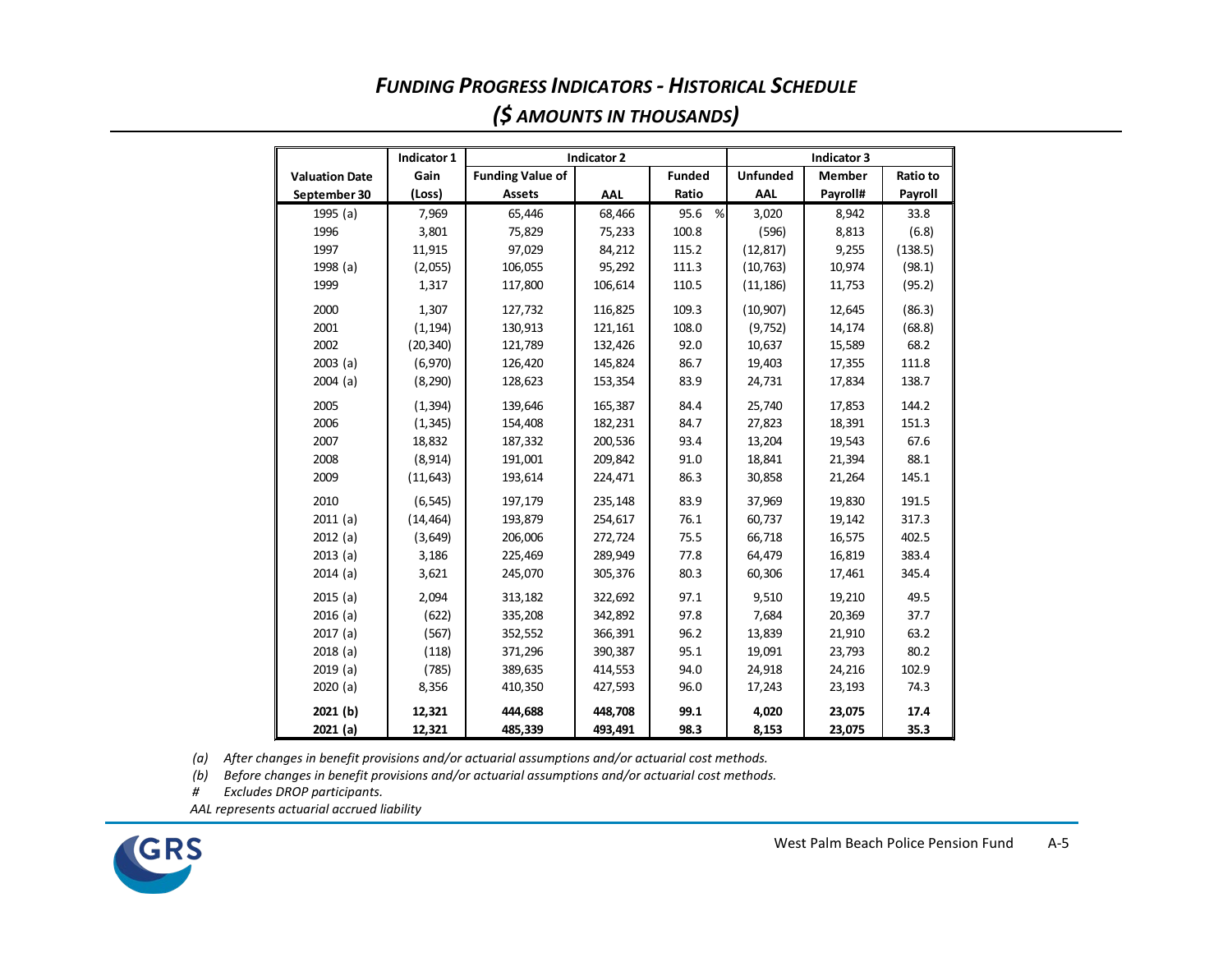#### **COMMENT A**

This Actuarial Valuation Report as of September 30, 2021 reflects the following changes in actuarial assumptions and methods:

- The investment return assumption was lowered from 7.25% to 7.00% effective in this valuation. We recommend that consideration be given to lowering the investment return assumption below 7.00%. Based on the Plan's asset allocation, an assumed net rate of return of 6.25% to 6.75% would be in line with projected expected returns over the next several years.
- **The Funding Value of Assets was set equal to the market value as of September 30, 2021.**
- A Supplemental Pension Distribution of \$19,516,400 was determined for the fiscal year ending September 30, 2021 based on the Plan's accumulated gain position as of September 30, 2021.
- A Contribution Stabilization Reserve of \$15,500,000 was established. This will be used as an offset to future required City contributions.
- The Unfunded Actuarial Accrued Liability (UAAL) amortization bases were combined and offset, in accordance with the methodology described for combining and offsetting amortization bases under Internal Revenue Code Section 412(b). This was done to reduce the volatility of future required City contributions.

The combination of the items described above increased the City Contribution Requirement by \$1,047,614 or 4.25% of covered payroll.

#### **COMMENT B**

The activities of the Pension Fund and its members generated an experience gain of \$12,320,907 during the plan year ended September 30, 2021. In addition, the Funding Value of Assets was set equal to the market value as of September 30, 2021 which resulted in the immediate recognition of unrecognized deferred investment gains of \$40,650,800. Please refer to pages B-6, B-17, C-4, C-5, and C-6 for additional experience information.

Due to the Plan's accumulated gains as of September 30, 2021, a Supplemental Pension Distribution of \$19,516,400 was determined for the fiscal year ending September 30, 2021. Please refer to pages B-9, B-10, and B-11.

#### **COMMENT C**

Another potential area of variability has to do with the annual payment on the unfunded accrued liability (UAL). This payment is computed as a level percent of covered payroll under the assumption that covered payroll will rise by 2.5% per year. According to the Florida Statutes, this payroll growth assumption may not exceed the average growth over the last ten years which is 1.89%. Amortizing the UAL as a level percent of payroll using a 1.89% payroll growth assumption instead of a 2.5% payroll growth assumption caused the required contribution to increase by approximately \$63,000. If the covered payroll remains level next year, the 10-year average payroll growth would increase to approximately 3.4%.

#### **CONCLUSION**

The remainder of the Report includes detailed actuarial valuation results, financial information, miscellaneous information and statistics, and a summary of plan provisions.

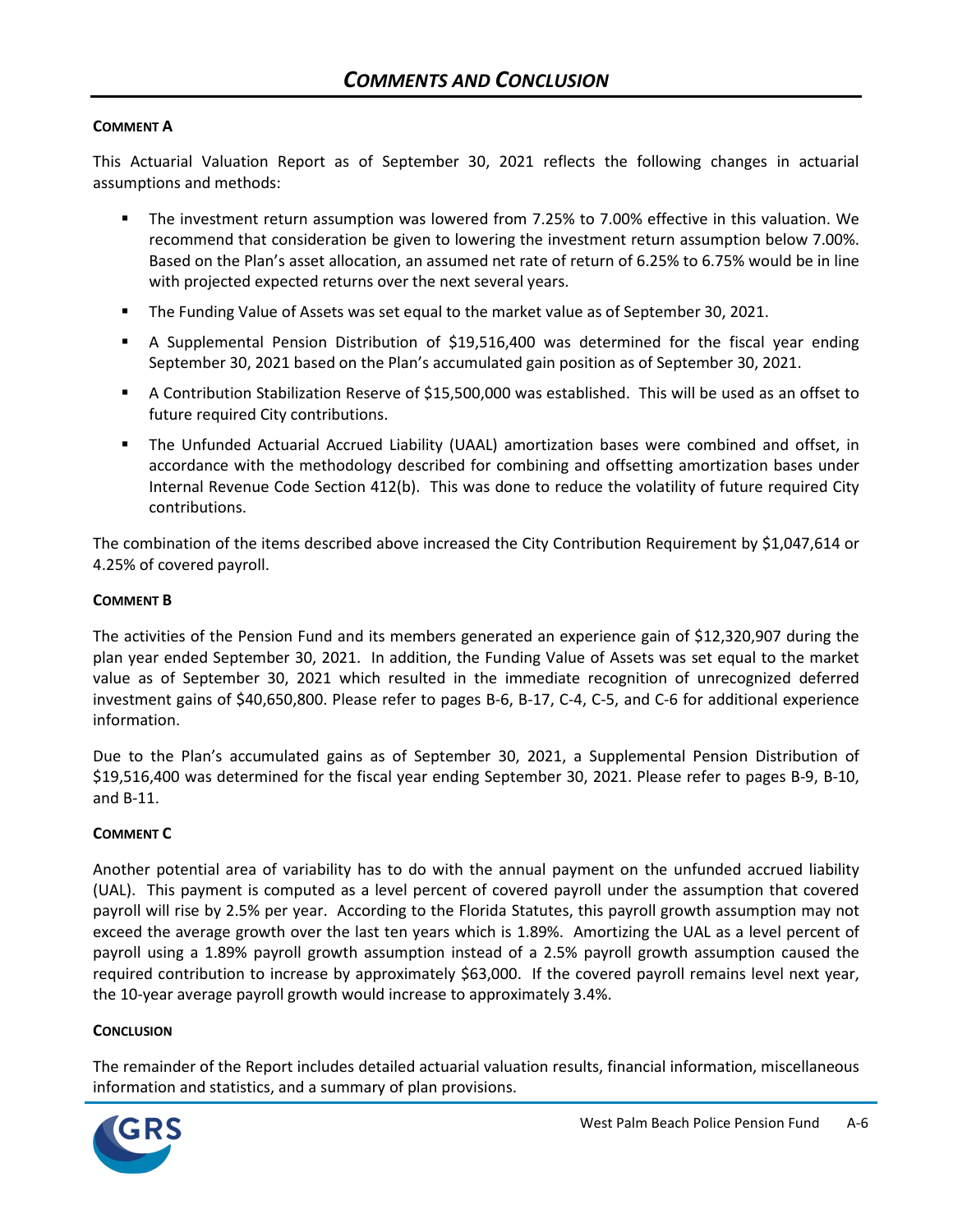### *RISKS ASSOCIATED WITH MEASURING THE ACCRUED LIABILITY AND ACTUARIALLY DETERMINED CONTRIBUTION*

The determination of the accrued liability and the actuarially determined contribution requires the use of assumptions regarding future economic and demographic experience. Risk measures, as illustrated in this report, are intended to aid in the understanding of the effects of future experience differing from the assumptions used in the course of the actuarial valuation. Risk measures may also help with illustrating the potential volatility in the accrued liability and the actuarially determined contribution that result from the differences between actual experience and the actuarial assumptions.

Future actuarial measurements may differ significantly from the current measurements presented in this report due to such factors as the following: plan experience differing from that anticipated by the economic or demographic assumptions; changes in economic or demographic assumptions due to changing conditions; increases or decreases expected as part of the natural operation of the methodology used for these measurements (such as the end of an amortization period, or additional cost or contribution requirements based on the Plan's funded status); and changes in plan provisions or applicable law. The scope of an actuarial valuation does not include an analysis of the potential range of such future measurements.

Examples of risk that may reasonably be anticipated to significantly affect the plan's future financial condition include:

- 1. Investment risk actual investment returns may differ from the expected returns;
- 2. Contribution risk actual contributions may differ from expected future contributions. For example, actual contributions may not be made in accordance with the plan's funding policy or material changes may occur in the anticipated number of covered employees, covered payroll, or other relevant contribution base;
- 3. Salary and Payroll risk actual salaries and total payroll may differ from expected, resulting in actual future accrued liability and contributions differing from expected;
- 4. Longevity risk members may live longer or shorter than expected and receive pensions for a period of time other than assumed;
- 5. Other demographic risks members may terminate, retire or become disabled at times or with benefits other than assumed resulting in actual future accrued liability and contributions differing from expected.

The effects of certain trends in experience can generally be anticipated. For example if the investment return since the most recent actuarial valuation is less (or more) than the assumed rate, the cost of the plan can be expected to increase (or decrease). Likewise if longevity is improving (or worsening), increases (or decreases) in cost can be anticipated.

The computed contribution rate shown on page A-2 may be considered as a minimum contribution rate that complies with the Board's funding policy. The timely receipt of the actuarially determined contributions is critical to support the financial health of the plan. Users of this report should be aware that contributions made at the actuarially determined rate do not necessarily guarantee benefit security.

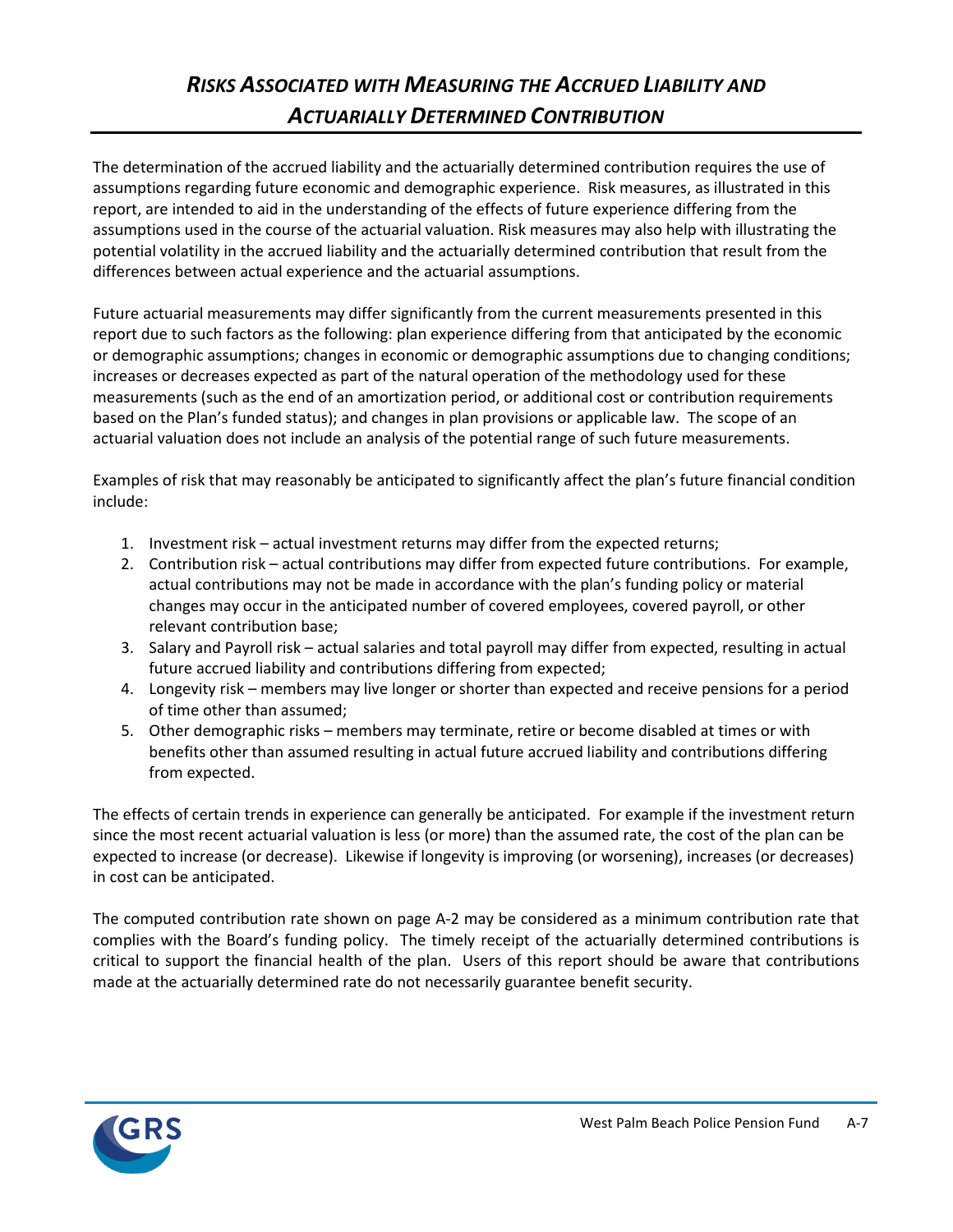#### **PLAN MATURITY MEASURES**

Risks facing a pension plan evolve over time. A young plan with virtually no investments and paying few benefits may experience little investment risk. An older plan with a large number of members in pay status and a significant trust may be much more exposed to investment risk. Generally accepted plan maturity measures include the following:

|                                                  | 2021     | 2020     |
|--------------------------------------------------|----------|----------|
| Ratio of the market value of assets to payroll   | 20.58    | 16.87    |
| Ratio of actuarial accrued liability to payroll  | 20.92    | 18.04    |
| Ratio of actives to retirees and beneficiaries   | 0.9      | 1.O      |
| Ratio of net cash flow to market value of assets | $-2.13%$ | $-2.35%$ |

#### **RATIO OF MARKET VALUE OF ASSETS TO PAYROLL**

The relationship between assets and payroll is a useful indicator of the potential volatility of contributions. For example, if the market value of assets is 2.0 times the payroll, a return on assets 5% different than assumed would equal 10% of payroll. A higher (lower) or increasing (decreasing) level of this maturity measure generally indicates a higher (lower) or increasing (decreasing) volatility in plan sponsor contributions as a percentage of payroll.

This risk metric is elevated in this Plan compared to other plans, which indicates that investment experience will cause a more significant amount of volatility in the City contribution rate than in other plans with a lower ratio.

#### **RATIO OF ACTUARIAL ACCRUED LIABILITY TO PAYROLL**

The relationship between actuarial accrued liability and payroll is a useful indicator of the potential volatility of contributions for a fully funded plan. A funding policy that targets a funded ratio of 100% is expected to result in the ratio of assets to payroll and the ratio of liability to payroll converging over time.

The ratio of liability to payroll may also be used as a measure of sensitivity of the liability itself. For example, if the actuarial accrued liability is 2.5 times the payroll, a change in liability 2% other than assumed would equal 5% of payroll. A higher (lower) or increasing (decreasing) level of this maturity measure generally indicates a higher (lower) or increasing (decreasing) volatility in liability (and also plan sponsor contributions) as a percentage of payroll.

#### **RATIO OF ACTIVES TO RETIREES AND BENEFICIARIES**

A young plan with many active members and few retirees will have a high ratio of active to retirees. A mature open plan may have close to the same number of actives to retirees resulting in a ratio near 1.0. A supermature or closed plan may have significantly more retirees than actives resulting in a ratio below 1.0.

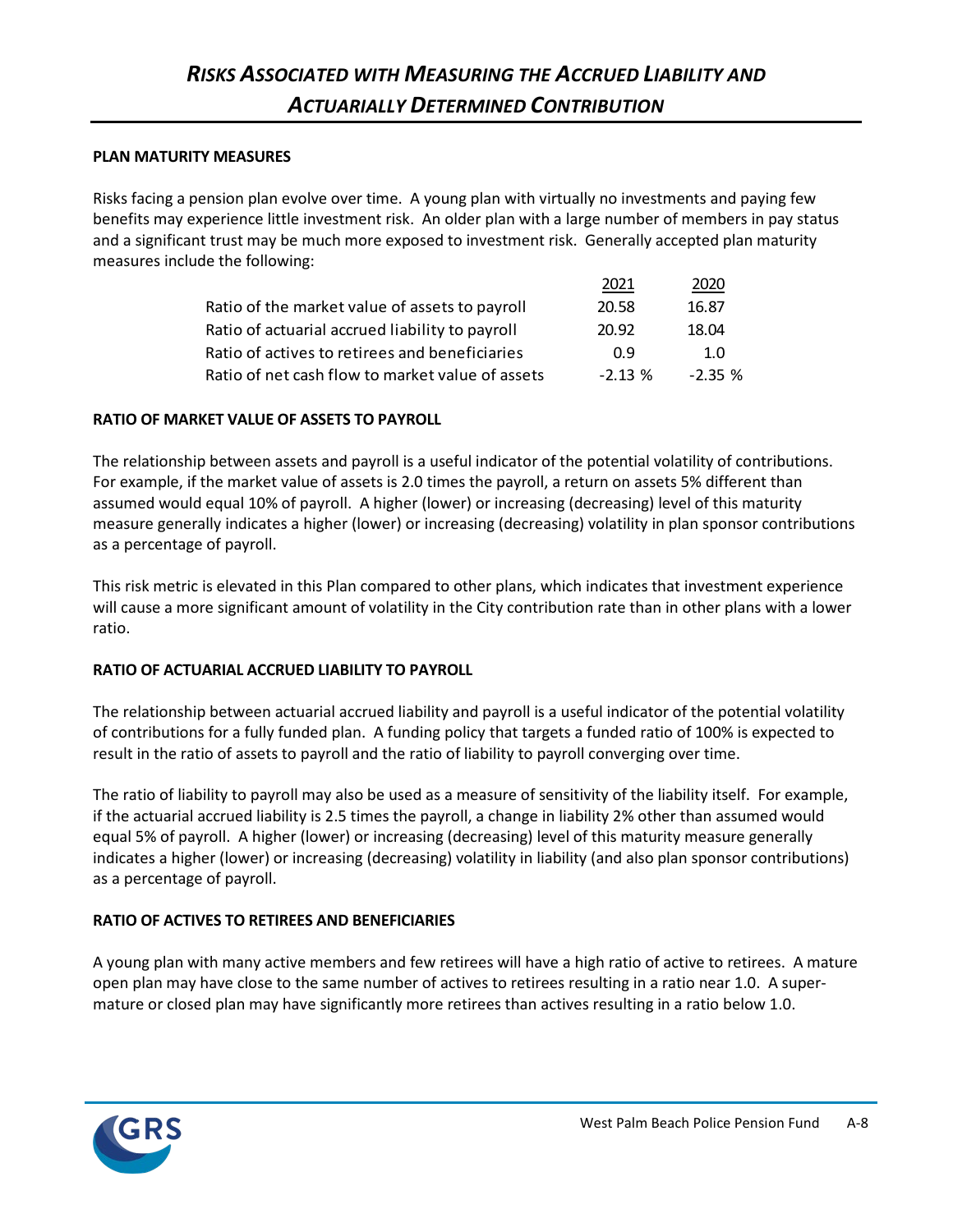#### **RATIO OF NET CASH FLOW TO MARKET VALUE OF ASSETS**

A positive net cash flow means contributions exceed benefits and expenses. A negative cash flow means existing funds are being used to make payments. A certain amount of negative net cash flow is generally expected to occur when benefits are prefunded through a qualified trust. Large negative net cash flows as a percent of assets may indicate a super-mature plan or a need for additional contributions.

#### **ADDITIONAL RISK ASSESSMENT**

Additional risk assessment is outside the scope of the annual actuarial valuation. Additional assessment may include scenario tests, sensitivity tests, stochastic modeling, stress tests, and a comparison of the present value of accrued benefits at low-risk discount rates with the actuarial accrued liability.

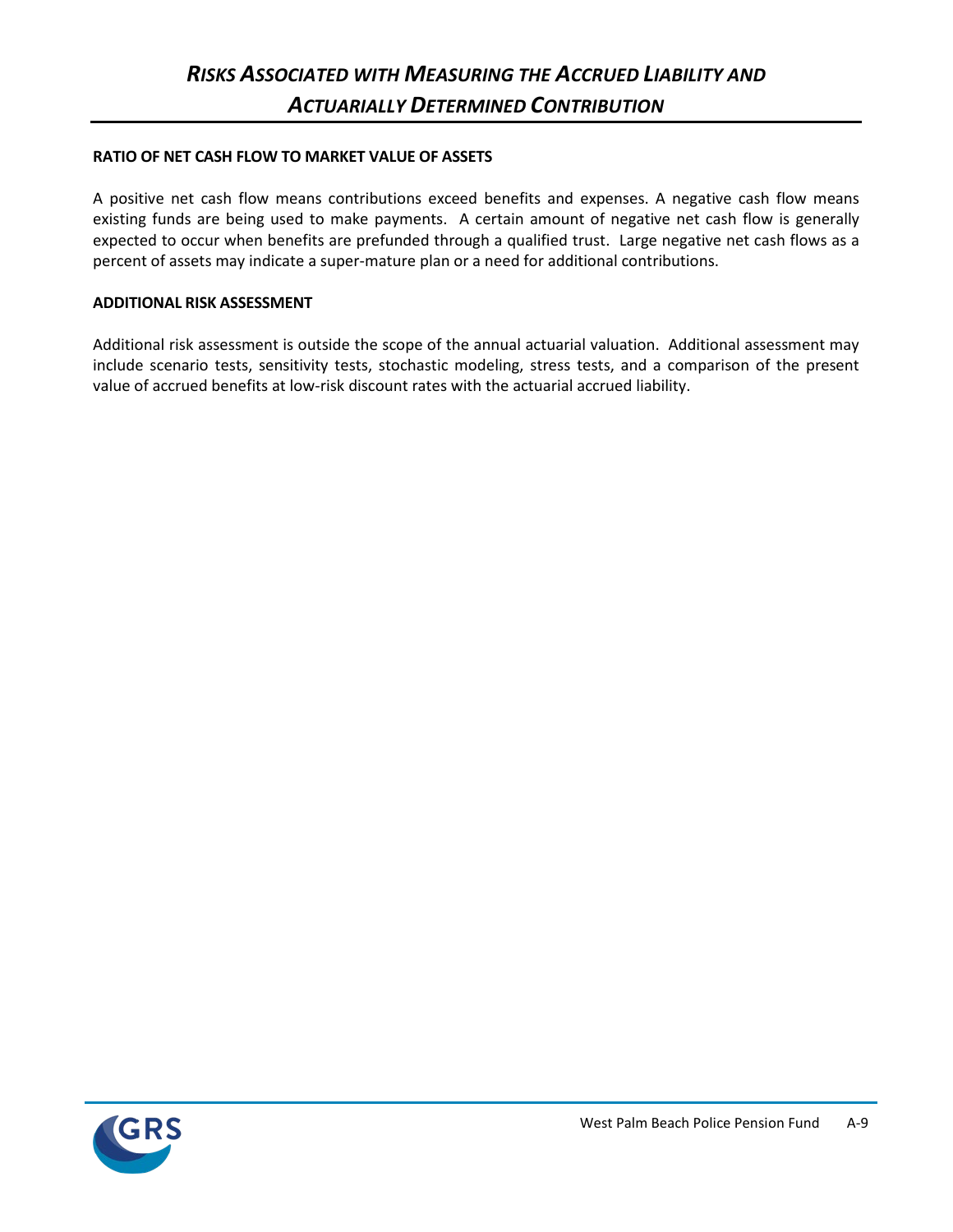### *EXPERIENCE GAIN (LOSS) FOR YEAR ENDED SEPTEMBER 30, 2021 (DEFINED BENEFIT)*

| (1) UAAL at start of year                                                | \$<br>17,242,726 |
|--------------------------------------------------------------------------|------------------|
| (2) Normal cost for year (ER normal cost<br>and expenses x unDROPed pay) | 4,066,355        |
| (3) Actual City Contribution                                             | 5,935,584        |
| (4) Interest accrual<br>$[(1) + 1/2 \times (2) - (3)] \times .0725$      | 967,173          |
| (5) Expected UAAL before changes<br>$(1) + (2) - (3) + (4)$              | 16,340,670       |
| (6) Effect of assumption/method changes                                  | (15, 383, 533)   |
| (7) Effect of benefit changes                                            | 0                |
| (8) Supplemental pension distribution                                    | 19,516,400       |
| (9) Expected UAAL after changes<br>$(5) + (6) + (7) + (8)$               | 20,473,537       |
| (10) Actual UAAL at end of year                                          | 8,152,630        |
| $(11)$ Gain/(Loss) $(9) - (10)$                                          | 12,320,907       |
| (12) Gain/(Loss) Due to Investment                                       | 11,727,225       |
| (13) Gain/(Loss) Due to Other Sources                                    | 593,682          |

UAAL represents unfunded actuarial accrued liability.

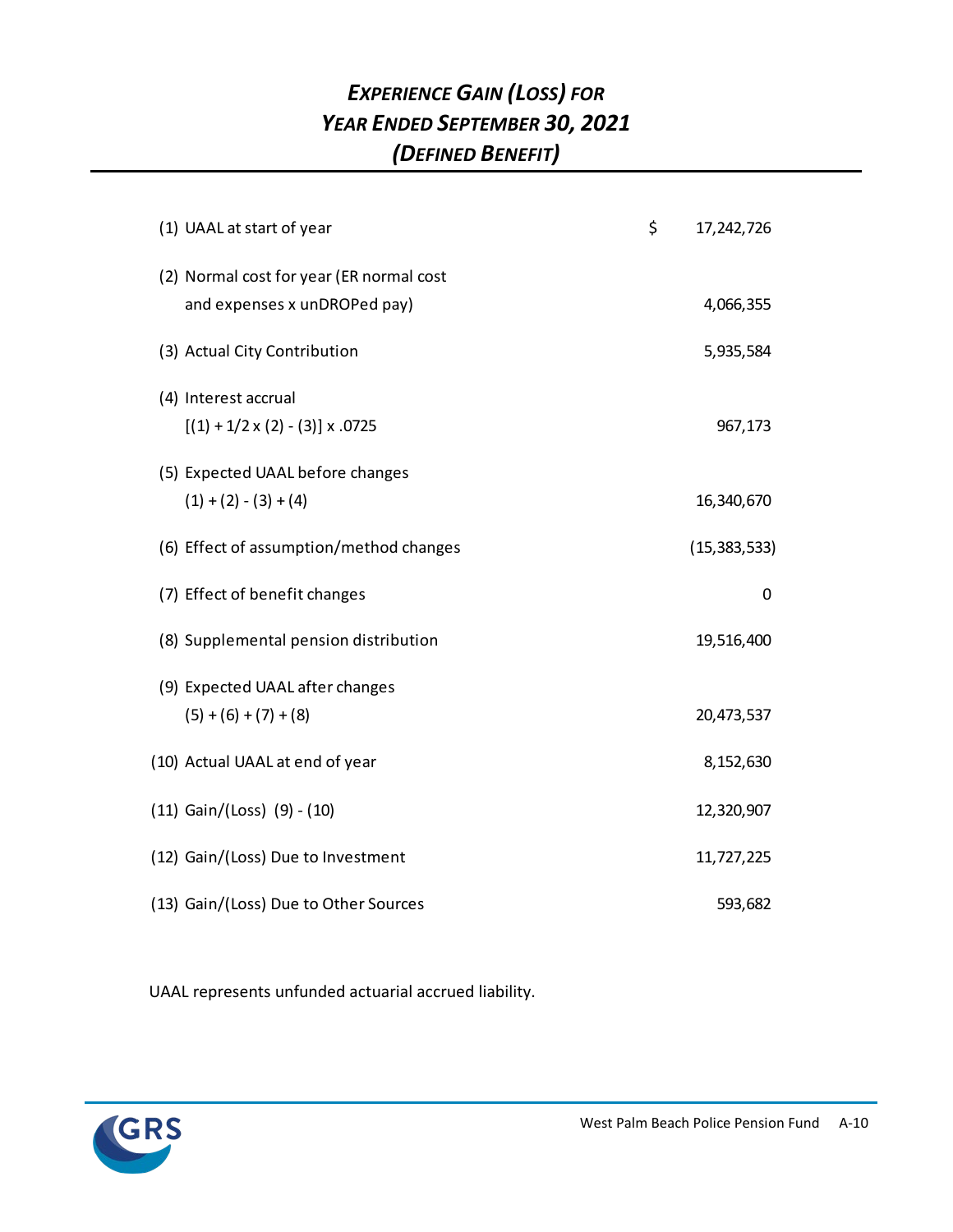### *SOURCES AND FINANCING OF UNFUNDED ACTUARIAL ACCRUED LIABILITY*

|                                                                                |                |                 | Remaining        | <b>After Changes</b> |              | <b>Before Changes</b> |              |  |
|--------------------------------------------------------------------------------|----------------|-----------------|------------------|----------------------|--------------|-----------------------|--------------|--|
| <b>Source of Unfunded</b>                                                      | <b>Initial</b> | Current         | <b>Financing</b> | Amortization         | % of Payroll | Amortization          | % of Payroll |  |
| Act. Accrued Liab.                                                             | Amount         | Amount          | Period           | Payment              | Contribution | Payment               | Contribution |  |
| Combined unfunded actuarial accrued liability at October 1, 2011               |                |                 |                  |                      |              |                       |              |  |
| 9/30/2011                                                                      | 60,737,449     | 271,763         | 4.7062 yrs.      | 64,650               | 0.27%        | 64,992                | 0.28%        |  |
|                                                                                |                |                 |                  |                      |              |                       |              |  |
| Changes from experience deviations (20 year initial financing period)          |                |                 |                  |                      |              |                       |              |  |
| 9/30/2012                                                                      | 3,649,317      | 883,890         | 11               | 103,911              | 0.44%        | 105,130               | 0.45%        |  |
| 9/30/2013                                                                      | (3, 185, 651)  | (867, 788)      | 12               | (95, 614)            | $(0.41)\%$   | (96, 828)             | $(0.41)\%$   |  |
| 9/30/2014                                                                      | (3,620,537)    | (1,094,078)     | 13               | (113, 748)           | (0.48)%      | (115, 299)            | (0.49)%      |  |
| 9/30/2015                                                                      | (2,093,970)    | (691, 968)      | 14               | (68, 275)            | $(0.29)$ %   | (69, 269)             | (0.29)%      |  |
| 9/30/2016                                                                      | 621,595        | 561,688         | 15               | 52,855               | 0.22%        | 53,672                | 0.23%        |  |
| 9/30/2017                                                                      | 567,465        | 550,850         | 16               | 49,647               | 0.21%        | 50,458                | 0.21%        |  |
| 9/30/2018                                                                      | 118,171        | 111,062         | 17               | 9,623                | 0.04%        | 9,788                 | 0.04%        |  |
| 9/30/2019                                                                      | 784,721        | 724,176         | 18               | 60,519               | 0.26%        | 61,611                | 0.26%        |  |
| 9/30/2020                                                                      | (8,355,556)    | (7,700,454)     | 19               | (622, 482)           | (2.64)%      | (634, 236)            | (2.69)%      |  |
| 9/30/2021                                                                      | (12, 320, 907) | (12, 320, 907)  | 20               | (965, 912)           | (4.09)%      | (984, 939)            | $(4.18)\%$   |  |
|                                                                                |                |                 |                  |                      |              |                       |              |  |
| Changes from actuarial assumption revisions (30 year initial financing period) |                |                 |                  |                      |              |                       |              |  |
| 9/30/2012                                                                      | 1,753,834      | 749,187         | 21               | 57,092               | 0.24%        | 58,262                | 0.25%        |  |
| 9/30/2013                                                                      | 1,880,736      | 827,609         | 22               | 61,433               | 0.26%        | 62,740                | 0.27%        |  |
| 9/30/2014                                                                      | 2,022,515      | 918,388         | 23               | 66,529               | 0.28%        | 67,995                | 0.29%        |  |
| 9/30/2015                                                                      | 2,066,046      | 965,256         | 24               | 68,356               | 0.29%        | 69,914                | 0.30%        |  |
| 9/30/2016                                                                      | 5,032,585      | 5,003,504       | 25               | 346,923              | 1.47%        | 355,080               | 1.51%        |  |
| 9/30/2017                                                                      | 3,897,386      | 4,042,110       | 26               | 274,793              | 1.16%        | 281,449               | 1.19%        |  |
| 9/30/2018                                                                      | 4,479,077      | 4,446,890       | 27               | 296,794              | 1.26%        | 304,190               | 1.29%        |  |
| 9/30/2019                                                                      | 4,426,171      | 4,262,305       | 28               | 279,615              | 1.19%        | 286,773               | 1.22%        |  |
| 9/30/2020                                                                      | 315,847        | 299,467         | 29               | 19,331               | 0.08%        | 19,839                | 0.08%        |  |
| 9/30/2021                                                                      | 9,767,267      | 9,767,267       | 30               | 621,030              | 2.63%        | N/A                   | N/A          |  |
| 9/30/2021                                                                      | (40, 650, 800) | (40, 650, 800)  | 30               | (2,584,691)          | $(10.96)\%$  | N/A                   | N/A          |  |
|                                                                                |                |                 |                  |                      |              |                       |              |  |
| Supplemental Pension Distributions (20 year initial financing period)          |                |                 |                  |                      |              |                       |              |  |
| 9/30/2021                                                                      | 19,516,400     | 19,516,400      | 20               | 1,530,012            | 6.49%        | N/A                   | N/A          |  |
| Contribution Stabilization Reserve (10 year initial financing period)          |                |                 |                  |                      |              |                       |              |  |
| 9/30/2021                                                                      |                |                 | 10               |                      | 8.31%        | N/A                   | N/A          |  |
|                                                                                | 15,500,000     | 15,500,000      |                  | 1,960,053            |              |                       |              |  |
| Changes from amendments (30 year initial financing period)                     |                |                 |                  |                      |              |                       |              |  |
| 9/30/2017                                                                      | 2,002,454      | 2,076,813       | 26               | 141,187              | 0.60%        | 144,607               | 0.61%        |  |
|                                                                                |                |                 |                  |                      |              |                       |              |  |
|                                                                                |                | 8,152,630<br>\$ |                  | 1,613,631<br>S       | 6.83%        | 95,929<br>\$          | 0.42%        |  |

#### **Before Combine and Offset of UAAL Amortization Bases:**

#### **After Combine and Offset of UAAL Amortization Bases:**

|           |                | Remaining                                                        | <b>After Changes</b> |                     |  |
|-----------|----------------|------------------------------------------------------------------|----------------------|---------------------|--|
| Initial   | <b>Current</b> | <b>Financing</b>                                                 | Amortization         | % of Pavroll        |  |
| Amount    | Amount         | Period                                                           | Payment              | <b>Contribution</b> |  |
|           |                |                                                                  |                      |                     |  |
| 8.152.630 | 8,152,630      |                                                                  | 706,384              | 2.99%               |  |
|           |                |                                                                  |                      |                     |  |
|           | 8,152,630      |                                                                  | 706,384              | 2.99%               |  |
|           |                | Combined unfunded actuarial accrued liability at October 1, 2021 |                      | 17.0000 yrs.        |  |



West Palm Beach Police Pension Fund A-11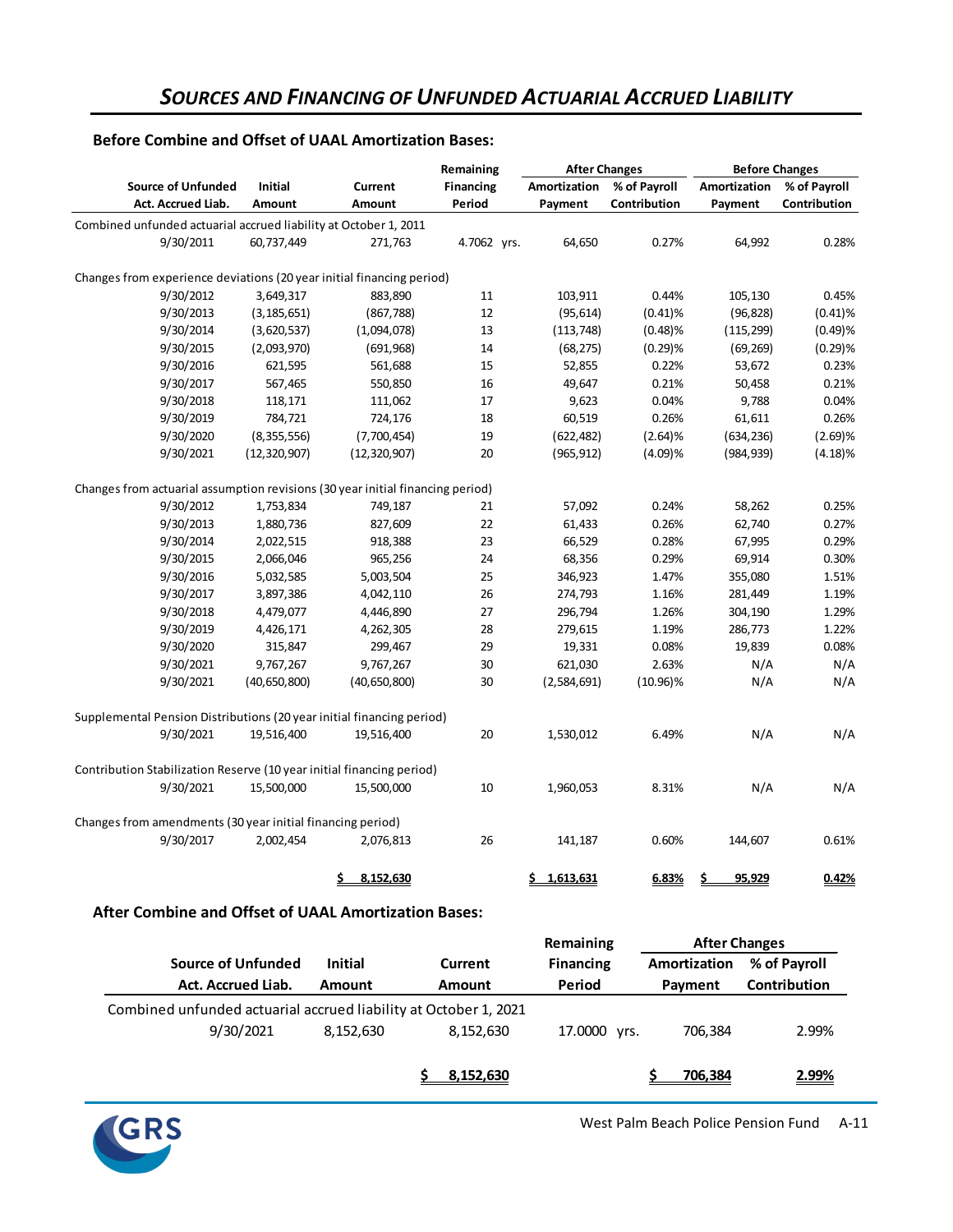|                                                                                                                                                  |                         | 9/30/2021 |                                 | 9/30/2020 |             |
|--------------------------------------------------------------------------------------------------------------------------------------------------|-------------------------|-----------|---------------------------------|-----------|-------------|
| A. Actuarial present value of future benefits                                                                                                    | After<br><b>Changes</b> |           | <b>Before</b><br><b>Changes</b> |           |             |
| including Share Account balances, DROP Account<br>balances, Supplemental Pension Distribution<br>reserve, and Contribution Stabilization Reserve | \$<br>548,631,642       | \$        | 499,852,125                     | S.        | 478,480,634 |
| B. Actuarial present value of future normal<br>costs                                                                                             | 55,140,410              |           | 51,144,560                      |           | 50,887,597  |
| C. Actuarial accrued liability                                                                                                                   | 493,491,232             |           | 448,707,565                     |           | 427,593,037 |
| D. Funding value of assets                                                                                                                       | 485,338,602             |           | 444,687,802                     |           | 410,350,311 |
| E. Unfunded actuarial accrued liability                                                                                                          | 8,152,630               |           | 4,019,763                       |           | 17,242,726  |

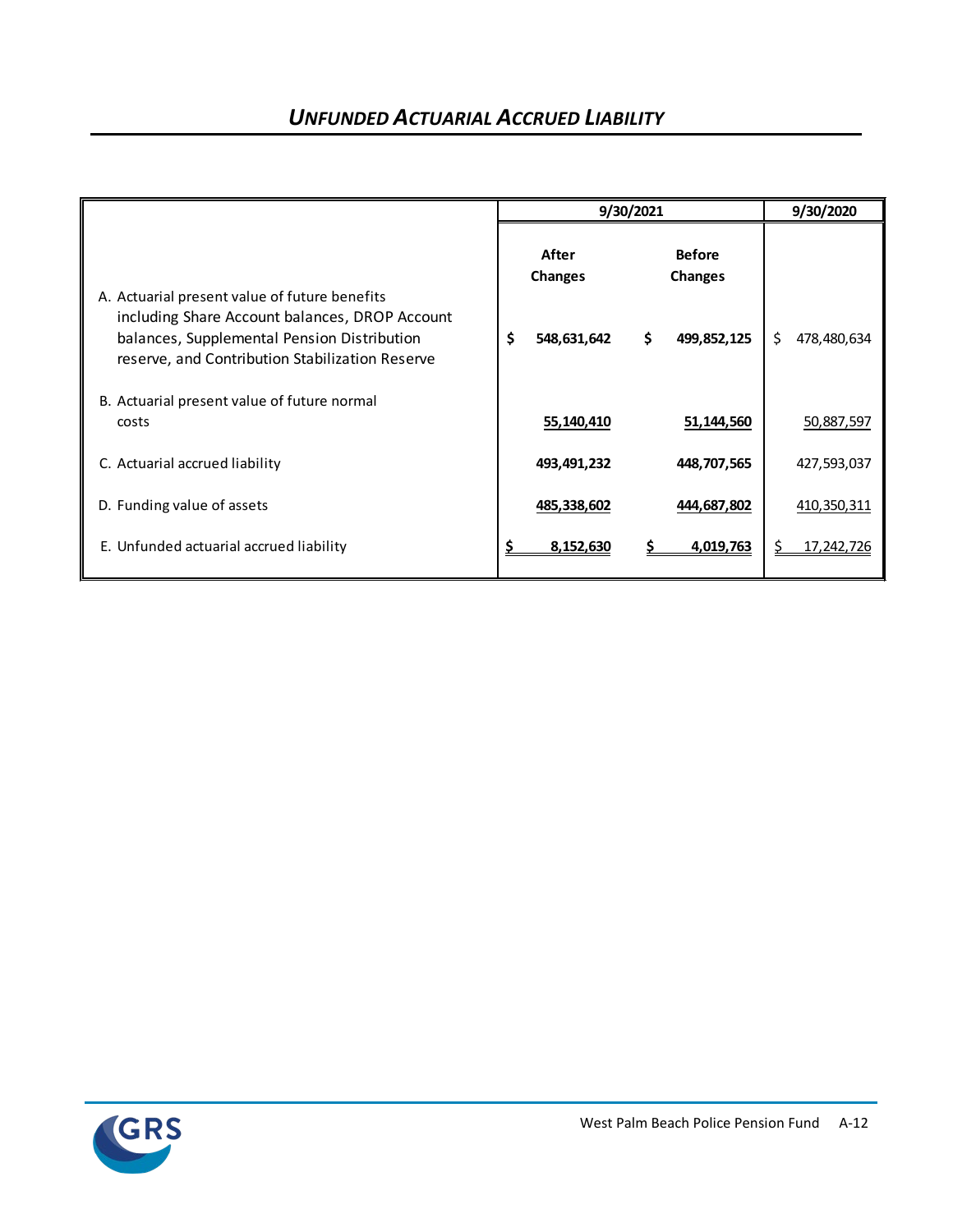### *RECOMMENDED AND ACTUAL CONTRIBUTIONS FOR DEFINED BENEFITS HISTORICAL SCHEDULE*

|                    |                               | <b>City Dollar Contributions</b> | <b>Recommended City</b><br><b>Percent of Payroll</b> |                           |
|--------------------|-------------------------------|----------------------------------|------------------------------------------------------|---------------------------|
| <b>Fiscal Year</b> | <b>Valuation Date</b><br>9/30 | Recommended                      | Actual*                                              | <b>Contribution Rates</b> |
| 82/83              | 1981                          | \$<br>777,053                    | \$818,769                                            | 23.93 %                   |
| $83/84$ (a)        | 1982                          | 865,930                          | 944,636                                              | 22.86                     |
| 84/85              | 1983                          | 913,867                          | 990,862                                              | 21.50                     |
| 85/86 (a)          | 1984                          | 961,431                          | 1,113,735                                            | 21.52                     |
| 86/87              | 1985                          | 986,683                          | 1,190,205                                            | 20.53                     |
| $87/88$ (a)        | 1986                          | 1,210,379                        | $1,585,161$ (1)                                      | 20.74 #                   |
| $88/89$ (a)        | 1987                          | 1,423,887                        | 1,627,024                                            | 22.01 #                   |
| 89/90              | 1988                          | 1,723,519                        | 1,937,986                                            | 23.28                     |
| 90/91              | 1989                          | 1,929,004                        | 2,264,201                                            | 24.01                     |
| 91/92              | 1990                          | 2,127,589                        | 1,658,885<br>@                                       | 24.80                     |
| 92/93              | 1991                          | 2,219,809                        | 2,117,441 @                                          | 24.11                     |
| 93/94              | 1992                          | 2,257,412                        | 2,235,881<br>@                                       | 23.42                     |
| 94/95 (a)          | 1993                          | 2,238,679                        | 2,213,297<br>@                                       | 23.81                     |
| $95/96$ (a)        | 1994                          | 2,446,700                        | 2,446,256 @                                          | 25.91                     |
| $96/97$ (a)        | 1995                          | 2,332,069                        | 2,332,069                                            | 24.24                     |
| 97/98              | 1996                          | 2,230,247                        | 1,747,540 @                                          | 23.52                     |
| 98/99              | 1997                          | 1,764,510                        | 1,764,510                                            | 17.72                     |
| $99/00$ (a)        | 1998                          | 1,462,965                        | 1,483,807                                            | 12.39                     |
| 00/01              | 1999                          | 1,474,445                        | 1,487,320                                            | 11.66                     |
| 01/02              | 2000                          | 1,699,292                        | 1,699,815                                            | 12.49                     |
| 02/03              | 2001                          | 1,974,891                        | 1,975,410                                            | 12.95                     |
| 03/04              | 2002                          | 3,498,786                        | 3,498,068                                            | 20.86                     |
| $04/05$ (a)        | 2003                          | 4,197,731                        | 4,197,731                                            | 22.48                     |
| $05/06$ (a)        | 2004                          | 3,799,257                        | 3,799,257                                            | 19.80                     |
| 06/07              | 2005                          | 3,812,530                        | 3,812,530                                            | 20.65                     |
| 07/08              | 2006                          | 4,056,590                        | 4,056,590                                            | 21.49                     |
| 08/09              | 2007                          | 3,433,646                        | 3,433,646                                            | 16.99                     |
| 09/10              | 2008                          | 4,057,571                        | 4,057,571                                            | 17.63                     |
| 10/11              | 2009                          | 5,028,968                        | 5,028,968                                            | 21.98                     |
| $11/12$ (a)        | 2010                          | 4,796,575                        | 4,796,576                                            | 27.15                     |
| $12/13$ (a)        | 2011                          | 6,506,923                        | 6,506,923                                            | 31.82                     |
| $13/14$ (a)        | 2012                          | 8,941,538                        | 8,941,538                                            | 50.50                     |
| $14/15$ (a)        | 2013                          | 8,644,805                        | 8,644,805                                            | 48.30                     |
| $15/16$ (a)        | 2014                          | 9,726,454                        | 9,726,454                                            | 52.14                     |
| $16/17$ (a)        | 2015                          | 3,285,065                        | 3,285,065                                            | 15.91                     |
| $17/18$ (a)        | 2016                          | 3,131,968                        | 3,556,968                                            | 14.39                     |
| $18/19$ (a)        | 2017                          | 4,363,006                        | 4,363,006                                            | 18.64                     |
| 19/20 (a)          | 2018                          | 5,240,652                        | 5,240,652                                            | 20.62                     |
| $20/21$ (a)        | 2019                          | 5,935,584                        | 5,935,584                                            | 22.95                     |
| $21/22$ (a)        | 2020                          | 5,354,106                        |                                                      | 21.61                     |
| $22/23$ (b)        | 2021                          | 4,329,588                        |                                                      | 17.56                     |
| $22/23$ (a)        | 2021                          | 5,347,410                        |                                                      | 21.69                     |

 *(b) Before changes in benefit provisions and/or actuarial assumptions and/or actuarial cost methods.*

*(a) After changes described in (b).*

*# Recomputed to reflect 1988 Amendments to the Special Act.*

*(1) Including compliance issue City contribution receivable of \$267,441 from 87/88 fiscal year.*

*@ Excluding the difference between recommended and actual which was transferred from the reserve for prepaid contributions.* 

*\* The actual contributions were made throughout the fiscal year prior to October 1, 2006. Since then, the actual contributions are made at the beginning of the fiscal year, resulting in the adjustment from the corresponding recommended contributions.* 

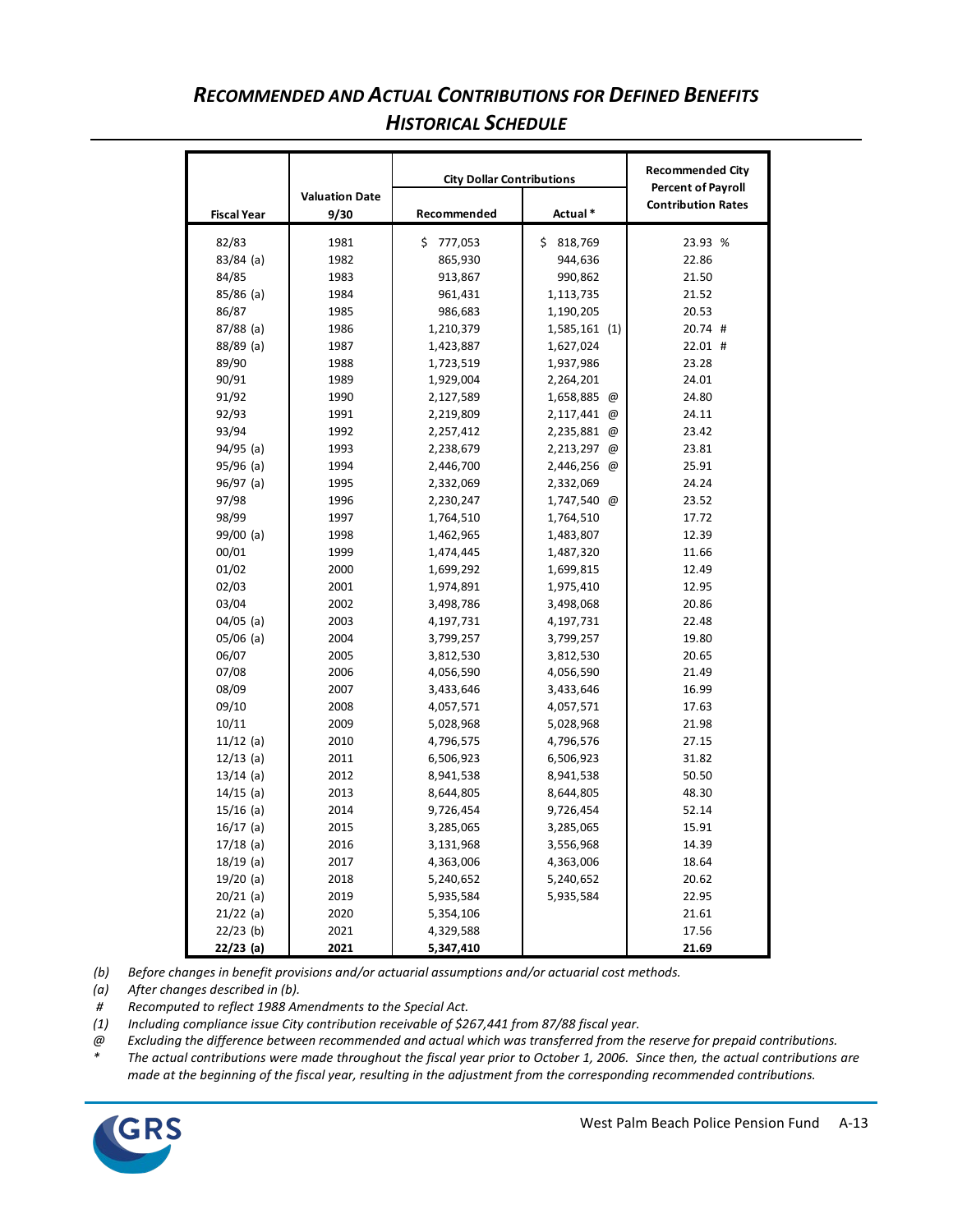**9/30/1998 Valuation:** Effective October 1, 1999, increase from 2.5% to 3.0% multiplier for service after March 31, 1987, increase from 6.45% to 7.0% member contributions, and increase the minimum from 7.0% to 8.25% investment return for the 13<sup>th</sup> check threshold.

**9/30/2001 Valuation:** First report to use a 4-year smoothed market value asset valuation method.

**9/30/2002 Valuation:** Removed Share Accounts from smoothed market value.

**9/30/2003 Valuation:** First report to include minimum 66 2/3% of pay for Duty Death in service. Investment expenses removed from Contribution requirement. Removed DROP Accounts from smoothed market value.

**9/30/2004 Valuation:** The member contribution rate for pensions will increase to 9% of salary effective January 1, 2005, to 10.0% of salary effective January 1, 2006, and to 11.0% of salary effective January 1, 2007. Overtime includable in Final Average Salary was prospectively limited to 400 hours per year.

**9/30/2010 Valuation:** The Chapter 185 revenue of \$996,459 received during calendar year 2011 will be used to offset the required contribution for the fiscal year beginning October 1, 2011.

**9/30/2011 Valuation:** The Chapter 185 revenue received during calendar year 2012 will be used to offset the required contribution for the fiscal year beginning October 1, 2012. The benefit multiplier for service accrued after September 30, 2011 was lowered from 3.00% to 2.68%. Effective January 1, 2013, the limit on the amount of overtime that is included in pensionable compensation is lowered from 400 hours to 300 hours. The investment return assumption was lowered from 8.25% to 8.00%, along with additional changes in actuarial assumptions as a result of the Ten-Year Experience Study Report covering the period October 1, 2000 through September 30, 2010.

**9/30/2012 Valuation:** This valuation reflects the second year of phasing in the recognition of the mortality table change from the 1983 Group Annuity Mortality Table to the RP-2000 Combined Healthy Participant Mortality Table using Scale AA after 2000 to reflect future mortality improvements.

**9/30/2013 Valuation:** This valuation reflects the third year of phasing in the recognition of the mortality table change detailed above.

**9/30/2014 Valuation:** This valuation reflects the fourth year of phasing in the recognition of the mortality table change detailed above.

**9/30/2015 Valuation:** This valuation reflects the fifth and final year of phasing in the recognition of the mortality table change detailed above.

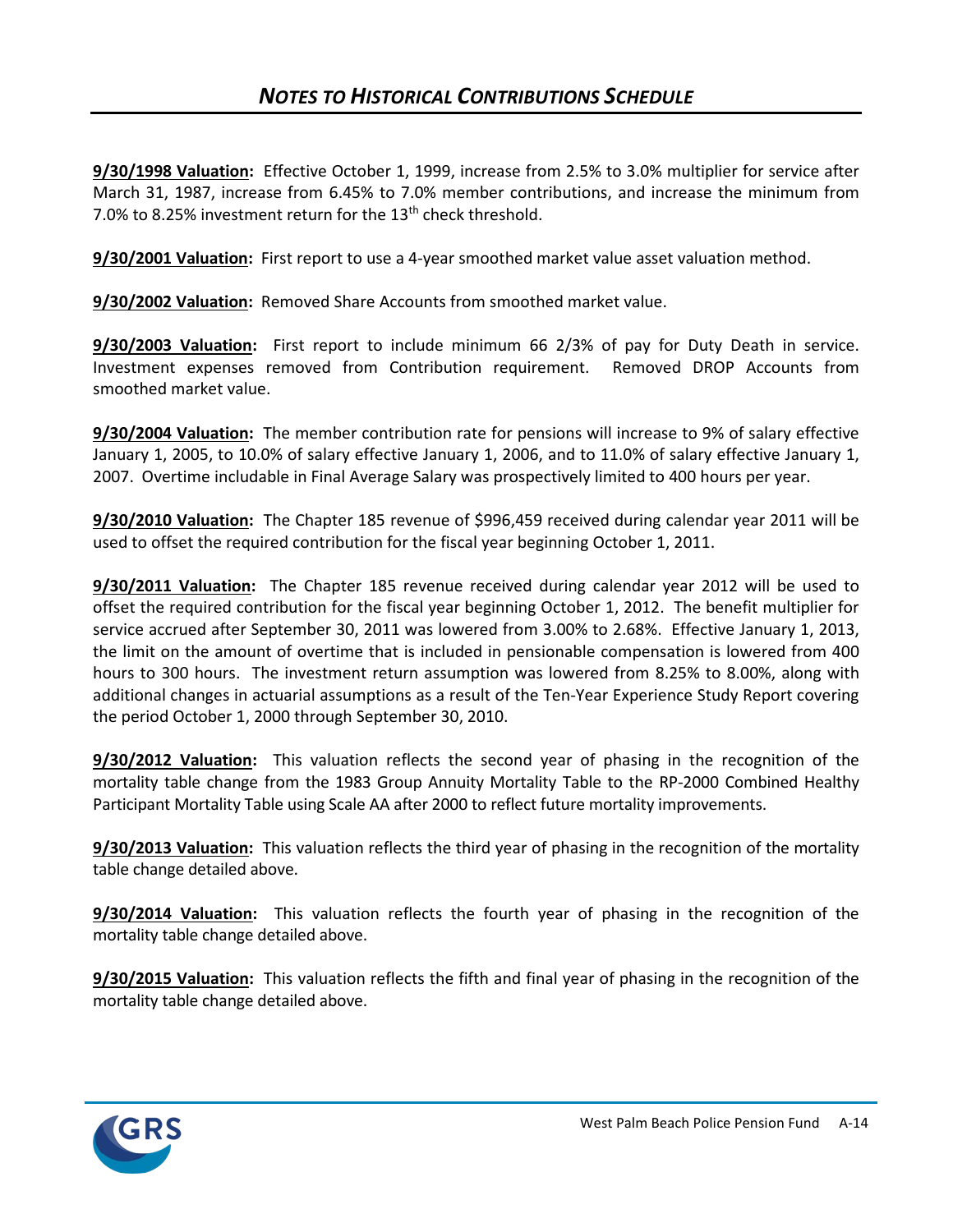**9/30/2016 Valuation:** The investment return assumption was lowered from 8.00% to 7.875%. The mortality assumption was changed from the RP-2000 Combined Healthy Participant Mortality Table for males and females with mortality improvements projected to all future years after 2000 using Scale AA to the mortality assumption used by the Florida Retirement System (FRS) for Special Risk Class members in the actuarial valuation as of July 1, 2016.

**9/30/2017 Valuation:** The investment return assumption was lowered from 7.875% to 7.75%. The Special Act was amended by increasing the benefit multiplier from 2.68% to 3.00% for Credited Service earned on or after October 1, 2017.

**9/30/2018 Valuation:** The investment return assumption was lowered from 7.75% to 7.625%.

**9/30/2019 Valuation:** The investment return assumption was lowered from 7.625% to 7.50%.

**9/30/2020 Valuation:** The investment return assumption was lowered from 7.50% to 7.25%. The mortality assumption was changed from the mortality assumption used by the Florida Retirement System (FRS) for Special Risk Class members in the FRS actuarial valuation as of July 1, 2018 to the mortality assumption used by the FRS for Special Risk Class members in the FRS actuarial valuation as of July 1, 2019, as mandated by Florida Statutes Chapter 112.63(1)(f).

**9/30/2021 Valuation:** The investment return assumption was lowered from 7.25% to 7.00%. The Funding Value of Assets was set equal to the market value. A Supplemental Pension Distribution of \$19,516,400 was determined for the fiscal year ending September 30, 2021 based on the Plan's accumulated gain position as of September 30, 2021. A Contribution Stabilization Reserve of \$15,500,000 was established. The Unfunded Actuarial Accrued Liability (UAAL) amortization bases were combined and offset, in accordance with the methodology described for combining and offsetting amortization bases under Internal Revenue Code Section 412(b).

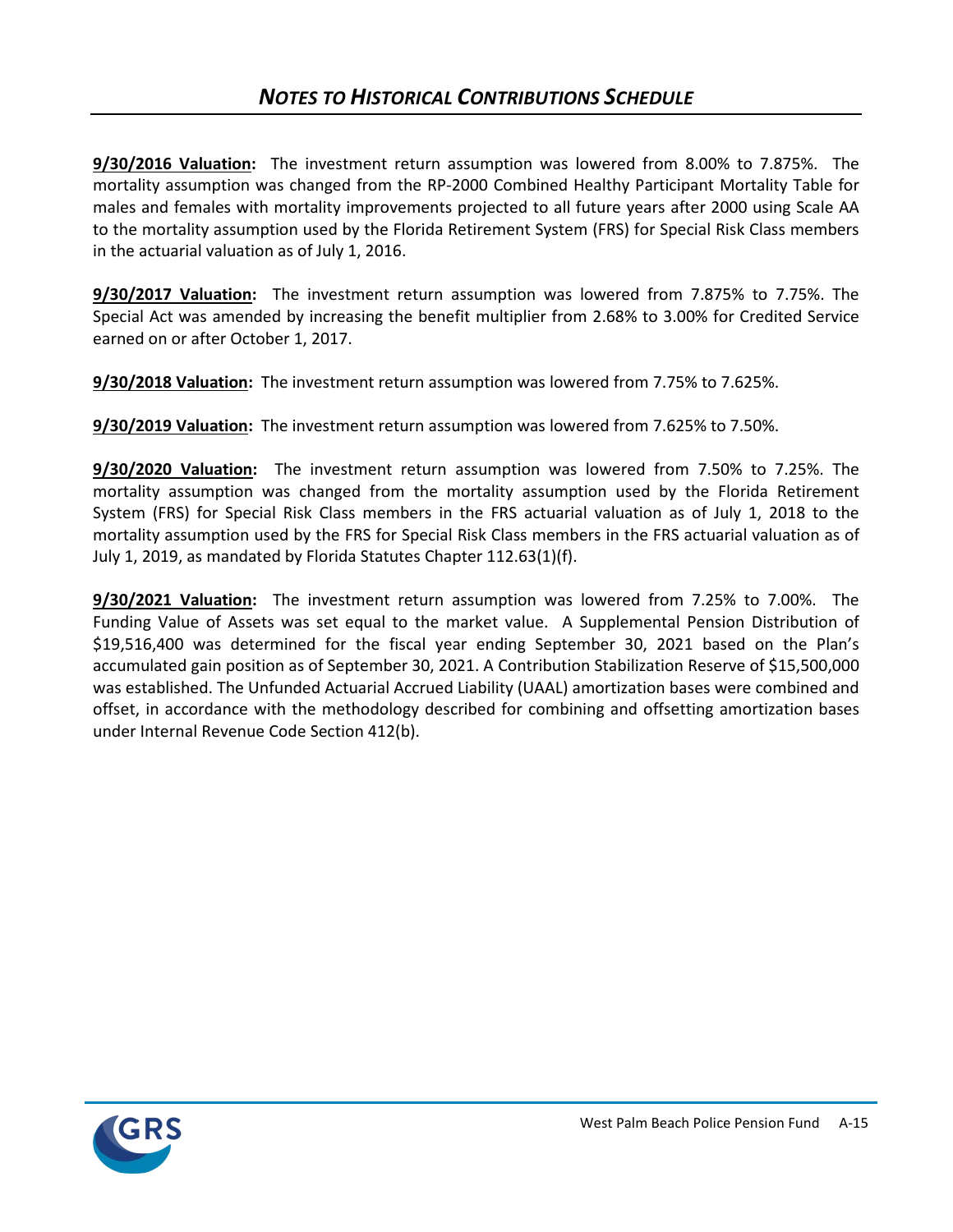#### **Present Resources And Expected Future Resources**

|                                                                                 | After<br><b>Changes</b> | <b>Before</b><br><b>Changes</b> |
|---------------------------------------------------------------------------------|-------------------------|---------------------------------|
| A. Funding Value of Plan Assets                                                 |                         |                                 |
| <b>Funding Value of Assets</b>                                                  | \$356,560,284           | Š.<br>315,909,484               |
| <b>Share Accounts</b>                                                           | 62,460,463              | 62,460,463                      |
| <b>DROP Accounts</b>                                                            | 66,317,855              | 66,317,855                      |
| <b>Total Assets</b>                                                             | 485,338,602             | 444,687,802                     |
| B. Actuarial Present Value of Expected<br><b>Future Employer Contributions:</b> |                         |                                 |
| 1. For Normal Costs                                                             | 34,410,752              | 30,731,871                      |
| 2. For UAAL                                                                     | 8,152,630               | 4,019,763                       |
| 3. Total                                                                        | 42,563,382              | 34,751,634                      |
| C. Actuarial Present Value of Expected                                          |                         |                                 |
| <b>Future Member Contributions</b>                                              | 20,729,658              | 20,412,689                      |
| D. Total Present and Expected Future Resources                                  | \$548,631,642           | 499,852,125                     |

#### **Actuarial Present Value of Expected Future Benefit Payments and Reserves**

|                                                                                              | After<br><b>Changes</b> | <b>Before</b><br><b>Changes</b> |
|----------------------------------------------------------------------------------------------|-------------------------|---------------------------------|
| A. To retirees and beneficiaries                                                             | \$213,565,948           | \$<br>208,261,821               |
| B. To vested terminated members                                                              | 3,434,980               | 3,301,368                       |
| C. To present active members:<br>1. Allocated to service rendered<br>prior to valuation date | 112,695,586             | 108,366,058                     |
| 2. Allocated to service likely to be<br>rendered after valuation date                        | 55,140,410              | 51,144,560                      |
| 3. Total                                                                                     | 167,835,996             | 159,510,618                     |
| D. Total actuarial present value of expected<br>future benefit payments                      | 384,836,924             | 371,073,807                     |
| E. Reserve for Chapter 185 Share Accounts                                                    | 62,460,463              | 62,460,463                      |
| F. Reserve for Supplemental Pension Distribution                                             | 19,516,400              | 0                               |
| G. Reserve for DROP balances                                                                 | 66,317,855              | 66,317,855                      |
| H. Contribution Stabilization Reserve                                                        | 15,500,000              | 0                               |
| I. Total actuarial present value of expected<br>future payments and reserves                 | \$548,631,642           | \$<br>499,852,125               |

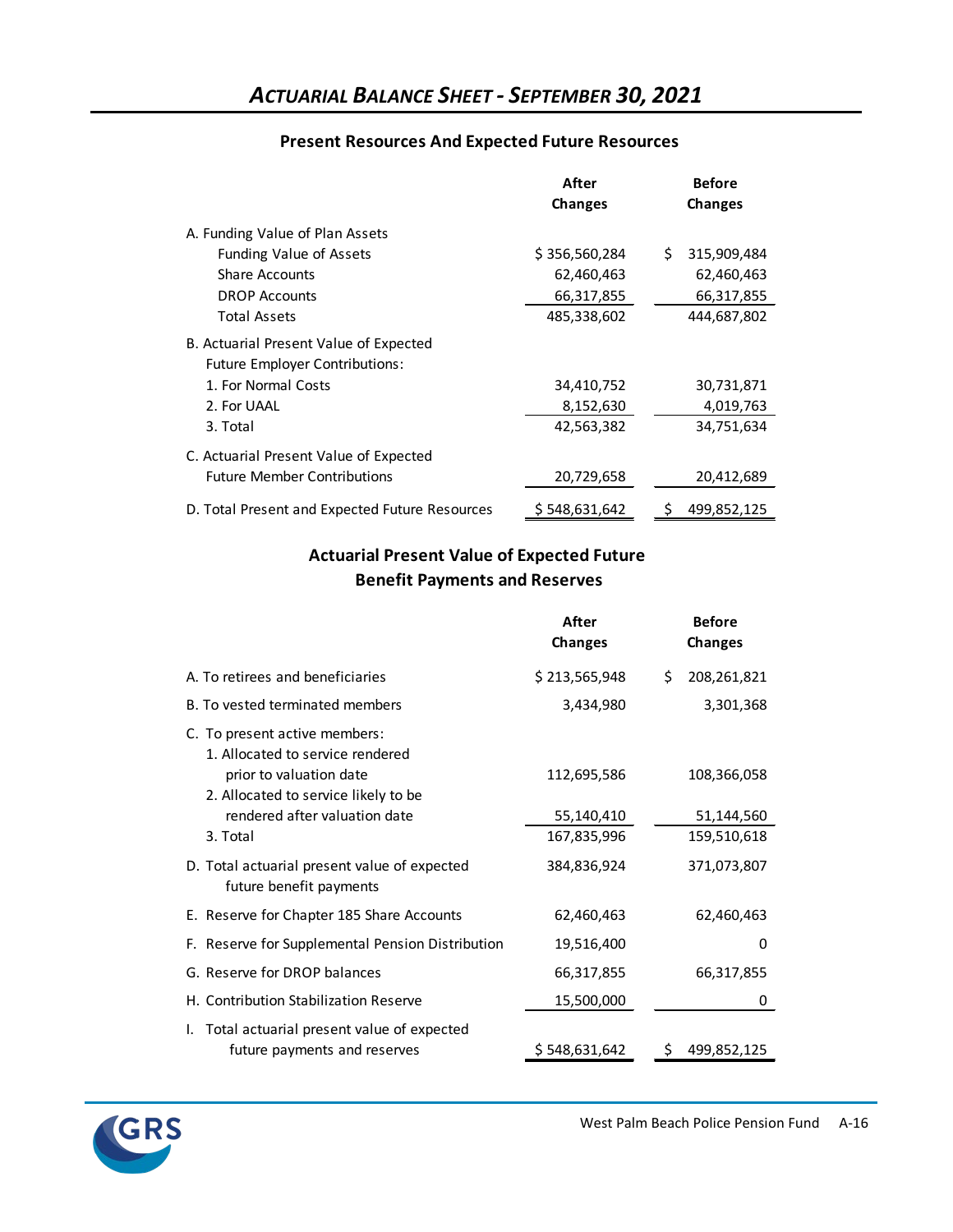# **SECTION B**

**SUMMARY OF BENEFIT PROVISIONS AND VALUATION DATA SUBMITTED BY THE PENSION FUND**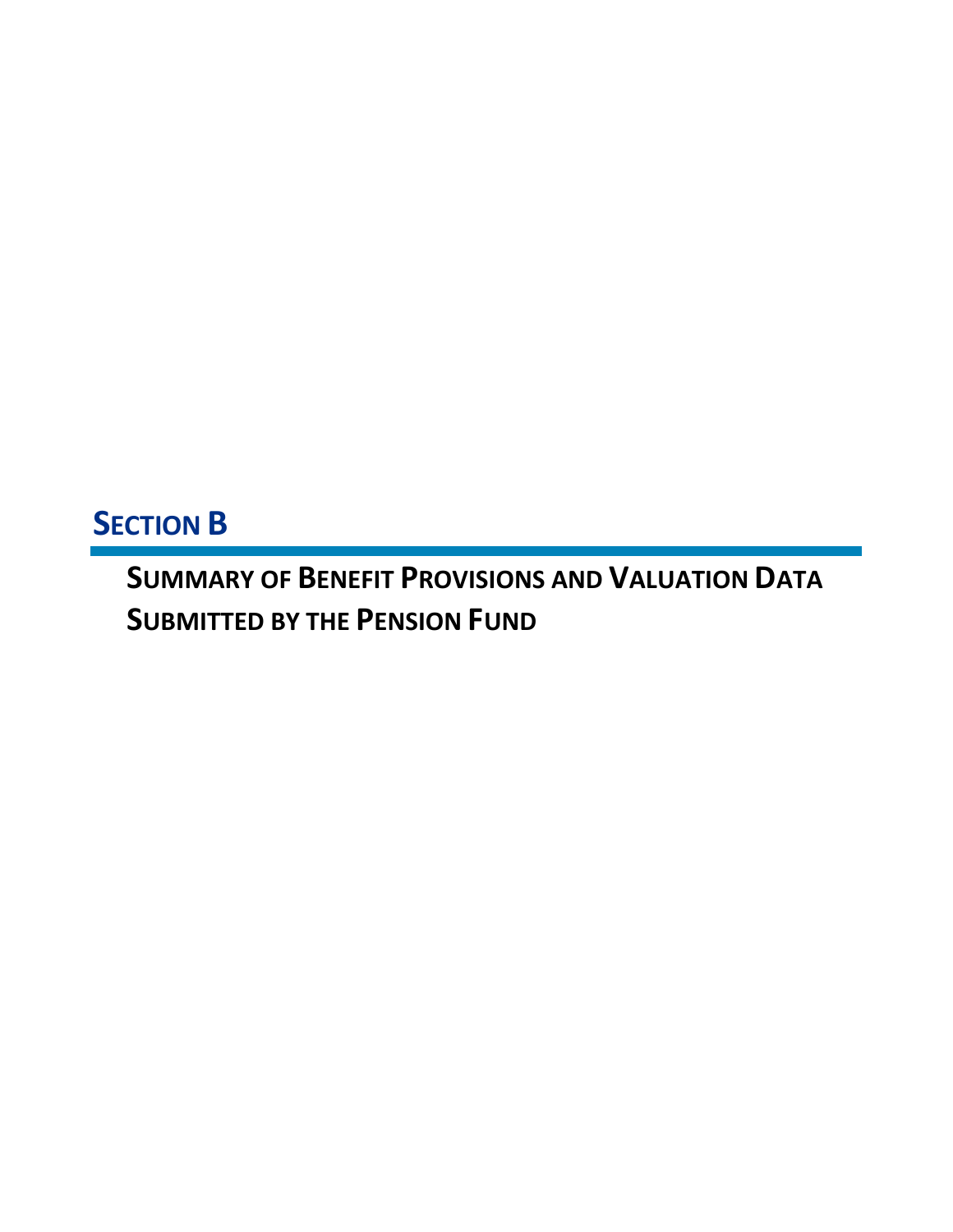#### *Normal Retirement:*

*Eligibility* - 25 or more years of continuous service; or, 55 years of age with 10 or more years of service; or, 50 years of age with 20 or more years of service.

*Amount of Pension -* 2.5% of final average salary times credited service earned through March 31, 1987; plus 3.0% of final average salary times credited service earned after March 31, 1987 through September 30, 2011; plus 2.68% of final average salary times credited service earned after September 30, 2011 through September 30, 2017; plus 3.00% of final average salary times credited service earned after September 30, 2017, for service up to 26 years; plus 1% of final average salary times credited service in excess of 26 years.

*Type of Final Average Salary* - Average of salary for 3 best years. Salary excludes lump sum payments for accumulated leave and contractual overtime. Other overtime is limited to 400 hours per year effective January 1, 2005. This limit is reduced to 300 hours starting January 1, 2013.

*Post-Retirement Cost-of-Living Adjustments* - Each January 1 following attainment of age 65, benefits will be adjusted by 3% of the base amount providing the cost of living, as measured by the Consumer Price Index, has increased at least 3%.

#### *Early Retirement:*

*Eligibility* - 50 years of age with 10 or more years of service.

*Amount of Pension* - Computed as normal retirement reduced 3% for each year retirement precedes normal retirement age.

#### *Deferred Retirement:*

*Eligibility* - 10 or more years of credited service.

*Amount of Pension* - Computed as normal or early retirement, based upon FAS and service credit at date of termination. Payment begins upon application on or after age 50.

#### *Duty Disability Retirement:*

*Eligibility -* Permanent disability preventing useful and efficient service as a police officer, which was acquired as a consequence of performing the duties of a police officer.

*Amount of Pension* - The amount of accrued normal retirement pension, with a minimum benefit of 2/3 of FAS. At age 55, the member has the option to convert to the accrued benefit, computed as the normal retirement benefit but with additional service credit granted to age 55.

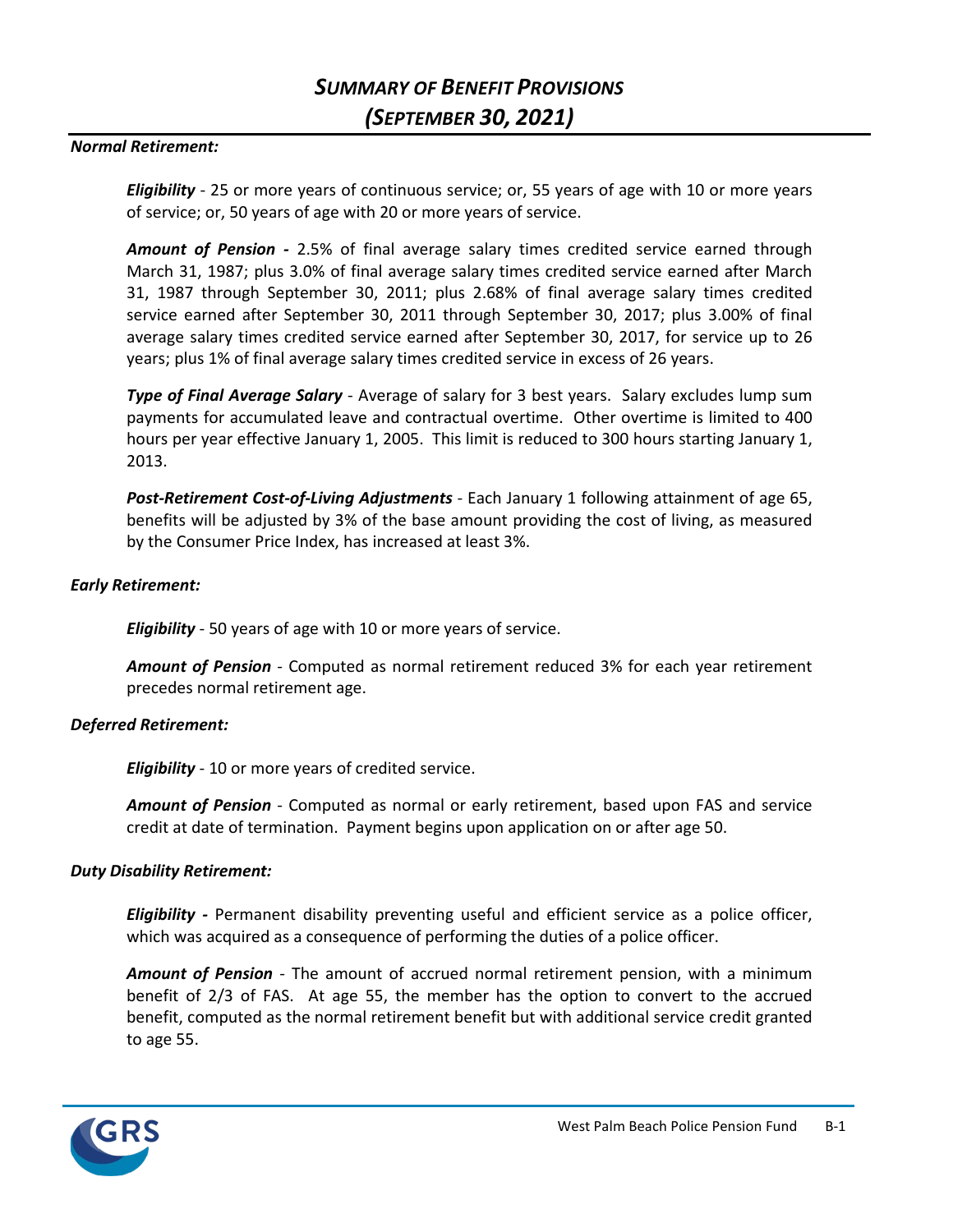#### *Non-Duty Disability:*

*Eligibility -* Requires total and permanent disability and 5 or more years of service.

*Amount of Pension -* If disability retirement occurs after normal retirement eligibility, the amount of pension is the accrued normal retirement pension. Otherwise, the amount of pension is computed as for normal retirement with a minimum benefit of 25% of FAS if credited service is 10 or more years; otherwise, the minimum is 20% of FAS.

#### *Duty Death:*

*Eligibility* - Death which is the result of performance of duty.

*Amount of Pension* – 2/3 of the member's highest 12 consecutive months salary or the current top step police officer pay, whichever is greater.

#### *Non-Duty Death:*

*Eligibility* - Death after 5 or more years of credited service.

*Amount of Pension* - 2/3 of pension member would have received had he retired the day before death, to the widow for life. Minimum benefit is 1/7 of FAS. If no widow, unmarried children under 18 receive equal shares of above amount.

#### *Death After Retirement*:

*Amount of Pension* - 2/3 of deceased retired member's annual pension to widow for life. If no widow, unmarried children under 18 receive equal shares of above amount.

If retired member is unmarried, there is no eligible child (or parent), and death occurs within 10 years of retirement, the pension is continued to the designated beneficiary for the balance of the 10 year period following retirement.

Optional forms of payment are available on an "equivalent actuarial value" basis to the 10 year certain and life form of payment.

*Member Contributions*: 7% of salary. Member contributions will increase to 9% of salary effective January 1, 2005, to 10% of salary effective January 1, 2006 and to 11% of salary effective January 1, 2007. Effective October 1, 2011, the member contribution rate is increased to 18%, and Chapter 185 revenue received in calendar years 2011 and 2012 is used to reduce member contributions to 11%. If the Chapter 185 revenue is not sufficient to reduce the member contributions to 11%, then the City makes up the difference. Effective October 1, 2013, the member contribution rate is increased to 20%, and Chapter 185 revenue received in calendar year 2013 will be used to reduce member contributions to 11%. If the Chapter 185 revenue is not sufficient to reduce the member contributions to 11%, then the City will make up the difference. Effective October 1, 2014, the member contribution rate is lowered back to 11%. Interest is not credited to member contributions.

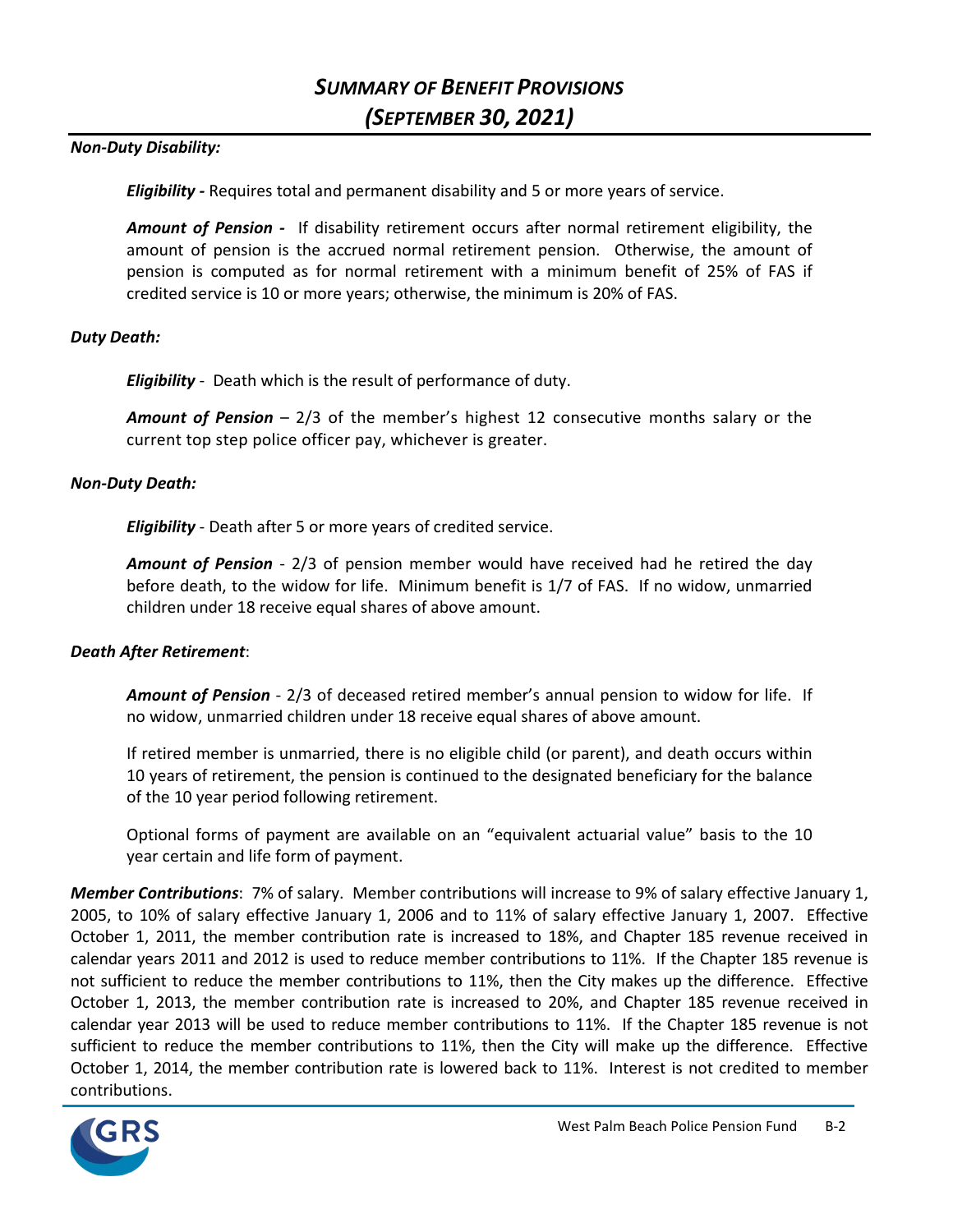### *SUMMARY OF BENEFIT PROVISIONS (SEPTEMBER 30, 2021)*

*Premium Tax Monies*: Casualty insurance premium tax monies collected by the State and distributed pursuant to Chapter 185, Florida Statutes*.*

*Chapter 185 Share Accounts*: Effective October 1, 1988, separate accounts were established for each member of the Pension Fund. The accounts are funded by premium tax monies and are credited with net investment earnings after deduction of expenses. Members may elect interest at the Fund's investment return or a fixed return equal to 4% or 8% depending on the Fund's investment earnings from fiscal year ending September 30, 2012. The accounts may also be funded by accumulated leave paid out at termination up to the amount permitted by law.

Share accounts will not receive any allocation of Chapter 185 revenue during fiscal years ending September 30, 2011, September 30, 2012, and September 30, 2014. Effective with the fiscal year ending September 30, 2015, Chapter 185 revenue will again be allocated to the Share Plan accounts.

*City Contributions*: Actuarially determined amounts which together with member contributions are sufficient to cover the requirements of the funding objective stated on page A-1.

#### *Deferred Retirement Option Plan (DROP):*

*Eligibility* - Any member who is eligible to receive a normal retirement pension may participate in the DROP. Participation shall cease after the earlier of 5 years in the DROP or 30 years of service.

*Amount of Pension -* Calculated as if the member had elected to retire on the date of election to participate in the DROP, using credited service and final average salary at the date of election. The payments will be accumulated in an account and be credited with investment earnings. Members may elect interest at the Fund's investment return or a fixed return equal to 4% or 8% depending on the Fund's investment earnings from fiscal year ending September 30, 2012. Disbursements from the account are deferred until termination of employment.

*Member Contributions -* Cease following election to participate in the DROP. Accumulated leave paid out at termination may be contributed up to the amount permitted by law.

*Post-Retirement Supplemental Pension Distribution:* The Board of Trustees may make a supplemental distribution each April 1 from net accumulated experience from all sources, if any, to the extent of investment earnings in excess of 7% (to a 2% excess) for hires before April 1, 1987 and in excess of 8% (to a 1% excess) for hires after March 31, 1987 plus one-half of investment earnings in excess of 9%, if any, for all hires, applied to the actuarial present value of pensions being paid to retired members and beneficiaries.

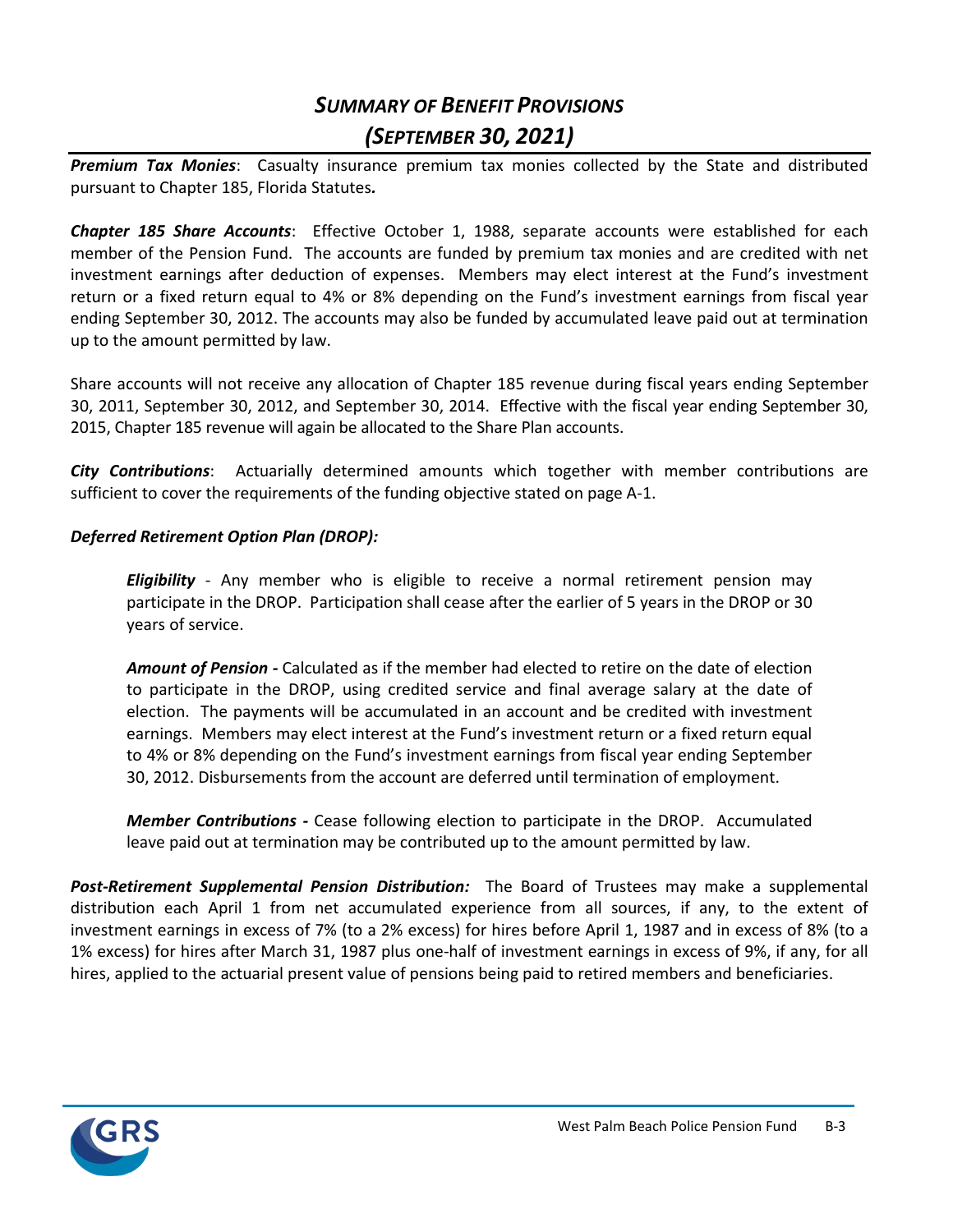### *ACCOUNTING INFORMATION SUBMITTED FOR VALUATION*

|                                                  | <b>Year Ended</b> |               |    | <b>Year Ended</b> |
|--------------------------------------------------|-------------------|---------------|----|-------------------|
|                                                  |                   | 9/30/21       |    | 9/30/20           |
| <b>REVENUES:</b>                                 |                   |               |    |                   |
| a. Member contributions                          | \$                | 2,647,132     | \$ | 2,746,965         |
| b. Buyback contributions                         |                   | O             |    | 59,874            |
| c. City contributions                            |                   | 5,935,584     |    | 5,240,652         |
| d. Chapter 185 revenue                           |                   | 1,597,683     |    | 1,611,609         |
| e. Prepaid contribution                          |                   | 0             |    | 0                 |
| f. Transfers to Plan for Share and DROP accounts |                   | 689,406       |    | 162,185           |
| g. Investment income                             |                   |               |    |                   |
| 1. Interest, dividends and other income          |                   | 6,955,238     |    | 5,190,550         |
| 2. Net appreciation                              |                   | 89,035,648    |    | 21,587,088        |
| 3. Investment expenses                           |                   | (1, 298, 830) |    | (961, 568)        |
| 4. Net investment income                         |                   | 94,692,056    |    | 25,816,070        |
| h. Total revenues                                | \$                | 105,561,861   | \$ | 35,637,355        |
| EXPENDITURES:                                    |                   |               |    |                   |
| a. Refunds of member contributions               |                   | 262,973       |    | 206,949           |
| b. Benefits paid                                 |                   | 13,003,722    |    | 12,782,635        |
| c. Lump-Sum share account distributions          |                   | 2,262,164     |    | 1,740,598         |
| d. DROP account distributions                    |                   | 4,382,046     |    | 3,989,575         |
| e. Supplemental pension distribution             |                   | 0             |    | 0                 |
| f. Administrative expenses                       |                   | 367,760       |    | 304,417           |
| g. Total expenditures                            |                   | 20,278,665    |    | 19,024,174        |
| <b>RESERVE INCREASE:</b>                         |                   |               |    |                   |
| Total revenues minus total expenditures          | \$                | 85,283,196    | \$ | 16,613,181        |

#### **REVENUES AND EXPENDITURES**

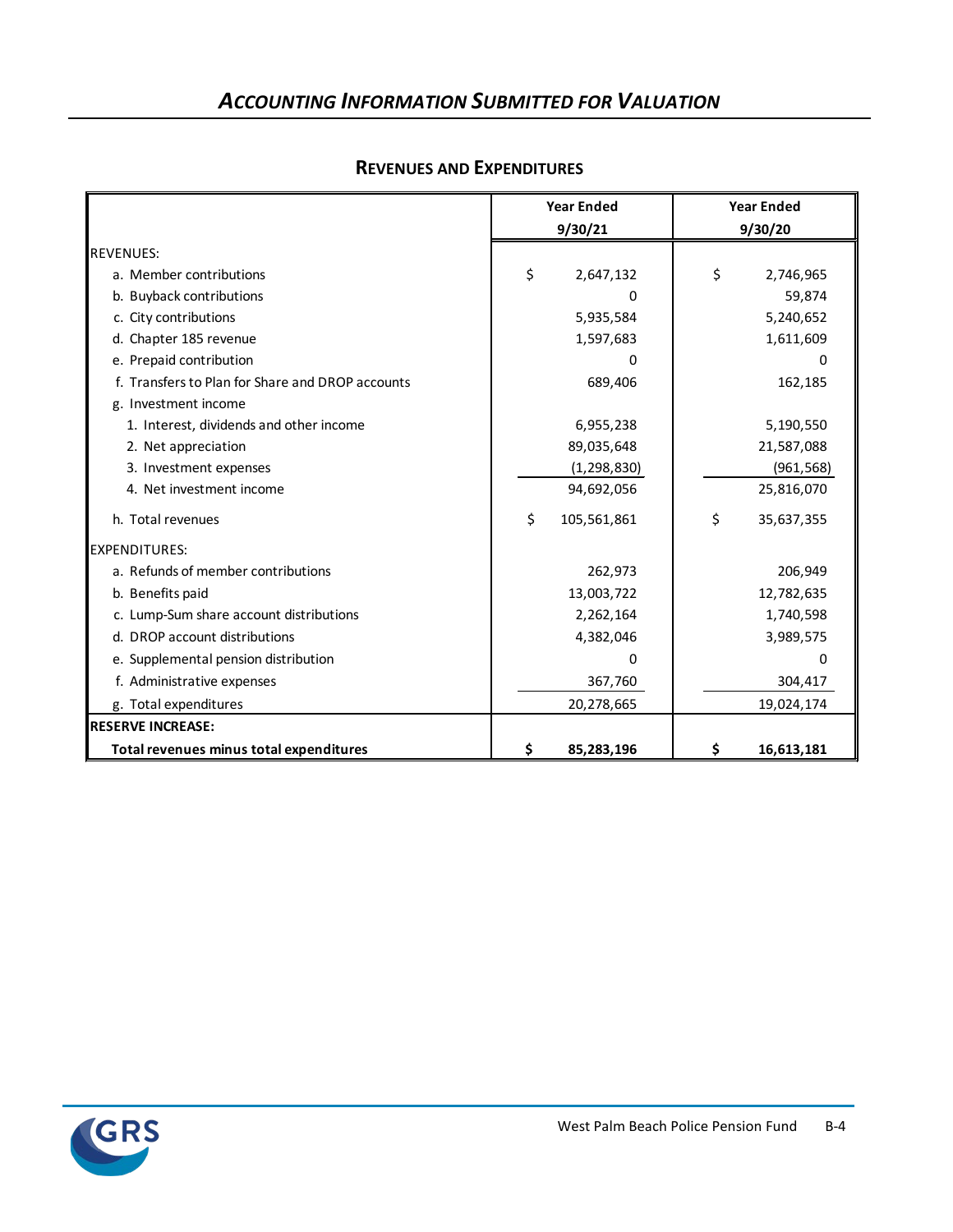|                            |                       | <b>Market Value</b> |    |             |  |
|----------------------------|-----------------------|---------------------|----|-------------|--|
|                            |                       | 9/30/21             |    | 9/30/20     |  |
| Cash & cash equivalents    |                       | \$<br>4,965,031     | \$ | 5,365,273   |  |
| Prepaid contribution       |                       | 0                   |    | O           |  |
| Payables                   |                       | (654, 531)          |    | (1,507,913) |  |
| <b>Receivables</b>         |                       | 1,112,546           |    | 2,167,117   |  |
| Prepaid expenses           |                       | 1,396,618           |    | 1,330,554   |  |
| Bonds                      | - government/domestic | 42,944,725          |    | 39,644,965  |  |
|                            | - corporate           | 4,656,833           |    | 28,009,018  |  |
| <b>Stocks</b>              | - domestic            | 104,777,287         |    | 67,995,231  |  |
|                            | - international       | O                   |    | n           |  |
|                            | - private equity      | 40,625,290          |    | 17,936,881  |  |
| Mutual Funds - domestic    |                       | 121,958,178         |    | 121,337,959 |  |
|                            | - international       | 87,669,336          |    | 54,395,439  |  |
| <b>Real Estate</b>         |                       | 74,895,170          |    | 62,070,326  |  |
| Mortgage backed securities |                       | O                   |    |             |  |
| Participant Loans          |                       | 788,756             |    | 1,120,889   |  |
| Accrued investment income  |                       | 203,363             |    | 189,667     |  |
| Total Assets               |                       | \$<br>485,338,602   | \$ | 400,055,406 |  |

#### **SUMMARY OF ASSETS**

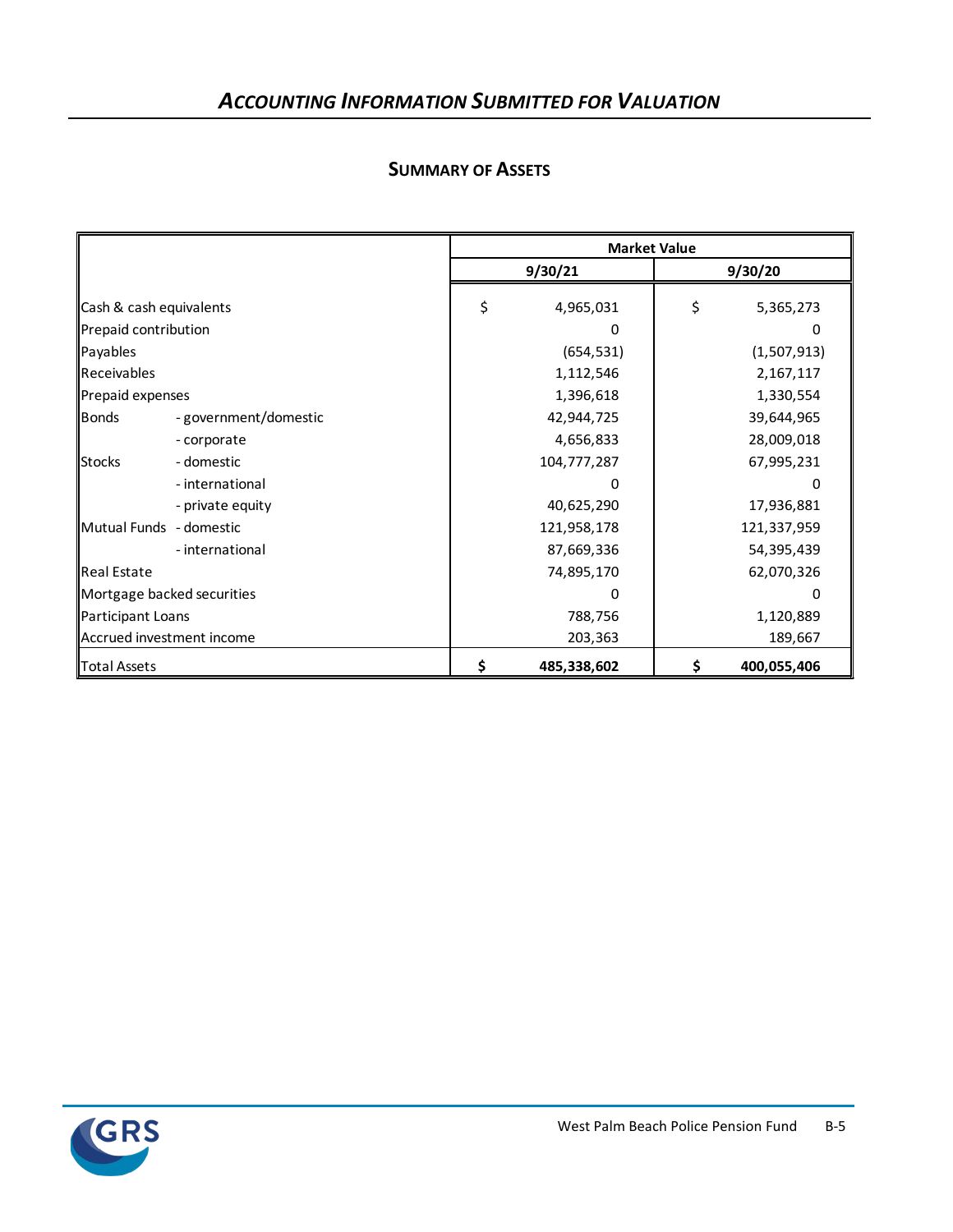### *DERIVATION OF FUNDING VALUE OF ASSETS*

### *(BEFORE SETTING FUNDING VALUE OF ASSETS EQUAL TO MARKET VALUE AS OF SEPTEMBER 30, 2021)*

|                                                             | 2018          | 2019           | 2020          | 2021          |
|-------------------------------------------------------------|---------------|----------------|---------------|---------------|
| <b>Beginning of Year Values</b>                             |               |                |               |               |
| (1) Market Value                                            | \$361,249,258 | \$384,460,632  | \$383,442,225 | \$400,055,406 |
| Market Value net of Share/DROP Accounts                     | 257,862,321   | 275,972,094    | 270,740,310   | 280,744,005   |
| (2) Funding Value                                           | 352,551,922   | 371,295,844    | 389,635,162   | 410,350,311   |
| Funding Value net of Share/DROP Accounts                    | 249,164,985   | 262,807,306    | 276,933,247   | 291,038,910   |
| <b>End of Year</b>                                          |               |                |               |               |
| (3) Market Value net of Share/DROP Accounts                 | 275,972,094   | 270,740,310    | 280,744,005   | 356,560,284   |
| (4) Net Addition to Assets                                  |               |                |               |               |
| Excluding Investment Income,                                | (6,994,524)   | (6,770,178)    | (6,920,263)   | (7,678,622)   |
| Chapter 185 and DROP Cash Flows                             |               |                |               |               |
| (5) Total Net Investment Income = $(3)-(1)-(4)$             | 25, 104, 297  | 1,538,394      | 16,923,958    | 83,494,901    |
| (6) Projected Net Rate of Return                            | 7.75%         | 7.625%         | 7.50%         | 7.25%         |
| (7) Projected Investment Income=(6) x [(2)+0.5 x (4)]       | 19,039,249    | 19,780,944     | 20,510,484    | 20,821,971    |
| (8) Investment Income in Excess of Projected                | 6,065,048     | (18, 242, 550) | (3,586,526)   | 62,672,930    |
| Excess Investment Income Recognized                         |               |                |               |               |
| (9a) From Current Year = .25 x (8)                          | 1,516,262     | (4,560,638)    | (896, 632)    | 15,668,233    |
| (9b) From One Year Prior                                    | 4,456,450     | 1,516,262      | (4,560,638)   | (896, 632)    |
| (9c) From Two Years Prior                                   | (296, 899)    | 4,456,450      | 1,516,262     | (4,560,638)   |
| (9d) From Three Years Prior                                 | (4,078,217)   | (296, 899)     | 4,456,450     | 1,516,262     |
| (9e) Total Cap. Val. Change Recogn.                         | 1,597,596     | 1,115,175      | 515,442       | 11,727,225    |
| $= (9a)+(9b)+(9c)+(9d)$                                     |               |                |               |               |
| (10) Increase (Decr.) in Funding Value = $(4) + (7) + (9e)$ | 13,642,321    | 14,125,941     | 14, 105, 663  | 24,870,574    |
| <b>End of Year</b>                                          |               |                |               |               |
| (11) Market Value                                           | \$384,460,632 | \$383,442,225  | \$400,055,406 | \$485,338,602 |
| Market Value net of Share/DROP Accounts                     | 275,972,094   | 270,740,310    | 280,744,005   | 356,560,284   |
| (12) Funding Value                                          | 371,295,844   | 389,635,162    | 410,350,311   | 444,687,802   |
| Funding Value net of Share/DROP Accounts                    | 262,807,306   | 276,933,247    | 291,038,910   | 315,909,484   |
| (13) Rate of Return on Net Funding Value                    | 8.4%          | 8.1%           | 7.7%          | 11.3%         |
| (14) Rate of Return on Net Market Value                     | 9.9%          | 0.6%           | 6.3%          | 30.2%         |
| (15) Ratio of Funding Value to Market Value                 | 97%           | 102%           | 103%          | 92%           |

\* Reflects actual deposit timing for \$50,000,000 proceeds from the pension obligation bond.

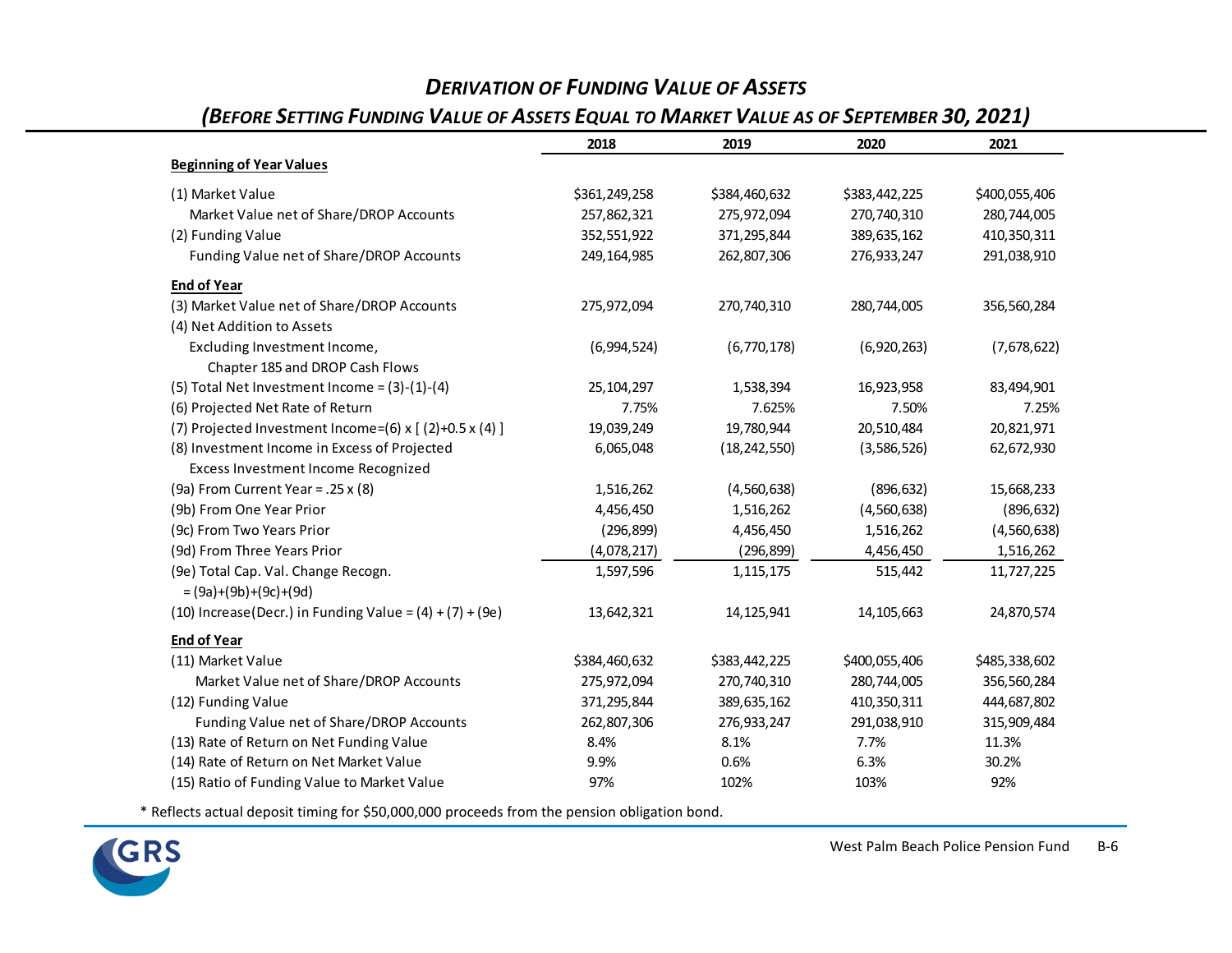|                                          | <b>Share</b>  | <b>DROP</b>  | <b>Total</b>  |
|------------------------------------------|---------------|--------------|---------------|
| A. Beginning of Year Reserve             | 56,834,018    | \$62,477,383 | \$119,311,401 |
| <b>B.</b> Disbursements                  | (2, 262, 164) | (4,382,046)  | (6,644,210)   |
| C. Net Additions/Adjustments             | 1,816,773     | 3,097,199    | 4,913,972     |
| D. Investment Earnings                   | 6,071,836     | 5,125,319    | 11, 197, 155  |
| E. End of Year Reserve $(A + B + C + D)$ | \$62,460,463  | \$66,317,855 | \$128,778,318 |

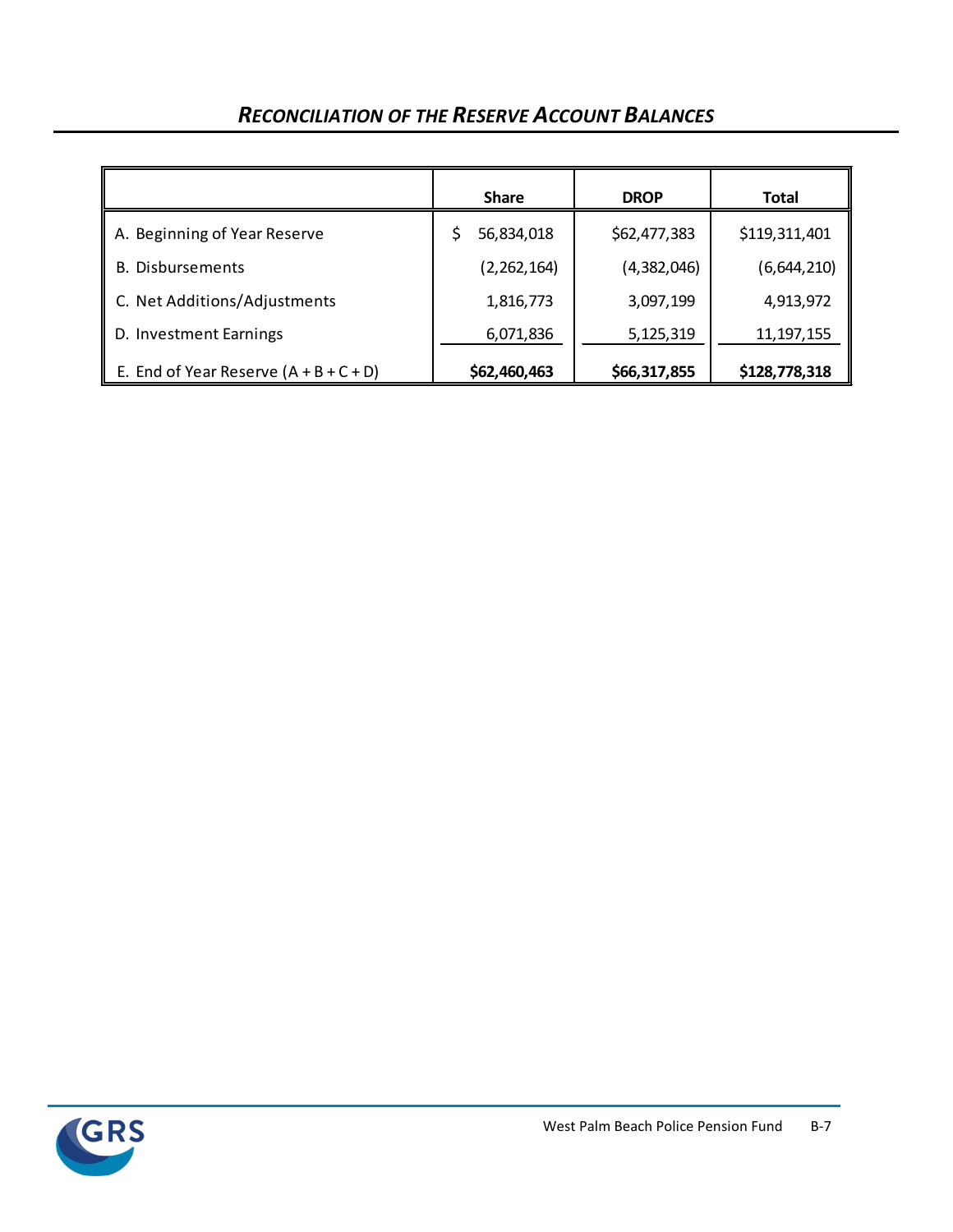### *DETERMINATION OF FIXED INTEREST CREDITING RATE FOR DROP AND SHARE PLAN ACCOUNTS*

Under the Special Act, the fixed rate on DROP accounts for members who enter the DROP on or after October 1, 2012 and on Share Plan accounts for members who are vested is 8.00% per year. However, if the amount paid in investment earnings creates a deficiency as compared to the gross earnings of the fund from fiscal year ending September 30, 2012, then the rate will be reduced to 4% effective the following October 1 until the deficiency is satisfied. The DROP accounts for members who are in the DROP as of October 1, 2012 continue to earn 8.25% per year.

(a) Gross rate of market investment return for fiscal year ending\*

|     | 9/30/12                                                                                                                                                 | 18.43%     |
|-----|---------------------------------------------------------------------------------------------------------------------------------------------------------|------------|
|     | 9/30/13                                                                                                                                                 | 13.74%     |
|     | 9/30/14                                                                                                                                                 | 9.53%      |
|     | 9/30/15                                                                                                                                                 | 0.69%      |
|     | 9/30/16                                                                                                                                                 | 8.77%      |
|     | 9/30/17                                                                                                                                                 | 14.01%     |
|     | 9/30/18                                                                                                                                                 | 10.19%     |
|     | 9/30/19                                                                                                                                                 | 2.40%      |
|     | 9/30/20                                                                                                                                                 | 7.03%      |
|     | 9/30/21                                                                                                                                                 | 24.33%     |
| (b) | Cumulative return from fiscal year ending 9/30/12 through 9/30/21                                                                                       | 176.6%     |
| (c) | Return needed from fiscal year ending 9/30/12 to maintain 8% fixed<br>interest crediting rate                                                           | 115.9%     |
| (d) | Difference between actual return since fiscal year ending 9/30/12 and<br>return based on 8% per year: (b) - (c)                                         | 60.7%      |
| (e) | Actual fixed interest crediting rate for DROP/Share Plan accounts for<br>10/1/21 through 9/30/22                                                        | 8.0% **    |
| (f) | Minimum gross rate of market investment return 10/1/21 through<br>9/30/22 to provide 8.00% fixed interest crediting rate for 10/1/22<br>through 9/30/23 | $(15.7)\%$ |
|     | * As determined by the Investment Consultant.                                                                                                           |            |

*\*\* Members in the DROP as of October 1, 2012 will continue to earn 8.25% per year.*

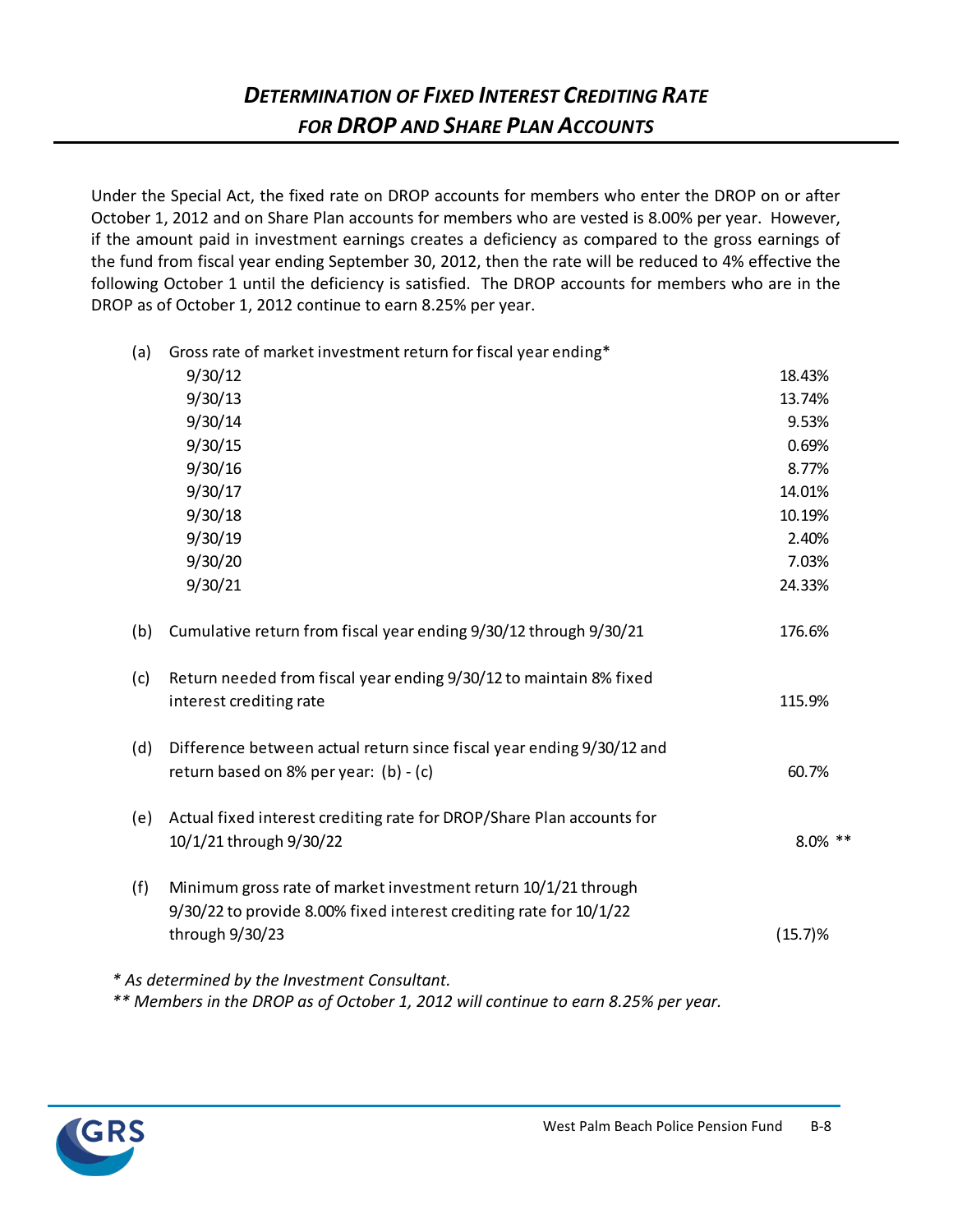### *CALCULATION OF SUPPLEMENTAL PENSION DISTRIBUTION AMOUNT - SEC. 17(12) AS OF SEPTEMBER 30, 2021*

| Factor (i):  | Actuarial present value of future payments to 167<br>pension recipients* on 9/30/21 |                                                                        |               |  |  |  |
|--------------|-------------------------------------------------------------------------------------|------------------------------------------------------------------------|---------------|--|--|--|
|              |                                                                                     | using valuation investment return assumption                           | \$104,294,453 |  |  |  |
| Factor (ii): | (a)                                                                                 | Rate of market investment return 10/1/20 through                       |               |  |  |  |
|              |                                                                                     | 9/30/21 calculated by actuary                                          | $24.3\%$ **   |  |  |  |
|              | (b)                                                                                 | Lesser of (a) and $8.00\%$                                             | 8.00%         |  |  |  |
|              |                                                                                     | Preliminary Distribution Amount (prior to experience gain limitation): |               |  |  |  |
|              |                                                                                     | Factor (i) x [Factor (ii) $-7.0\%$ ]                                   | 1,042,945     |  |  |  |
|              |                                                                                     | <b>Amount Available for Distribution:</b>                              |               |  |  |  |
|              | (a)                                                                                 | Unamortized Balances of Accumulated net experience gains (page B-11)   | 28,639,367    |  |  |  |
|              | (b)                                                                                 | Unamortized Balances of Accumulated distributions $\omega$ (page B-11) | 2,953,170     |  |  |  |
|              | (c)                                                                                 | Accumulated net gains less accumulated distributions $[(a) - (b)] < 0$ | 25,686,197    |  |  |  |
|              | (d)                                                                                 | Amount available for distribution#                                     | 1,042,945     |  |  |  |

- *\* Pensioners who retired before October 1, 1999 plus those with 12.5 years of service as of October 1, 1999 who terminated employment after October 1, 1999.*
- *@ This amount does not include the supplemental pension distribution, if any, for the current year.*
- *# The lesser of the preliminary distribution amount and accumulated net gains less accumulated distributions, not less than \$0.*
- \*\* *Return of the total pension fund before investment expenses.*

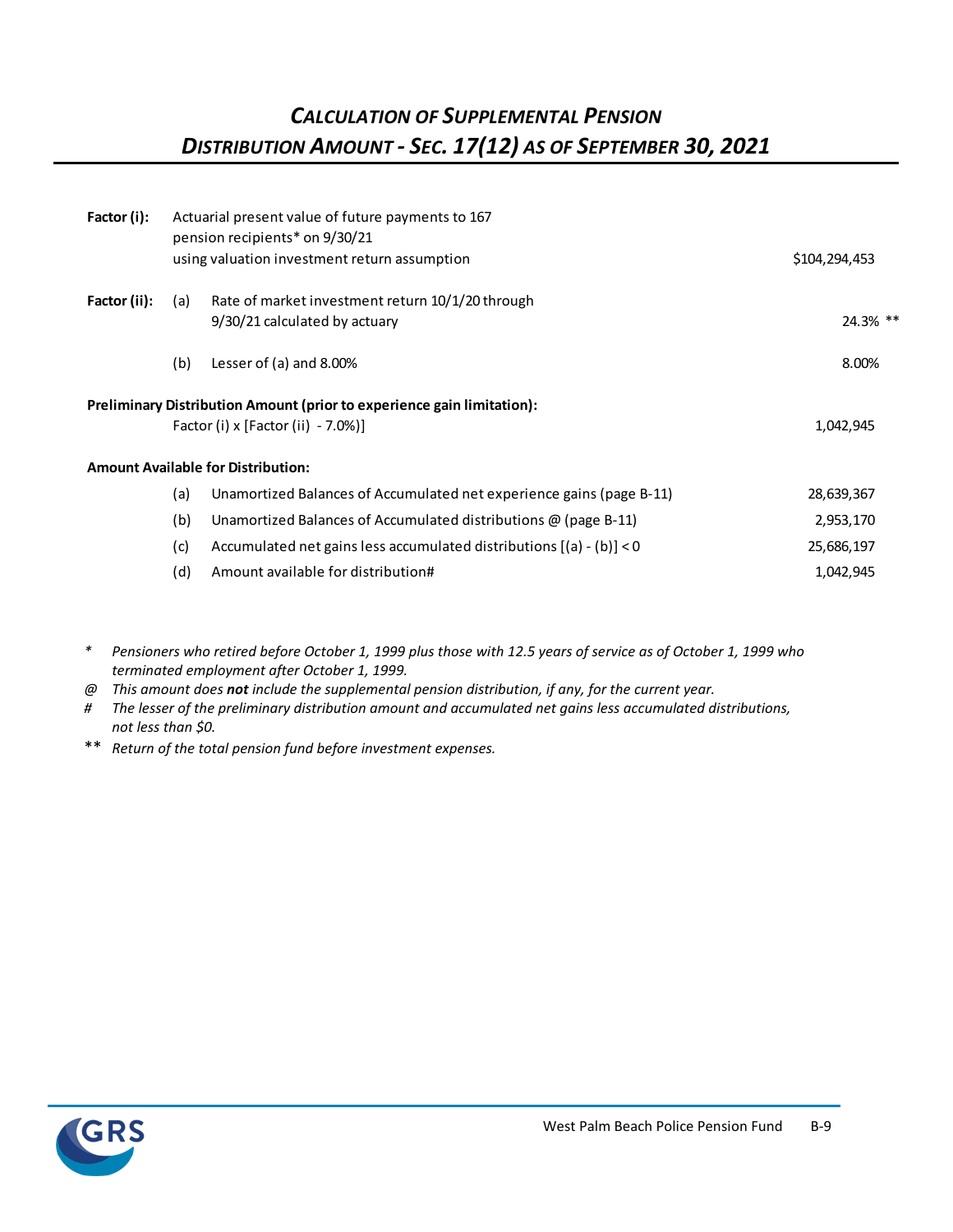### *CALCULATION OF SUPPLEMENTAL PENSION DISTRIBUTION AMOUNT - SEC. 17(12) AS OF SEPTEMBER 30, 2021*

| Factor (i):   | Actuarial present value of future payments to 281<br>pension recipients (all pensioners) on 9/30/21<br>using 7.0% interest set by Special Act |                                                                                       |            |  |  |
|---------------|-----------------------------------------------------------------------------------------------------------------------------------------------|---------------------------------------------------------------------------------------|------------|--|--|
| Factor (ii):  | (a)                                                                                                                                           | Rate of market investment return 10/1/20 through<br>9/30/21 calculated by actuary     | 24.3% *    |  |  |
|               | (b)                                                                                                                                           | Excess of (a) over 9%, if positive,<br>otherwise zero.                                | 15.3%      |  |  |
|               | (c)                                                                                                                                           | $1/2$ of (b)                                                                          | 7.65%      |  |  |
| Factor (iii): | (a)                                                                                                                                           | Net rate of market investment return 10/1/20 through<br>9/30/21 calculated by actuary | 24.3%      |  |  |
|               | (b)                                                                                                                                           | Lesser of (a) and 9%                                                                  | 9.0%       |  |  |
|               |                                                                                                                                               | Preliminary Distribution Amount (prior to experience gain limitation):                |            |  |  |
|               |                                                                                                                                               | Factor (i) x [Factor (ii) + ((Factor (iii) - 8.00%)]                                  | 18,473,455 |  |  |
|               |                                                                                                                                               | <b>Amount Available for Distribution:</b>                                             |            |  |  |
|               | (a)                                                                                                                                           | Unamortized Balances of Accumulated net experience gains (page B-11)                  | 28,639,367 |  |  |
|               | (b)                                                                                                                                           | Unamortized Balances of Accumulated distributions @ (page B-11)                       | 2,953,170  |  |  |
|               | (c)                                                                                                                                           | Accumulated net gains less accumulated distributions [(a) - (b)] < 0                  | 25,686,197 |  |  |
|               | (d)                                                                                                                                           | Amount available for distribution#                                                    | 18,473,455 |  |  |

*@ This amount does not include the supplemental pension distribution, if any, for the current year.* 

*# The lesser of the preliminary distribution amount and accumulated net gains less accumulated distributions, including any supplemental pension distributions for the current year determined on page B-6 of this report.*

*\* Return of the total pension fund before investment expenses.*

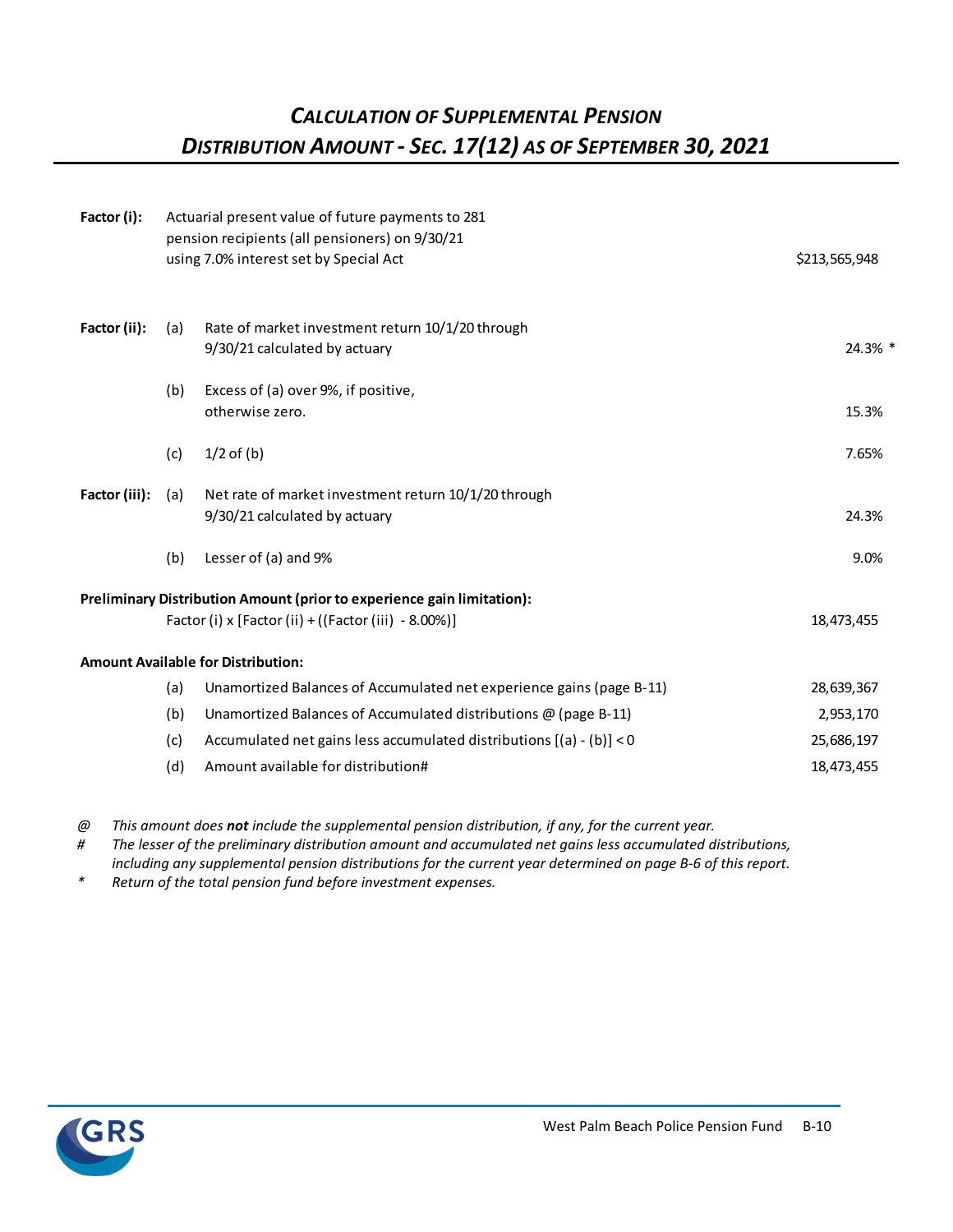| <b>SUPPLEMENTAL PENSION DISTRIBUTION</b>  |
|-------------------------------------------|
| <b>ACCUMULATED GAIN (LOSS) LIMITATION</b> |

|                   |                  | <b>Experience Gain/(Loss)*</b> | <b>Distribution Reserve</b> |                |                     |
|-------------------|------------------|--------------------------------|-----------------------------|----------------|---------------------|
| <b>Year Ended</b> |                  | Unamort.                       |                             | Unamort.       | <b>Net Unamort.</b> |
| September 30      | <b>For Year</b>  | <b>Balance</b>                 | <b>For Year</b>             | <b>Balance</b> | <b>Balance</b>      |
| 1992              | \$2,690,102      | \$2,690,102                    | \$237,777                   | \$237,777      | \$2,452,325         |
| 1993              | 2,897,258        | 5,658,917                      | 374,365                     | 614,282        | 5,044,635           |
| 1994              | (2, 192, 085)    | 3,597,634                      | 0                           | 617,542        | 2,980,092           |
| 1995              | 7,969,009        | 11,641,571                     | 508,437                     | 1,127,456      | 10,514,115          |
| 1996              | 3,801,172        | 15,703,104                     | 625,973                     | 1,756,172      | 13,946,932          |
| 1997              | 11,915,022       | 27,958,649                     | 671,448                     | 2,430,738      | 25,527,911          |
| 1998              | (2,054,604)      | 26,513,470                     | 795,633                     | 3,227,980      | 23,285,490          |
| 1999              | 1,317,262        | 27,209,332                     | 1,210,681                   | 4,453,115      | 23,303,374          |
| 2000              | 1,306,848        | 28,753,737                     | 1,005,600                   | 5,475,473      | 23, 278, 264        |
| 2001              | (1, 194, 305)    | 27,729,286                     | 0                           | 5,487,451      | 22, 241, 835        |
| 2002              | (20, 340, 405)   | 7,449,284                      | 0                           | 5,478,365      | 1,970,919           |
| 2003              | (6,969,923)      | 204,562                        | 0                           | 5,445,433      | (5, 240, 871)       |
| 2004              | (8, 289, 567)    | (8,507,096)                    | 0                           | 5,385,592      | (13,892,688)        |
| 2005              | (1, 393, 874)    | (10, 472, 274)                 | 0                           | 5,295,375      | (15, 767, 649)      |
| 2006              | (1,344,886)      | (12, 442, 674)                 | 0                           | 5,171,008      | (17,613,682)        |
| 2007              | 18,831,566       | 6,588,529                      | 1,580,142                   | 6,588,529      | 0                   |
| 2008              | (8,914,445)      | (2,080,609)                    | 0                           | 6,400,898      | (8,481,507)         |
| 2009              | (11, 642, 886)   | (15, 238, 314)                 | 0                           | 6,161,238      | (21, 399, 552)      |
| 2010              | (6,544,967)      | (22, 737, 844)                 | 0                           | 5,863,350      | (28, 601, 194)      |
| 2011              | (14, 463, 674)   | (38, 291, 884)                 | 0                           | 5,500,590      | (43, 792, 474)      |
| 2012              | (3,649,317)      | (42, 618, 248)                 | 0                           | 5,394,429      | (48, 012, 677)      |
| 2013              | 3,185,651        | (40,099,567)                   | 0                           | 5,262,805      | (45, 362, 372)      |
| 2014              | 3,620,537        | (37, 263, 884)                 | 0                           | 5,103,868      | (42, 367, 752)      |
| 2015              | 2,093,970        | (36, 107, 628)                 | 0                           | 4,914,514      | (41,022,142)        |
| 2016              | (621, 595)       | (40, 971, 323)                 | 0                           | 4,691,395      | (45, 662, 718)      |
| 2017              | (567, 465)       | (42, 686, 410)                 | 0                           | 4,431,961      | (47, 118, 371)      |
| 2018              | (118, 171)       | (43, 951, 336)                 | 0                           | 4,132,360      | (48,083,696)        |
| 2019              | (784, 721)       | (41,021,670)                   | 0                           | 3,788,961      | (44, 810, 631)      |
| 2020              | 8,355,556        | (28, 451, 874)                 | 0                           | 3,397,182      | (31, 849, 056)      |
| 2021              | **<br>52,971,707 | 28,639,367                     | 19,516,400                  | 22,469,570 @   | 6,169,797           |
| Projected         |                  |                                |                             |                | 6,169,797           |

*\* All sources.*

*@ This amount is composed of \$2,953,170 for unamortized balances of prior supplemental pension distributions and \$19,516,400 for the current year supplemental pension distribution.* 

*\*\* Includes the recognition of \$40,650,800 of deferred investment gains as of September 30, 2021 due to the fresh start method change.*

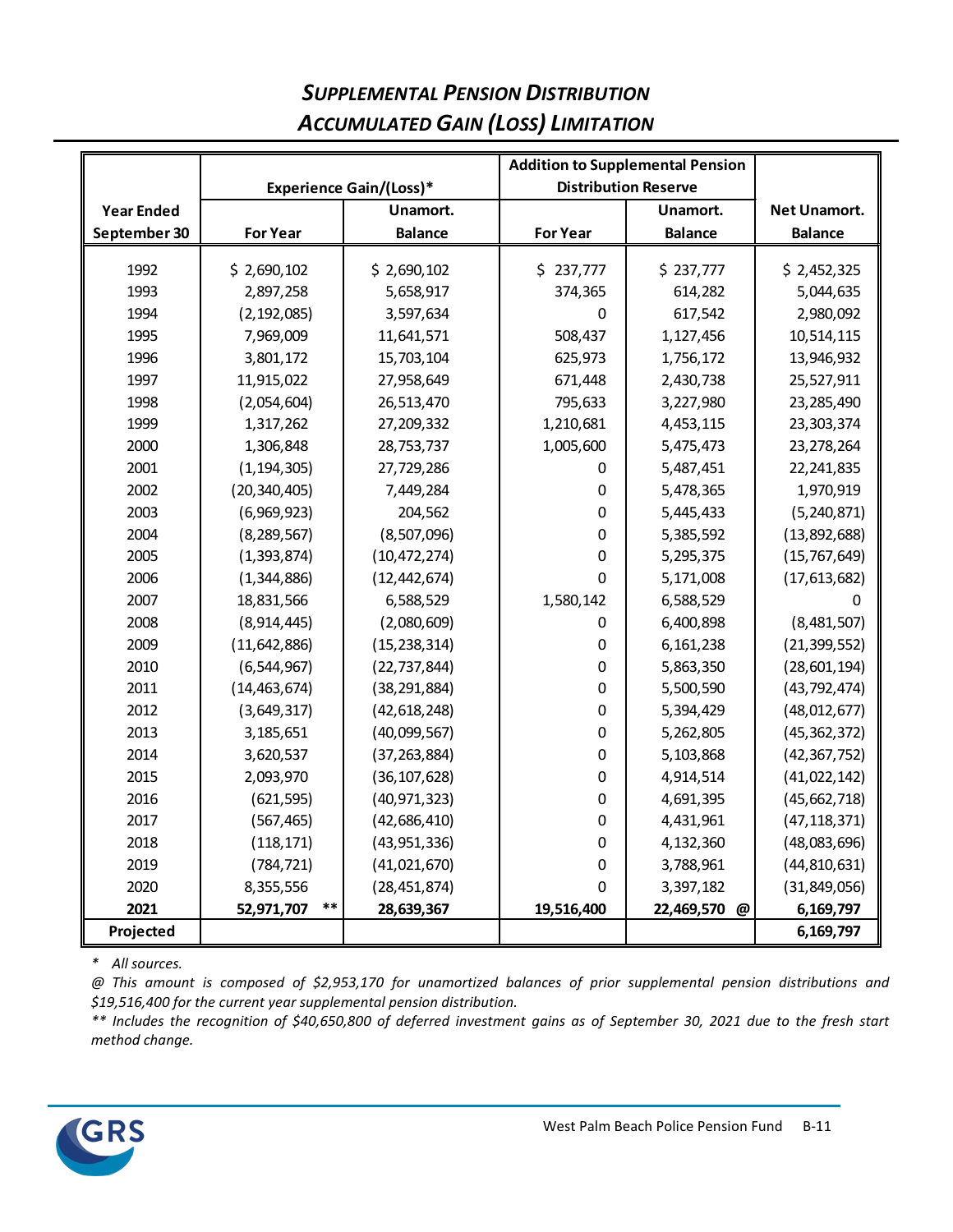### *RECONCILIATION OF MEMBERSHIP FOR THE PLAN YEAR ENDED SEPTEMBER 30, 2021*

|                              |                | <b>Vested</b>     | <b>Pension Recipients</b> |                |                   |                      |  |
|------------------------------|----------------|-------------------|---------------------------|----------------|-------------------|----------------------|--|
|                              | <b>Active</b>  | <b>Terminated</b> | <b>Active</b>             | <b>Service</b> | <b>Disability</b> | All                  |  |
|                              | <b>Members</b> | <b>Members</b>    | <b>DROP</b>               | <b>Retired</b> | <b>Retired</b>    | <b>Beneficiaries</b> |  |
| <b>No.</b> at Start of Year  | 264            | 9                 | 27                        | 190            | 20                | 34                   |  |
| Increase (Decrease) From     |                |                   |                           |                |                   |                      |  |
| Service Retirement           | (1)            |                   | (6)                       | 7              |                   |                      |  |
| <b>DROP Retirement</b>       | (9)            |                   | 9                         |                |                   |                      |  |
| <b>Disability Retirement</b> | (2)            |                   |                           |                | 2                 |                      |  |
| Deaths/Benefit Stopped       | (1)            |                   |                           | (2)            | (1)               | (2)                  |  |
| <b>New Beneficiaries</b>     |                |                   |                           |                |                   | 3                    |  |
| <b>Vested Terminations</b>   | (3)            | 3                 |                           |                |                   |                      |  |
| Non-Vested Terminations      | (14)           |                   |                           |                |                   |                      |  |
| New Entrants/Rehires         | 27             | (1)               |                           |                |                   |                      |  |
| No. at End of Year           | 261            | 11                | 30                        | 195            | 21                | 35                   |  |

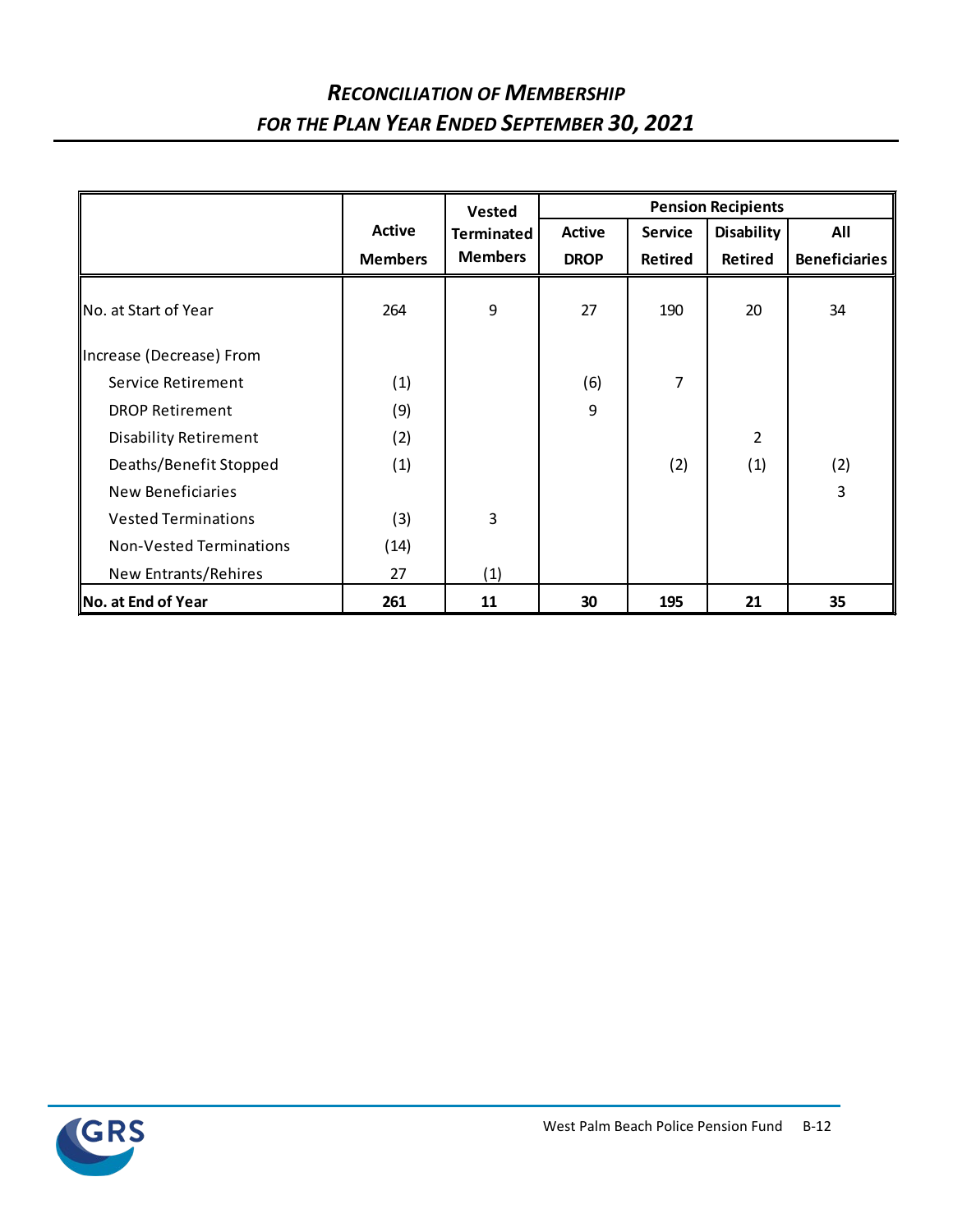### *ACTIVE MEMBERS NOT PARTICIPATING IN THE DROP AS OF SEPTEMBER 30, 2021 BY NEAR AGE AND YEARS OF SERVICE*

| <b>Years of Service to Valuation Date</b> |                |                |                |                   |                |                   |                   |                             |                                                 |                |                   |
|-------------------------------------------|----------------|----------------|----------------|-------------------|----------------|-------------------|-------------------|-----------------------------|-------------------------------------------------|----------------|-------------------|
| Age Group                                 | $0 - 1$        | $1 - 2$        | $2 - 3$        | $3 - 4$           | $4 - 5$        | $5 - 9$           | $10 - 14$         | $15 - 19$                   | $20 - 24$                                       | $25 +$         | <b>Totals</b>     |
|                                           |                |                |                |                   |                |                   |                   |                             |                                                 |                |                   |
| 20-24 NO.                                 | 5              | $\mathbf{1}$   | 0              | 0                 | 0              | 0                 | 0                 | 0                           | 0                                               | 0              |                   |
| <b>TOT PAY</b>                            | 249,810        | 52,262         | 0              | 0                 | 0              | 0                 | 0                 | 0                           | 0                                               | 0              | 302,072           |
| <b>AVG PAY</b>                            | 49,962         | 52,262         | 0              | 0                 | 0              | $\mathbf 0$       | 0                 | 0                           | 0                                               | 0              | 50,345            |
|                                           |                |                |                |                   |                |                   |                   |                             |                                                 |                |                   |
| 25-29 NO.                                 | $\overline{7}$ | 9              | $\mathbf{1}$   | 12                | $\overline{2}$ | 6                 | 0                 | 0                           | 0                                               | 0              | 37                |
| <b>TOT PAY</b>                            | 349,734        | 479,777        | 61,597         | 772,716           | 132,690        | 424,556           | 0                 | 0                           | 0                                               | 0              | 2,221,070         |
| <b>AVG PAY</b>                            | 49,962         | 53,309         | 61,597         | 64,393            | 66,345         | 70,759            | 0                 | 0                           | 0                                               | $\Omega$       | 60,029            |
| 30-34 NO.                                 | 8              | 1              | 6              | 4                 | 3              | 21                | 3                 | 0                           | 0                                               | 0              | 46                |
| <b>TOT PAY</b>                            | 399,696        | 53,373         | 325,595        | 270,570           |                | 214,413 1,482,963 | 281,282           | 0                           | 0                                               | 0              | 3,027,892         |
| <b>AVG PAY</b>                            | 49,962         | 53,373         | 54,266         | 67,643            | 71,471         | 70,617            | 93,761            | 0                           | 0                                               | $\Omega$       | 65,824            |
|                                           |                |                |                |                   |                |                   |                   |                             |                                                 |                |                   |
| 35-39 NO.                                 | 4              | 0              | $\mathbf{1}$   | 4                 | 3              | 12                | 21                | 3                           | 0                                               | 0              | 48                |
| <b>TOT PAY</b>                            | 199,848        | 0              | 54,679         | 262,640           | 211,704        |                   | 916,049 2,178,681 | 345,317                     | 0                                               | 0              | 4,168,918         |
| <b>AVG PAY</b>                            | 49,962         | 0              | 54,679         | 65,660            | 70,568         | 76,337            | 103,747           | 115,106                     | 0                                               | 0              | 86,852            |
| 40-44 NO.                                 | $\mathbf{1}$   | $\overline{2}$ | 0              | 3                 | 0              | 9                 | 14                | 15                          | 4                                               | 0              | 48                |
| <b>TOT PAY</b>                            | 49,962         | 112,776        | 0              | 194,734           | 0              |                   |                   | 673,779 1,351,173 1,716,905 | 494,136                                         | 0              | 4,593,465         |
| <b>AVG PAY</b>                            | 49,962         | 56,388         | 0              | 64,911            | 0              | 74,864            | 96,512            | 114,460                     | 123,534                                         | $\overline{0}$ | 95,697            |
|                                           |                |                |                |                   |                |                   |                   |                             |                                                 |                |                   |
| 45-49 NO.                                 | 0              | 1              | 0              | 0                 | $\mathbf{1}$   | $\mathbf{1}$      | 6                 | 9                           | 24                                              | $\Omega$       | 42                |
| <b>TOT PAY</b>                            | 0              | 53,849         | 0              | 0                 | 73,051         | 81,407            | 615,900           |                             | 976,164 2,915,214                               | 0              | 4,715,585         |
| <b>AVG PAY</b>                            | 0              | 53,849         | 0              | 0                 | 73,051         | 81,407            | 102,650           | 108,463                     | 121,467                                         | οI             | 112,276           |
|                                           |                |                |                |                   |                |                   |                   |                             |                                                 |                |                   |
| 50-54 NO.                                 | 0              | 0              | 0              | 0                 | 0              | $\overline{2}$    | $\mathbf{1}$      | 8                           | 18                                              | $\Omega$       | 29                |
| <b>TOT PAY</b>                            | 0              | 0              | 0              | 0                 | 0              | 123,383           | 94,399            |                             | 878,593 2,242,433                               | 0              | 3,338,808         |
| <b>AVG PAY</b>                            | 0              | 0              | 0              | 0                 | 0              | 61,692            | 94,399            | 109,824                     | 124,580                                         | $\overline{0}$ | 115,131           |
| 55-59 NO.                                 | 0              | 0              | 0              | 0                 | 0              | 0                 | 0                 | $\mathbf{1}$                | $\overline{2}$                                  | 0              |                   |
| <b>TOT PAY</b>                            | 0              | 0              | 0              | 0                 | 0              | 0                 | 0                 | 112,447                     | 241,343                                         | 0              | 353,790           |
| <b>AVG PAY</b>                            | 0              | 0              | 0              | 0                 | 0              | 0                 | $\mathbf 0$       | 112,447                     | 120,672                                         | $\overline{0}$ | 117,930           |
|                                           |                |                |                |                   |                |                   |                   |                             |                                                 |                |                   |
| 60-64 NO.                                 | 0              | 0              | $\overline{2}$ | 0                 | 0              | 0                 | 0                 | 0                           | 0                                               | $\Omega$       |                   |
| <b>TOT PAY</b>                            | $\mathbf 0$    | 0              | 353,204        | 0                 | 0              | 0                 | 0                 | 0                           | 0                                               | 0              | 353,204           |
| <b>AVG PAY</b>                            | 0              | 0              | 176,602        | 0                 | 0              | 0                 | 0                 | 0                           | 0                                               | $\overline{0}$ | 176,602           |
| TOT NO.                                   | 25             | 14             | $10\,$         | 23                | 9              | 51                | 45                | 36                          | 48                                              | 0              |                   |
|                                           | 1,249,050      | 752,037        |                | 795,075 1,500,660 |                |                   |                   |                             | 631,858 3,702,137 4,521,435 4,029,426 5,893,126 |                | 261<br>23,074,804 |
| <b>TOT AMT</b>                            |                |                |                |                   |                |                   |                   |                             |                                                 | 0              |                   |
| <b>AVG AMT</b>                            | 49,962         | 53,717         | 79,508         | 65,246            | 70,206         | 72,591            | 100,476           | 111,929                     | 122,773                                         | 0              | 88,409            |

|          | Averages |        |
|----------|----------|--------|
| Age:     | 39.1     | years. |
| Service: | 10.8     | years. |

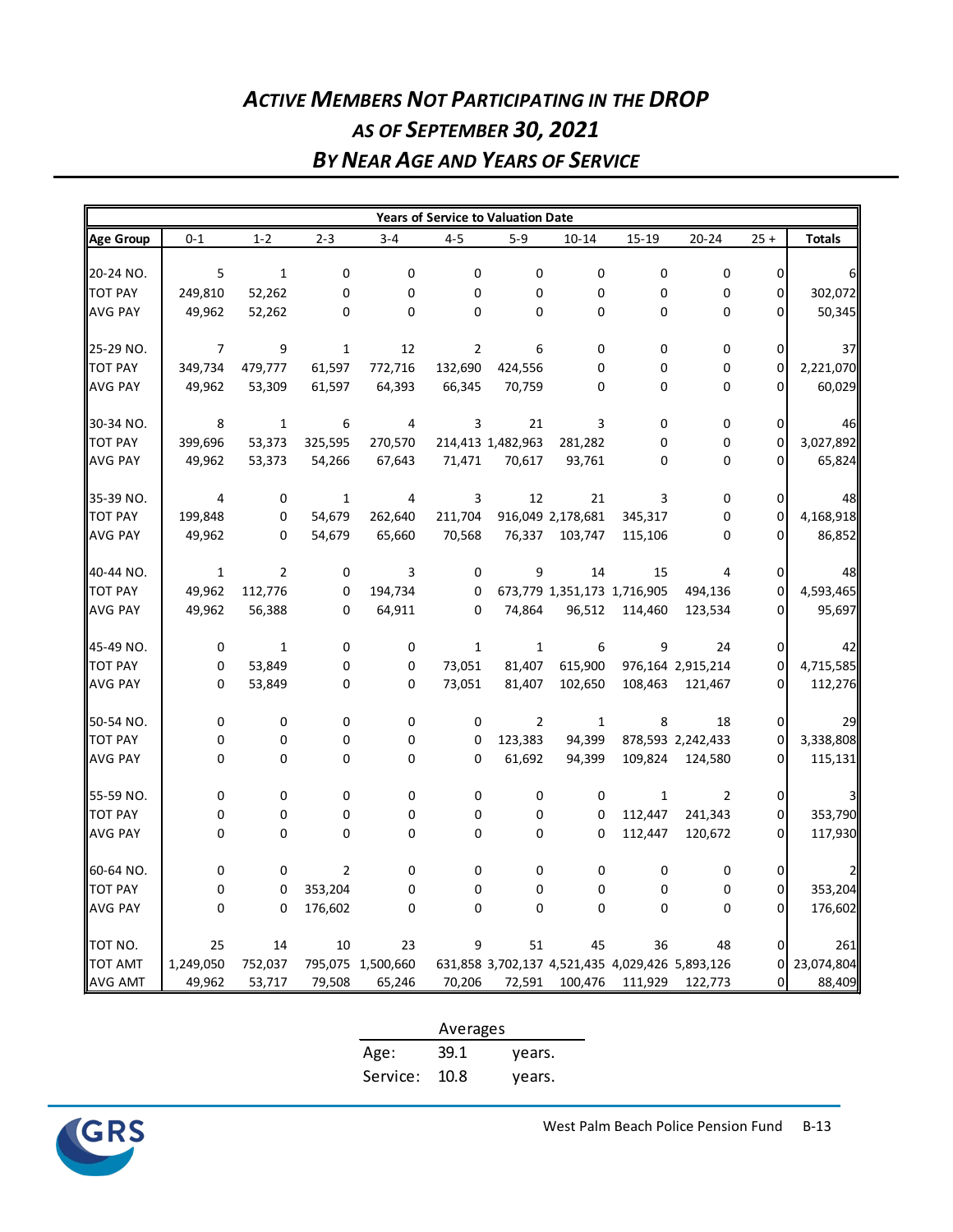### *RETIRED AND BENEFICIARY MEMBERS AS OF SEPTEMBER 30, 2021 BY ATTAINED AGES*

| <b>Age and Service Retired</b> |                |                                     | <b>Disability Retired</b> |                           | <b>Surviving Beneficiaries</b> | <b>Totals</b>             |             |                        |
|--------------------------------|----------------|-------------------------------------|---------------------------|---------------------------|--------------------------------|---------------------------|-------------|------------------------|
| <b>Attained</b>                |                | <b>Members &amp; DROP</b><br>Annual |                           | <b>Members</b>            |                                |                           |             |                        |
| Ages                           | No.            | <b>Pensions</b>                     | No.                       | Annual<br><b>Pensions</b> | No.                            | Annual<br><b>Pensions</b> | No.         | <b>Annual Pensions</b> |
|                                |                |                                     |                           |                           |                                |                           |             |                        |
| Under 20                       |                | \$                                  |                           | \$                        |                                | \$                        |             | \$                     |
| $35 - 39$                      |                |                                     |                           |                           |                                |                           |             |                        |
| $40 - 44$                      |                |                                     | 3                         | \$<br>187,908             | 1                              | 71,068                    | 4           | 258,976                |
| 45 - 49                        | $\mathbf 1$    | \$<br>95,365                        | 2                         | 152,926                   | 1                              | 31,865                    | 4           | 280,156                |
| $50 - 54$                      | 36             | 2,981,231                           | 8                         | 389,220                   | 2                              | 70,385                    | 46          | 3,440,836              |
| $55 - 59$                      | 49             | 3,392,295                           | 4                         | 188,283                   | 3                              | 83,533                    | 56          | 3,664,111              |
| $60 - 64$                      | 44             | 3,093,203                           | $\mathbf 2$               | 101,617                   | 3                              | 134,862                   | 49          | 3,329,682              |
| $65 - 69$                      | 38             | 2,354,912                           | $\mathbf{1}$              | 40,513                    | 4                              | 122,872                   | 43          | 2,518,297              |
| 70                             | $\overline{2}$ | 122,314                             |                           |                           |                                |                           | 2           | 122,314                |
| $71\,$                         | 8              | 305,919                             |                           |                           | 2                              | 50,442                    | 10          | 356,361                |
| 72                             | 5              | 227,085                             | $\mathbf{1}$              | 30,758                    |                                |                           | 6           | 257,843                |
| 73                             | $\overline{7}$ | 328,785                             |                           |                           | 2                              | 36,261                    | 9           | 365,046                |
| 74                             | 7              | 304,229                             |                           |                           | 3                              | 72,819                    | 10          | 377,048                |
| 75                             | 5              | 249,424                             |                           |                           |                                |                           | 5           | 249,424                |
| 76                             | $\mathbf 2$    | 105,305                             |                           |                           | 2                              | 50,332                    | 4           | 155,637                |
| 77                             | $\mathbf 2$    | 74,631                              |                           |                           |                                |                           | 2           | 74,631                 |
| 78                             | 3              | 110,850                             |                           |                           | 1                              | 12,985                    | 4           | 123,835                |
| 79                             | 3              | 97,982                              |                           |                           | $\mathbf 1$                    | 31,633                    | 4           | 129,615                |
| 80                             | $\overline{2}$ | 84,437                              |                           |                           | 1                              | 26,377                    | 3           | 110,814                |
| 81                             | $\mathbf 2$    | 93,800                              |                           |                           | $\mathbf 1$                    | 21,056                    | 3           | 114,856                |
| 82<br>83                       | $\overline{2}$ | 78,516                              |                           |                           | 2                              | 36,954                    | 4           | 115,470                |
| 84                             |                |                                     |                           |                           | 1                              | 16,447                    | 1           | 16,447                 |
| 85                             | 3              |                                     |                           |                           |                                |                           | 3           | 81,284                 |
| 86                             |                | 81,284                              |                           |                           | 1                              | 28,256                    | 1           | 28,256                 |
| 87                             |                |                                     |                           |                           | $\overline{2}$                 | 21,421                    | $\mathbf 2$ | 21,421                 |
| 88                             | $\mathbf 1$    | 17,820                              |                           |                           |                                |                           | $\mathbf 1$ | 17,820                 |
| 89                             | $\overline{2}$ | 39,830                              |                           |                           | 1                              | 3,603                     | 3           | 43,433                 |
| 90                             |                |                                     |                           |                           |                                |                           |             |                        |
| 91                             |                |                                     |                           |                           | 1                              | 28,707                    | 1           | 28,707                 |
| 92                             |                |                                     |                           |                           |                                |                           |             |                        |
| 93                             |                |                                     |                           |                           |                                |                           |             |                        |
| 94                             | $\mathbf{1}$   | 19,040                              |                           |                           |                                |                           | 1           | 19,040                 |
| 95                             |                |                                     |                           |                           |                                |                           |             |                        |
| <b>Totals</b>                  | 225            | \$<br>14,258,257                    | 21                        | \$<br>1,091,225           | 35                             | \$.<br>951,878            | 281         | \$16,301,360           |

|                 | Averages |          |
|-----------------|----------|----------|
| Age:            | 64.3     | years.   |
| Annual Benefit: |          | \$58,012 |

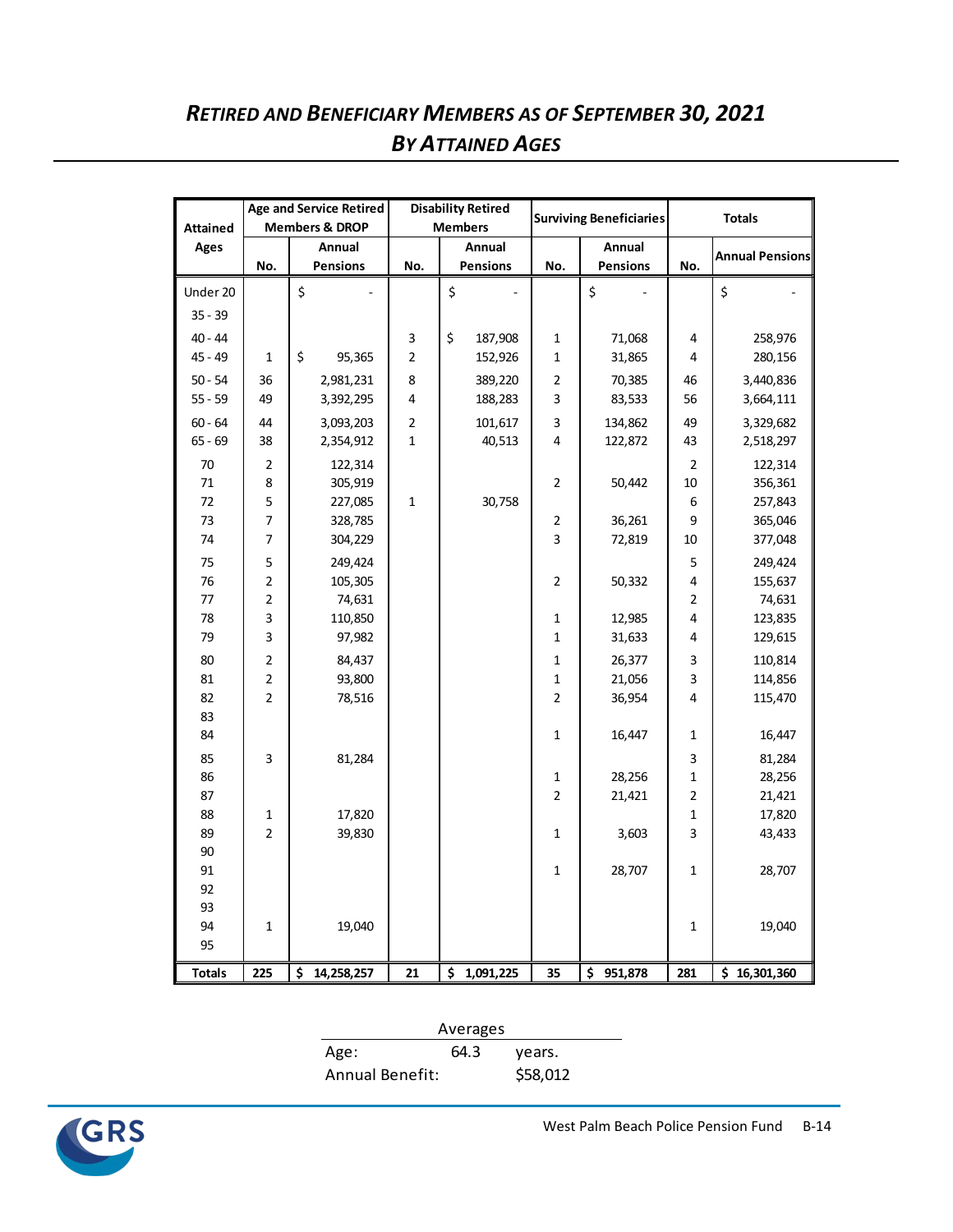### *VESTED TERMINATED MEMBERS AS OF SEPTEMBER 30, 2021 BY ATTAINED AGES*

| <b>Attained</b><br><b>Ages</b> | No. | <b>Estimated Annual</b><br><b>Benefits</b> |  |  |
|--------------------------------|-----|--------------------------------------------|--|--|
| 32                             | 1   | 21,138                                     |  |  |
|                                |     |                                            |  |  |
| 36                             | 1   | 32,525                                     |  |  |
| 40                             | 1   | 18,570                                     |  |  |
| 44                             | 4   | 119,999                                    |  |  |
| 48                             | 4   | 128,936                                    |  |  |
| <b>Totals</b>                  | 11  | \$321,169                                  |  |  |

| Averages                    |             |  |  |  |  |  |  |
|-----------------------------|-------------|--|--|--|--|--|--|
| Age:                        | 44.4 years. |  |  |  |  |  |  |
| \$29,197<br>Annual Benefit: |             |  |  |  |  |  |  |

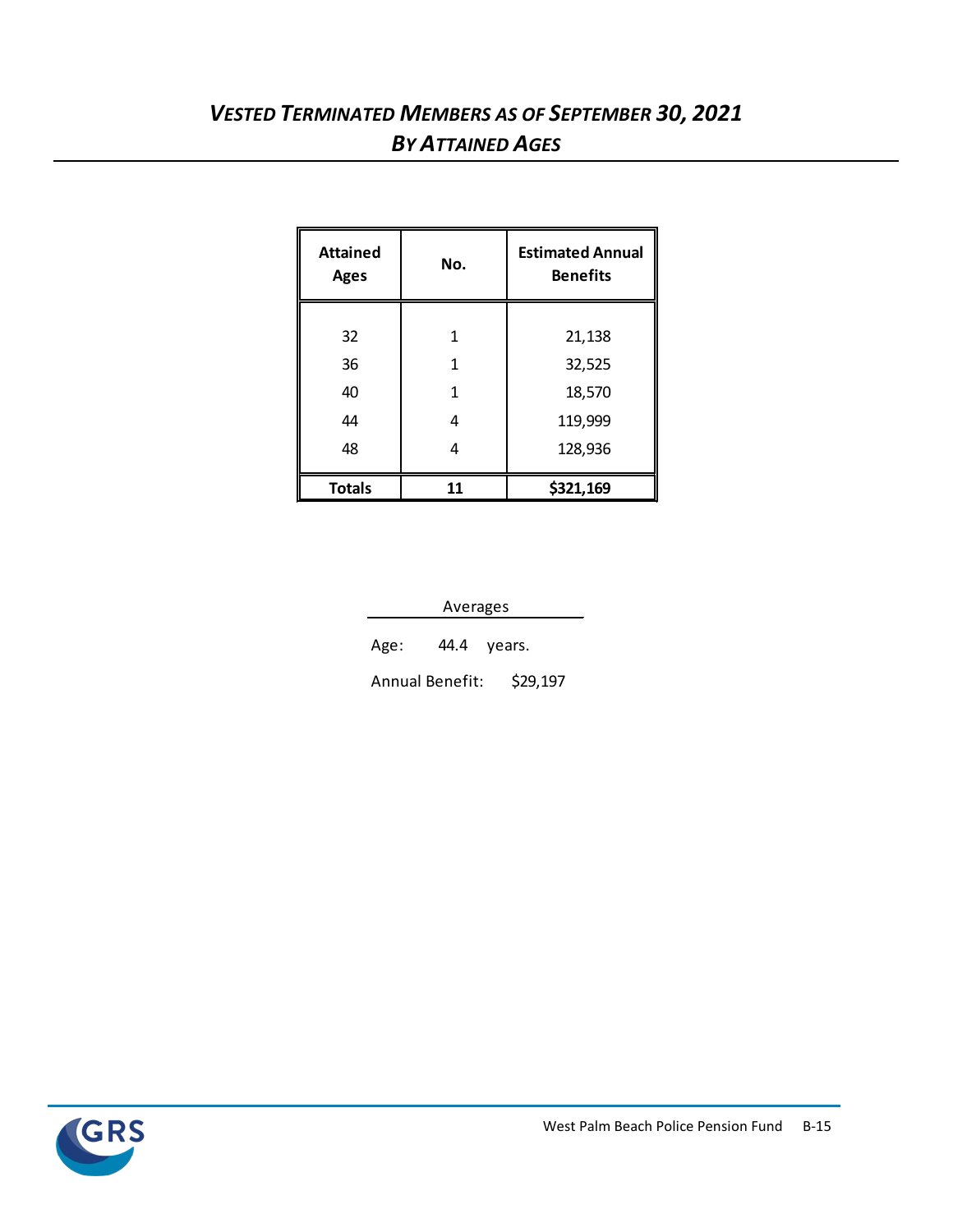|               |              | <b>Number</b><br>Added | <b>Terminations During Year</b> |      |                |                   |                |                |               | <b>Active</b>             |                  |              |                |
|---------------|--------------|------------------------|---------------------------------|------|----------------|-------------------|----------------|----------------|---------------|---------------------------|------------------|--------------|----------------|
| Year          |              | <b>During</b>          | Normal/Early                    |      |                | <b>Disability</b> |                | Died-in        |               | Withdrawals               |                  |              | <b>Members</b> |
| <b>Ended</b>  |              | Year                   | Retirement                      |      |                | Retirement        |                | <b>Service</b> | <b>Vested</b> | Other                     |                  | <b>Total</b> | End of         |
| 9/30          | $\mathbf{A}$ | E                      | $\pmb{\mathsf{A}}$              | E    | A              | E                 | A              | Е              | A             | $\boldsymbol{\mathsf{A}}$ | A                | Е            | Year           |
| 1994          | 3            | 11                     | 9                               | 1.1  | 0              | 0.8               | 0              | 0.3            | 0             | 2                         | $\mathbf 2$      | 5.9          | 207            |
| 1995          | 18           | 14                     | 8                               | 1.2  | 0              | 0.7               | 0              | 0.2            | 1             | 5                         | 6                | 5.3          | 211            |
| 1996          | 13           | 18                     | $11\,$                          | 3.3  | 0              | 0.6               | 0              | 0.2            | 0             | 7                         | $\boldsymbol{7}$ | 6.1          | 206            |
| 1997          | 22           | 16                     | 3                               | 1.0  | 3              | 0.7               | 0              | 0.2            | 2             | 8                         | 10               | 6.1          | 212            |
| 1998          | 20           | 9                      | 5                               | 2.5  | 0              | 0.6               | $\overline{2}$ | 0.2            | $\mathbf{1}$  | 1                         | $\overline{2}$   | $10.0\,$     | 223            |
| 1999          | 14           | 12                     | 4                               | 2.6  | 0              | 0.7               | 0              | 0.2            | 2             | 6                         | 8                | 10.7         | 225            |
| 2000          | 28           | 6                      | 3                               | 1.7  | 0              | 0.7               | 0              | 0.2            | 0             | 3                         | 3                | 6.9          | 247            |
| 2001          | 20           | 13                     | 4                               | 1.3  | $\mathbf 1$    | 0.7               | 0              | 0.2            | 0             | 8                         | 8                | 8.4          | 254            |
| 2002          | 11           | 14                     | 8                               | 2.7  | $\overline{2}$ | 0.8               | 0              | 0.2            | 0             | 4                         | 4                | 8.3          | 251            |
| 2003          | 12           | 8                      | 4                               | 1.3  | 0              | 0.8               | 0              | 0.2            | 1             | 3                         | 4                | 7.6          | 255            |
| 2004          | 16           | 12                     | 9                               | 5.6  | 0              | 0.8               | $\mathbf{1}$   | 0.3            | 0             | $\overline{2}$            | $\overline{2}$   | 7.0          | 259            |
| 2005          | 15           | 18                     | 10                              | 8.3  | 0              | 0.8               | 0              | 0.3            | 0             | 8                         | 8                | 6.7          | 256            |
| 2006          | 24           | 28                     | 13                              | 6.2  | 0              | 0.8               | 0              | 0.3            | 0             | 15                        | 15               | 6.5          | 252            |
| 2007          | 38           | 10                     | 3                               | 4.3  | $\mathbf 1$    | 0.9               | 0              | 0.3            | $\mathbf 1$   | 5                         | 6                | $7.1\,$      | 280            |
| 2008          | 18           | 23                     | 7                               | 5.9  | $\overline{2}$ | 0.8               | 0              | 0.3            | 0             | 14                        | 14               | 9.4          | 275            |
| 2009          | 11           | 23                     | 8                               | 6.1  | 0              | 0.8               | $\Omega$       | 0.3            | 5             | $10\,$                    | 15               | 8.4          | 263            |
| 2010          | 13           | 22                     | 13                              | 6.0  | 1              | 0.8               | 0              | 0.3            | 2             | 6                         | 8                | 6.7          | 254            |
| 2011          | 8            | 13                     | $\overline{7}$                  | 4.7  | 1              | 0.8               | 0              | 0.3            | 1             | 4                         | 5                | 6.3          | 249            |
| 2012          | $\mathbf 2$  | 37                     | 30                              | 12.1 | $\overline{2}$ | 0.6               | 0              | 0.2            | 0             | 5                         | 5                | 5.5          | 214            |
| 2013          | 12           | 11                     | 4                               | 2.4  | $\overline{2}$ | 0.6               | 0              | 0.2            | 2             | 3                         | 5                | 4.3          | 215            |
| 2014          | 18           | 12                     | 4                               | 3.2  | $\mathbf 1$    | 0.6               | 0              | 0.1            | $\mathbf 1$   | 6                         | 7                | 4.5          | 221            |
| 2015          | 24           | $\overline{4}$         | $\mathbf 1$                     | 2.5  | 0              | 0.7               | $\mathbf{1}$   | 0.1            | $\mathbf 1$   | $\mathbf{1}$              | $\mathbf 2$      | 5.3          | 241            |
| 2016          | 19           | 10                     | 7                               | 4.2  | 1              | 0.7               | $\mathbf{1}$   | 0.1            | 0             | 1                         | $\mathbf{1}$     | 6.6          | 250            |
| 2017          | 12           | 9                      | 4                               | 2.9  | $\mathbf{1}$   | 0.8               | 0              | 0.2            | $\mathbf 1$   | 3                         | 4                | 7.0          | 253            |
| 2018          | 28           | 12                     | 3                               | 4.1  | $\mathbf 1$    | 0.9               | $\mathbf{1}$   | 0.2            | $\mathbf 1$   | 6                         | 7                | 6.9          | 269            |
| 2019          | 12           | 17                     | 8                               | 8.3  | 3              | 0.8               | 0              | 0.2            | 0             | 6                         | 6                | 8.0          | 264            |
| 2020          | 19           | 19                     | 9                               | 9.3  | 0              | 0.8               | 0              | 0.2            | 3             | 7                         | 10               | 7.2          | 264            |
| 2021          | 27           | 30                     | 10                              | 11.7 | 2              | 0.7               | $\mathbf{1}$   | 0.2            | 3             | 14                        | 17               | 7.2          | 261            |
| 5-Year Totals |              |                        |                                 |      |                |                   |                |                |               |                           |                  |              |                |
| 2017 - 2021   | 98           | 87                     | 34                              | 36   | 7              | 4.0               | $\overline{2}$ | 1.0            | 8             | 36                        | 44               | 36           |                |

Expected for

 *A represents actual number.*

*E represents expected number.*

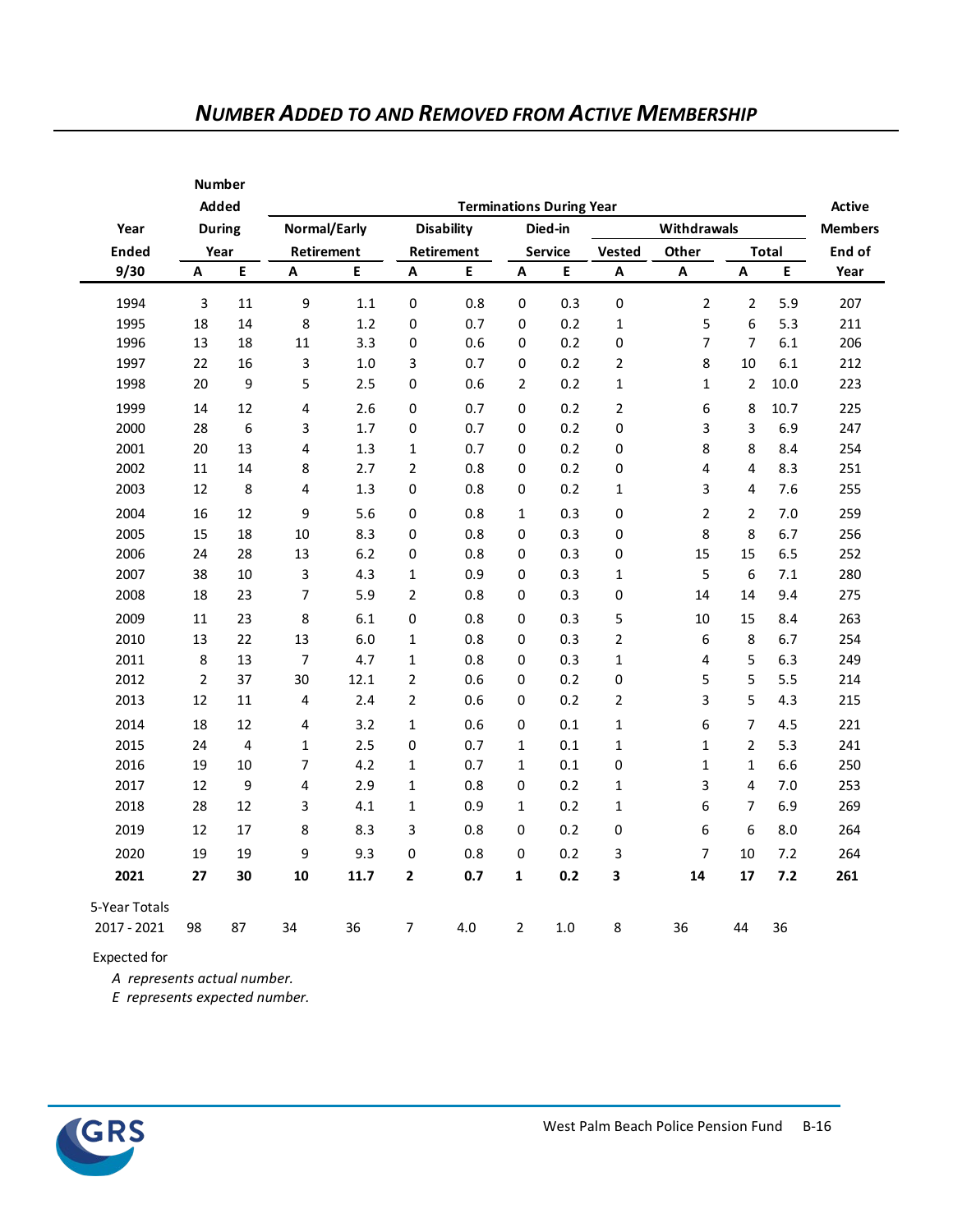**SECTION C**

**ACTUARIAL COST METHOD, ACTUARIAL ASSUMPTIONS AND DEFINITIONS OF TECHNICAL TERMS**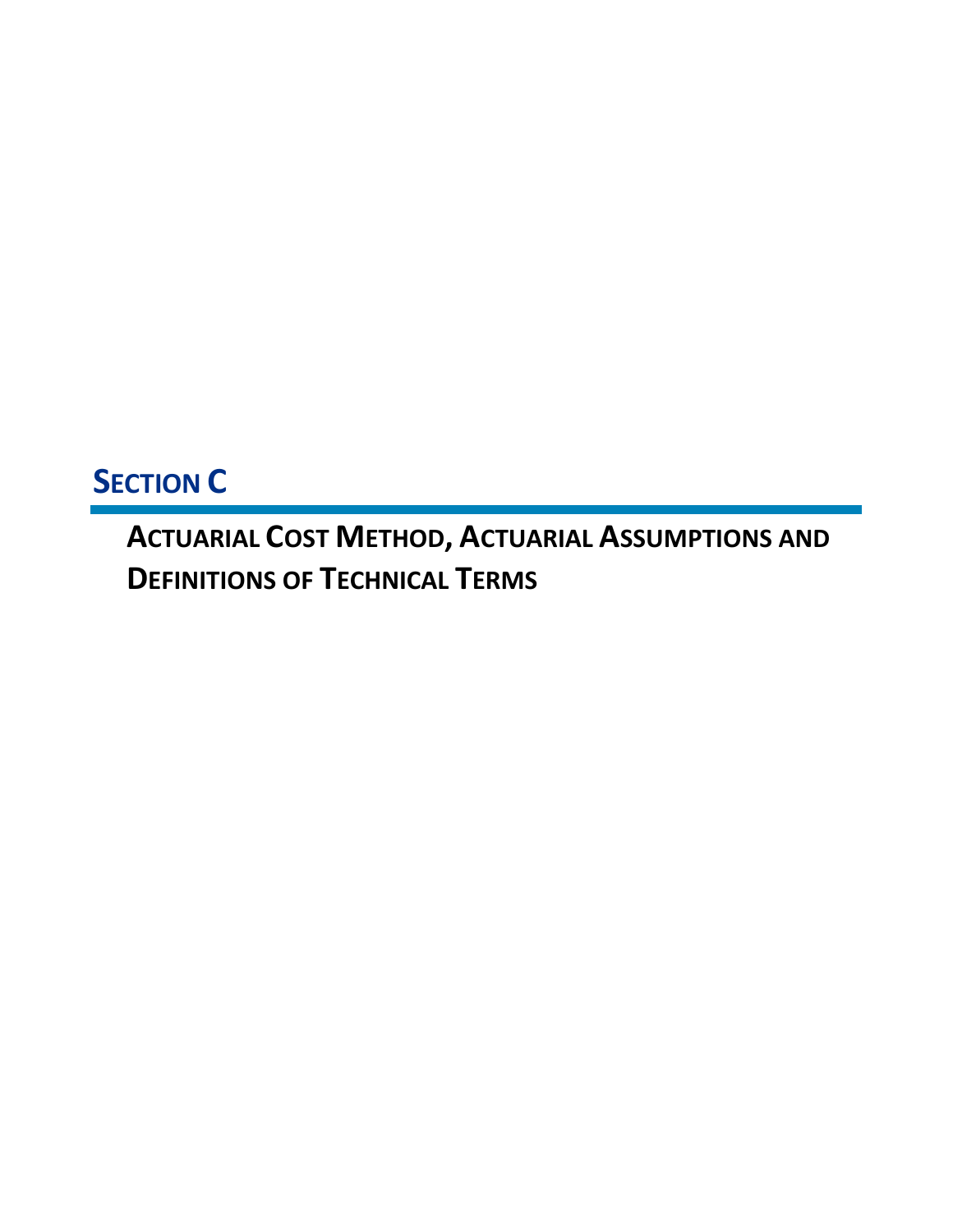The actuarial cost method is a procedure for allocating the actuarial present value of benefits and expenses to time periods. The method used for your valuation is known as the individual entry-age actuarial cost method, and has the following characteristics:

- (i) The annual normal costs for each individual active member are sufficient to accumulate the value of the member's pension at time of retirement or DROP.
- (ii) Each annual normal cost is a constant percentage of the member's year by year projected pensionable compensation.

The entry-age actuarial cost method allocates the actuarial present value of each member's projected benefits on a level basis over the member's pensionable compensation between the entry age of the member and the assumed active status exit ages. This is based on our understanding of the approach preferred by the Florida Division of Retirement. The portion of the actuarial present value allocated to the valuation year is called the normal cost. The portion of the actuarial present value not provided for by the actuarial present value of future normal costs is called the actuarial accrued liability. Deducting accrued assets from the actuarial accrued liability determines the unfunded actuarial accrued liability. The unfunded actuarial accrued liability was financed as a level percent of member payroll. Please refer to page A-11 for a schedule of financing periods. The amortization period is 20 years for experience gains and losses and 30 years for assumption changes and plan amendments.

The characteristics of this method of financing the unfunded actuarial accrued liability are shown on page C-2.

The active member payroll was assumed to increase by 2.50% a year for the purpose of determining the level percent amortization payments. According to FS 112.64(5) this assumption may not exceed the average payroll growth over the last ten years which was 1.89%.

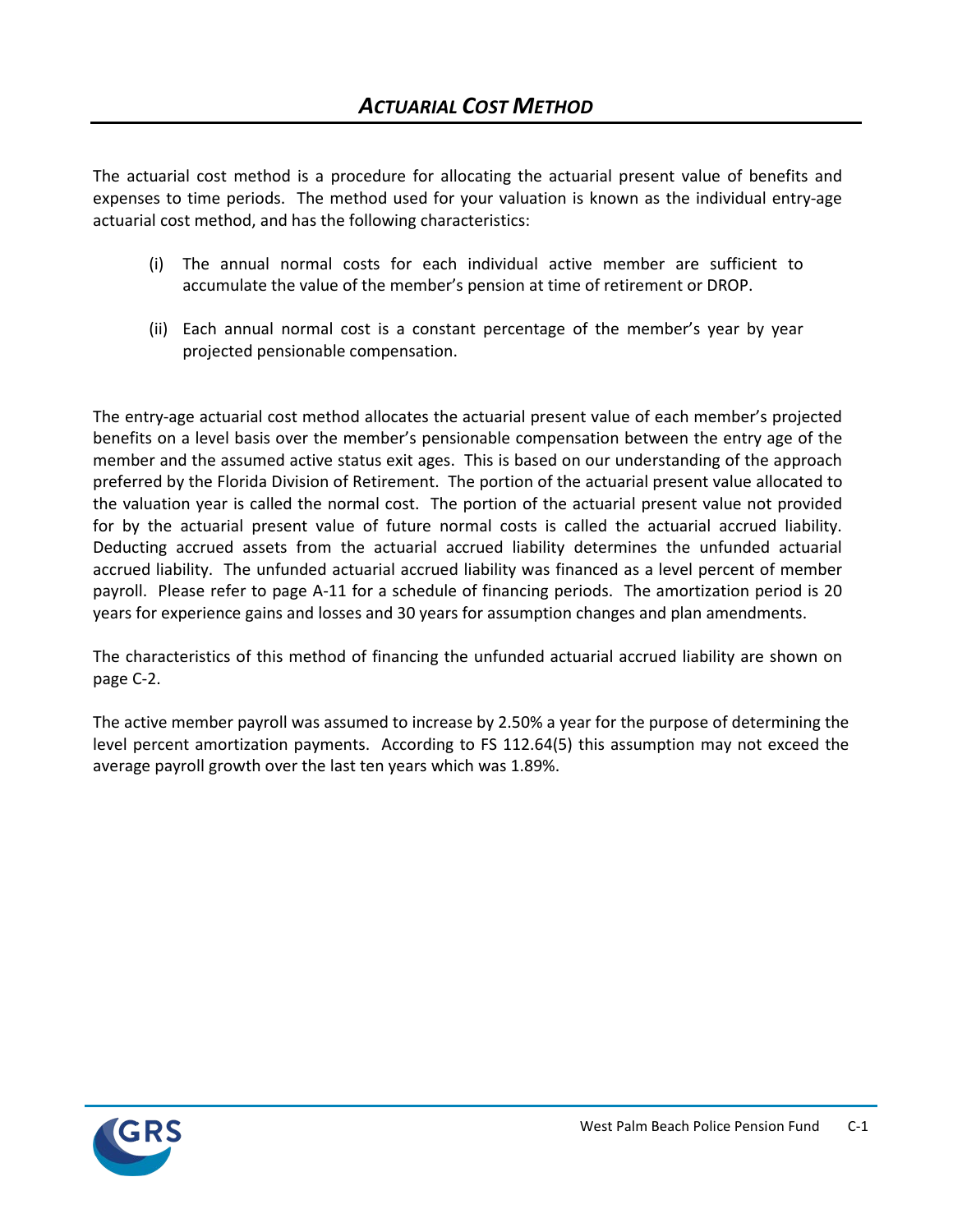### *LEVEL PERCENT OF ACTIVE MEMBER PAYROLL AMORTIZATION OF UNFUNDED ACTUARIAL ACCRUED LIABILITIES\* (AMORTIZATION SCHEDULE \$ AMOUNTS IN THOUSANDS)*

|      |                 | <b>UnDROPed Pay</b> | <b>Unfunded</b>     |                 | Contribution    |                |
|------|-----------------|---------------------|---------------------|-----------------|-----------------|----------------|
|      | <b>Inflated</b> | Constant            | <b>Inflated</b>     | Constant        | <b>Inflated</b> | Constant       |
| Year | <b>Dollars</b>  | <b>Dollars</b>      | <b>Dollars</b>      | <b>Dollars</b>  | <b>Dollars</b>  | <b>Dollars</b> |
| 2021 | \$23,075        | \$23,075            | \$8,153             | \$8,153         | \$706           | \$807          |
| 2022 | 23,511          | 23,075              | 7,986               | 7,838           | 720             | 807            |
| 2023 | 23,955          | 23,075              | 7,793               | 7,507           | 733             | 807            |
| 2024 | 24,408          | 23,075              | 7,573               | 7,159           | 747             | 807            |
| 2025 | 24,869          | 23,075              | 7,323               | 6,794           | 761             | 807            |
| 2026 | 25,339          | 23,075              | 7,040               | 6,411           | 776             | 807            |
| 2031 | 27,826          | 23,075              | 5,049               | 4,187           | 852             | 807            |
| 2036 | 30,557          | 23,075              | 1,782               | 1,346           | 935             | 807            |
| 2041 | 33,556          | 23,075              | 0                   | $\mathbf{0}$    | $\Omega$        | 0              |
| 2046 | 36,849          | 23,075              | 0                   | $\mathbf 0$     | 0               | 0              |
| 2051 | 40,465          | 23,075              | 0                   | 0               | 0               | 0              |
|      | $*$ \$          | 0                   | \$<br>over 30 years | $\pmb{0}$       | over 15 years   |                |
|      |                 | 0                   | over 29 years       | 0               | over 14 years   |                |
|      |                 | 0                   | over 28 years       | 0               | over 13 years   |                |
|      |                 | 0                   | over 27 years       | 0               | over 12 years   |                |
|      |                 | 0                   | over 26 years       | 0               | over 11 years   |                |
|      |                 | 0                   | over 25 years       | 0               | over 10 years   |                |
|      |                 | 0                   | over 24 years       | 0               | over 9 years    |                |
|      |                 | 0                   | over 23 years       | 0               | over 8 years    |                |
|      |                 | 0                   | over 22 years       | 0               | over 7 years    |                |
|      |                 | 0                   | over 21 years       | 0               | over 6 years    |                |
|      |                 | 0                   | over 20 years       | 0               | over 5 years    |                |
|      |                 | 0                   | over 19 years       | 0               | over 4 years    |                |
|      |                 | 0                   | over 18 years       | 0               | over 3 years    |                |
|      |                 | 8,152,630           | over 17 years       | 0               | over 2 years    |                |
|      |                 | 0                   | over 16 years       | 0               | over 1 years    |                |
|      |                 |                     |                     | \$<br>8,152,630 | <b>TOTAL</b>    |                |

Level percent-of-payroll financing of unfunded actuarial accrued liabilities treats each generation of taxpayers equally during the financing period. The alternative, level-dollar financing, produces declining percent-of-payroll contributions and places a greater relative burden on current taxpayers.

The annual rate of increase in member payroll used to compute the level percent-of-payroll contribution is the same rate of base payroll growth used to compute actuarial liabilities and costs. It reflects acrossthe-board salary increases, not group size increases.

If future payroll growth is less than the assumed rate due to smaller than projected salary increases, the percent-of-payroll contribution rate for unfunded actuarial accrued liabilities will tend to decline.

If future payroll growth is less than the assumed rate due to decreases in the number of members, the percent-of-payroll contribution rate for unfunded actuarial accrued liabilities will tend to increase but dollar contributions will be less than indicated in the preceding schedule.

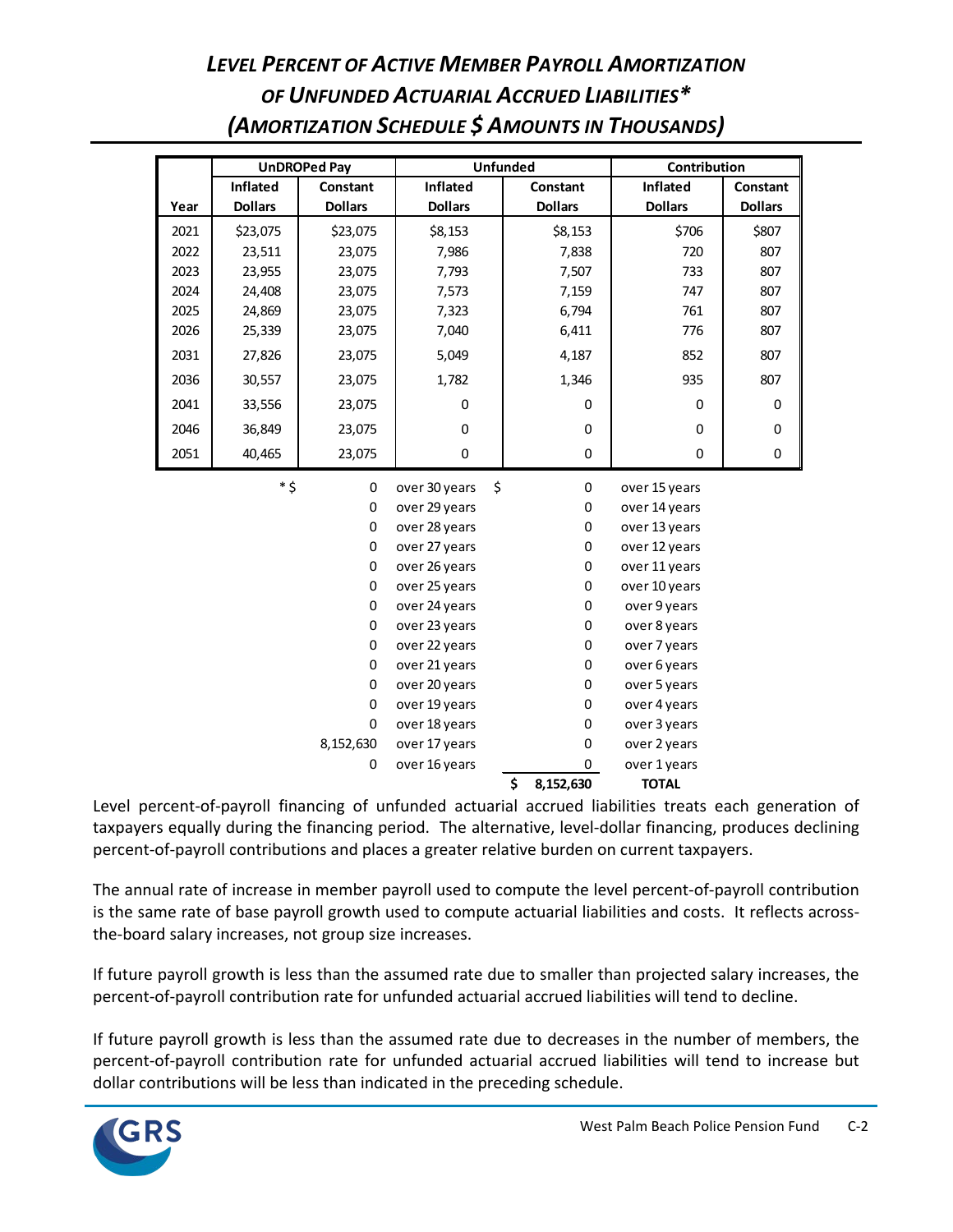Funding objective contribution requirements and actuarial present values are calculated by applying estimates of future Fund activities (actuarial assumptions) to the benefit provisions and people information of the Pension Fund, using the actuarial cost method described on page C-1.

The principal areas of risk which require estimates of future Fund activities are:

- (i) rates of inflation impacting assets of the Pension Fund
- (ii) long-term rates of investment return to be generated by the assets of the Pension Fund
- (iii) rates of salary increases to active members
- (iv) rates of mortality among members, retired members and beneficiaries
- (v) rates of withdrawal of active members
- (vi) rates of disability among active members
- (vii) rates of retirements due to age and service

In making a valuation, the monetary effect of each activity is calculated for as long as a present covered person survives – a period of time which can be as long as a century.

Actual activities of the Pension Fund will not coincide exactly with estimated activities due to their nature. Each valuation provides a complete recalculation of estimated future activities and takes into account the effect of differences between estimated and actual activities to date. The result is a continual series of adjustments (usually small) to the computed contribution rate. From time to time one or more of the estimates are modified to reflect experience trends (but not random or temporary year to year fluctuations).

Both the economic and decrement assumptions were established following the Experience Study Report dated March 10, 2011 covering the ten-year period from October 1 2000, through September 30, 2010. The investment return assumption has been adjusted in accordance with subsequent analyses. The covered group is too small to provide statistically significant experience on which to base the mortality assumption. Mortality is based on a commonly used mortality table and projection scale.

The actuarial assumptions include an INFLATION rate, SALARY INCREASE rates and a REAL INVESTMENT RETURN rate. These assumptions are used, in combination with the other assumptions, to (i) determine the present value of amounts expected to be paid in the future and (ii) establish rates of contribution which are expected to remain relatively level as a percent of total member payroll.

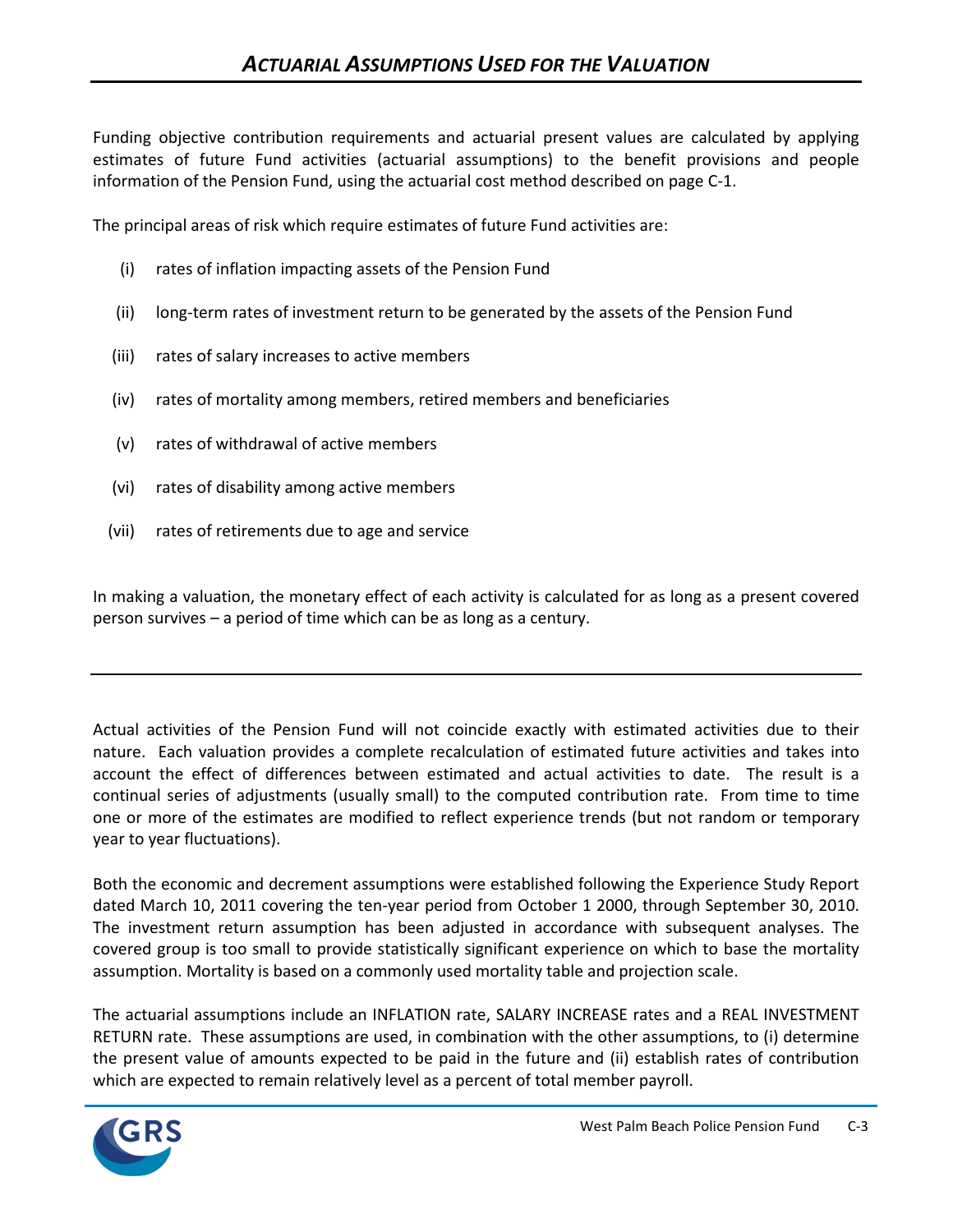The interest rate used in making this valuation was 7.00% a year, compounded yearly (previously 7.25%). It is composed of inflation and real investment return.

**RATES OF INFLATION**. 2.50% per annum, compounded annually. This is the rate at which growth in the supply of money and credit is estimated to exceed growth in the supply of goods and services. It may be thought of as the rate of depreciation of the purchasing power of the dollar. There are a number of indices for measuring the inflation rate. The recent inflation rate, as measured by the Consumer Price Index, has been:

|           |         | <b>Year Ended September 30</b> |       |      |      |         |  |  |  |
|-----------|---------|--------------------------------|-------|------|------|---------|--|--|--|
|           | 2021    | 2020                           | 2019  | 2018 | 2017 | Average |  |  |  |
| Actual    | 5.4%    | $1.4 \t%$                      | 1.7 % | 2.3% | 2.2% | 2.6 %   |  |  |  |
| llAssumed | $2.5\,$ | 2.5                            | 2.5   | 2.5  | 3.0  | 2.6     |  |  |  |

**RATES OF REAL INVESTMENT RETURN**. 4.50% per annum, compounded annually (previously 4.75%). This is the rate of return estimated to be produced by investing a pool of assets in an inflation-free environment. Recent real investment return on the funding value of assets (internal rate of return) has been:

|                                 |           | <b>Year Ended September 30</b> |         |        |         |         |  |
|---------------------------------|-----------|--------------------------------|---------|--------|---------|---------|--|
|                                 | 2021      | 2020                           | 2019    | 2018   | 2017    | Average |  |
| Expected Rate of Return         | 7.25<br>% | 7.50<br>℅                      | 7.625 % | 7.75 % | 7.875 % | 7.60 %  |  |
| Rate of Return (Pension Assets) | 11.3      | 7.7                            | 8.1     | 8.4    | 8.4     | 8.78    |  |
| less inflation                  | 5.4       | 1.4                            | 1.7     | 2.3    | 2.2     | 2.60    |  |
| Real Rate of Return             | 5.9       | 6.3                            | 6.4     | 6.1    | 6.2     | 6.18    |  |
| Assumed Real Rate of Return     | 4.75      | 5.00                           | 5.125   | 5.25   | 4.875   | 5.00    |  |

The total investment return rate was computed using the approximate formula  $i = 1$ divided by  $1/2$  (A + B - I), where I is actual ordinary investment income plus market value adjustments, A is the beginning of year funding value, and B is the end of year funding value.

The preceding investment return rates reflect the particular characteristics of this pension fund and should not be used to measure an investment advisor's performance or for comparison with other pension funds. Such use will usually mislead.

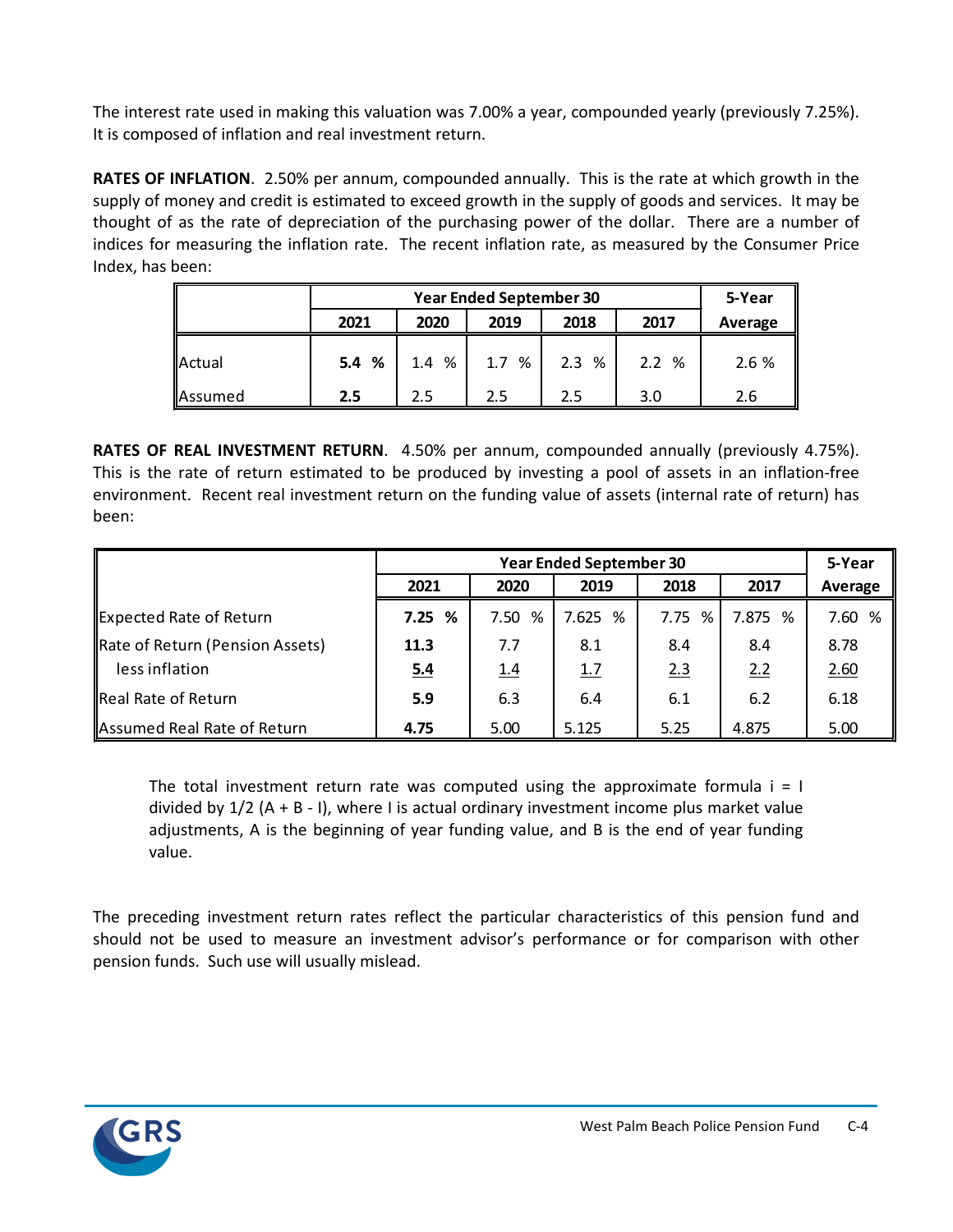**RATES OF SALARY INCREASES**. Employee salaries are assumed to increase between the date of hire and date of retirement. Salary increases occur in recognition of (i) individual merit and seniority, (ii) inflation related depreciation of the purchasing power of salaries, and (iii) competition from other employers for personnel. A schedule of assumed rates of increases in individual salaries for sample ages follows:

| <b>Attributable to:</b>                   | <b>Annual Rates of Salary</b><br><b>Increase for Sample Ages</b> |       |       |      |       |  |  |
|-------------------------------------------|------------------------------------------------------------------|-------|-------|------|-------|--|--|
|                                           | 20<br>30<br>40<br>50<br>60                                       |       |       |      |       |  |  |
| Merit & Seniority                         | 1.0 %                                                            | 1.0 % | 1.0 % | 1.0% | 1.0 % |  |  |
| General Increase in<br>Wage Level Due to: |                                                                  |       |       |      |       |  |  |
| Inflation                                 | 2.5                                                              | 2.5   | 2.5   | 2.5  | 2.5   |  |  |
| Other factors                             | 1.5                                                              | 1.5   | 1.5   | 1.5  | 1.5   |  |  |
| Total                                     | 5.0                                                              | 5.0   | 5.0   | 5.0  | 5.0   |  |  |

The valuation is based on a constant group size and total payroll increasing at the rate of the general increase in wage levels due to inflation and other causes, which in this case is 5.0% a year.

A schedule of recent salary change experience, as measured by average reported pay, follows:

|                               | <b>Year Ended September 30</b> |           |       |       | Average |        |        |         |
|-------------------------------|--------------------------------|-----------|-------|-------|---------|--------|--------|---------|
|                               | 2021                           | 2020      | 2019  | 2018  | 2017    | 3-Year | 5-Year | 10-Year |
| % Change: Actual (1)          | 5.5 %                          | $(0.3)$ % | 5.2 % | 6.9 % | 8.3 %   | 3.5%   | 5.1 %  | 4.7 %   |
| Assumed (1)                   | 5.0                            | 5.0       | 5.0   | 5.0   | 5.0     | 5.0    | 5.0    | 5.0     |
| % Change in Total Payroll (2) | 1.3                            | 0.0       | 4.6   | 2.5   | 5.7     | 2.0    | 2.8    | 2.4     |

*(1) Excluding termination and new members.*

*(2) Including pays of members electing DROP participation but still working.*

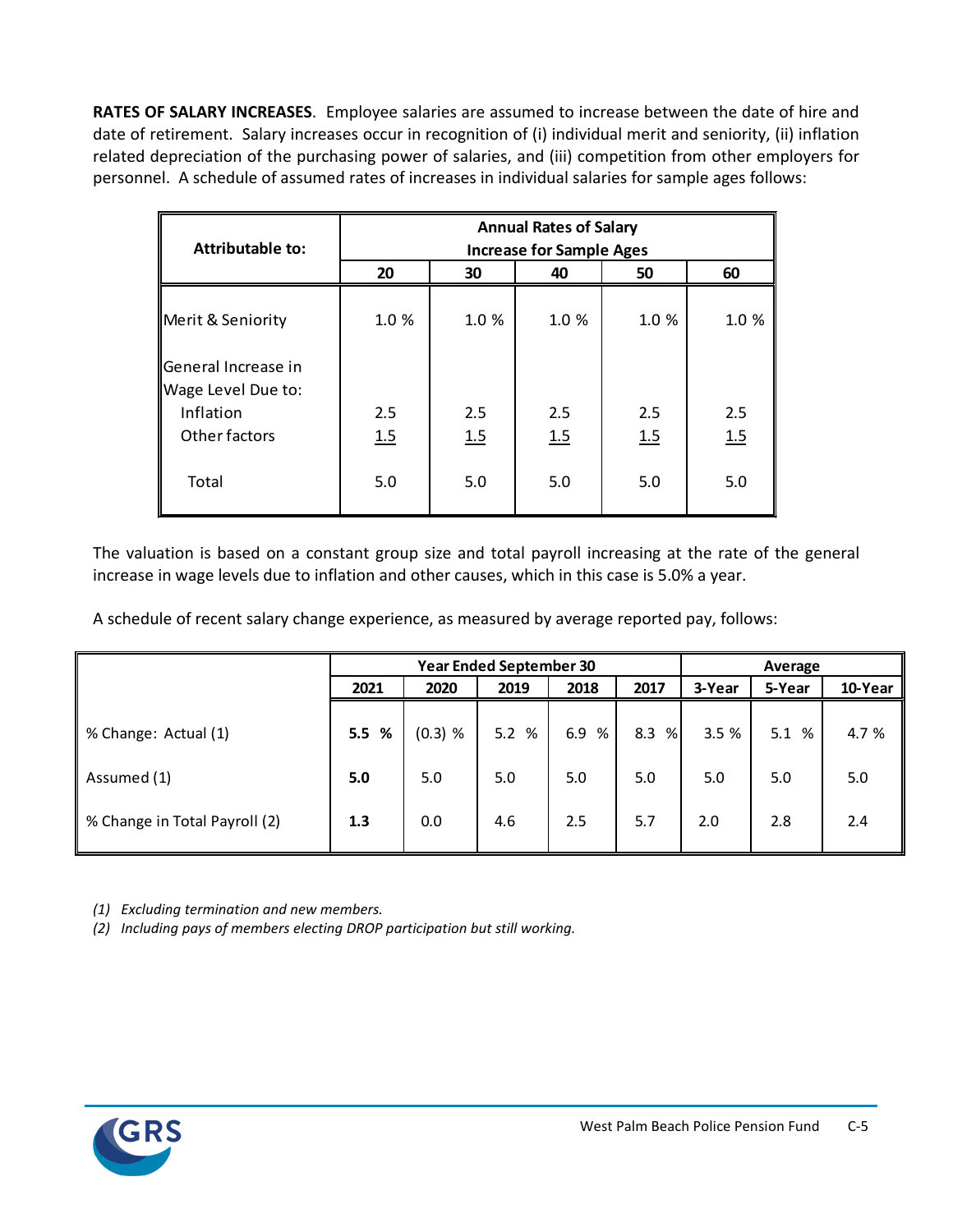In order to achieve the financial objective of a contribution rate which remains level as a percent of payroll, the rate of investment return (net of investment expenses) must exceed the rate of average increase in salaries by an amount equal to the estimated real investment return rate. The following schedule illustrates the recent history of the relationship between total investment return and average pay changes.

|                                                             |            | <b>Year Ended September 30</b> |            |            |            |            |            |
|-------------------------------------------------------------|------------|--------------------------------|------------|------------|------------|------------|------------|
|                                                             | 2021       | 2020                           | 2019       | 2018       | 2017       | 3-Year     | 5-Year     |
| Net Rate of<br><b>Investment Return</b><br>(Pension Assets) | 11.3 %     | 7.7 %                          | 8.1 %      | 8.4 %      | 8.4 %      | 9.0%       | 8.8 %      |
| Rate of Change<br>in Average Pay                            | 5.5        | (0.3)                          | 5.2        | 6.9        | 8.3        | 3.5        | 5.1        |
| Difference: Actual<br>Target                                | 5.8<br>2.3 | 8.0<br>2.5                     | 2.9<br>2.6 | 1.5<br>2.8 | 0.1<br>2.8 | 5.6<br>2.5 | 3.7<br>2.6 |

**RATES OF MORTALITY**. The PUB-2010 Headcount Weighted Safety Below Median Employee Male Table (pre-retirement), the PUB-2010 Headcount Weighted Safety Employee Female Table (pre-retirement), the PUB-2010 Headcount Weighted Safety Below Median Healthy Retiree Male Table (post-retirement) and the PUB-2010 Safety Healthy Retiree Female Table (post-retirement). These tables use ages set forward one year and mortality improvements to all future years after 2010 using scale MP-2018. These are the same rates used for Special Risk Class members in the July 1, 2020 Actuarial Valuation of the Florida Retirement System (FRS), as required under Florida Statutes, Chapter 112.63. Sample values follow:

#### **FRS Healthy Post-Retirement Mortality for Special Risk Class Members**

| Sample          | Probability of         |       | <b>Future Life</b>        |       |  |
|-----------------|------------------------|-------|---------------------------|-------|--|
| <b>Attained</b> | <b>Dying Next Year</b> |       | <b>Expectancy (years)</b> |       |  |
| Ages (in 2021)  | Men                    | Women | Men                       | Women |  |
| 50              | 0.42%                  | 0.20% | 32.50                     | 36.33 |  |
| 55              | 0.56                   | 0.36  | 27.73                     | 31.30 |  |
| 60              | 0.92                   | 0.61  | 23.14                     | 26.51 |  |
| 65              | 1.32                   | 0.92  | 18.87                     | 22.00 |  |
| 70              | 2.08                   | 1.45  | 14.86                     | 17.74 |  |
| 75              | 3.54                   | 2.42  | 11.27                     | 13.82 |  |
| 80              | 6.30                   | 4.16  | 8.19                      | 10.35 |  |

This assumption is used to measure the probabilities of each benefit payment being made after retirement.

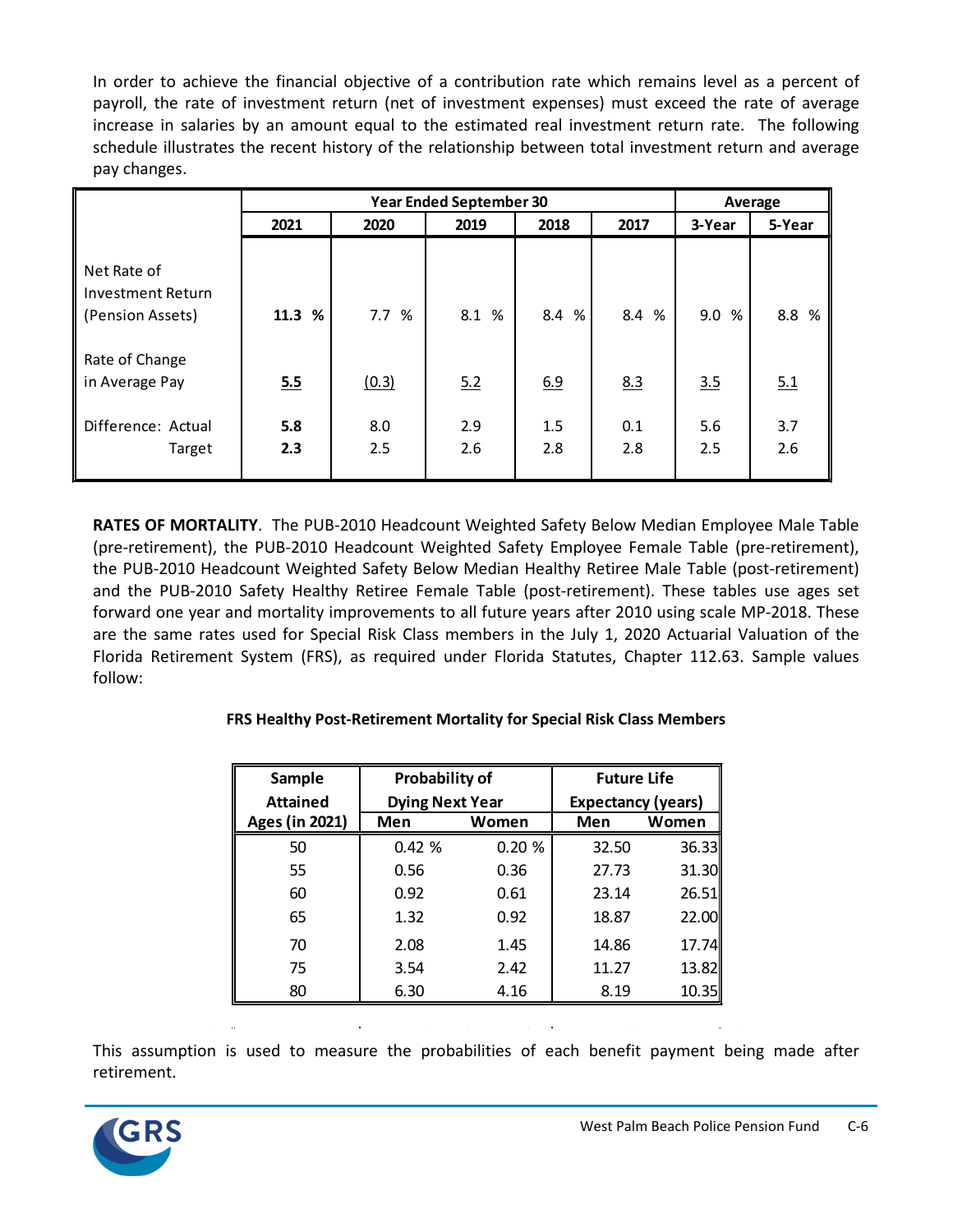| Sample          | <b>Probability of</b>  |       | <b>Future Life</b>        |       |
|-----------------|------------------------|-------|---------------------------|-------|
| <b>Attained</b> | <b>Dying Next Year</b> |       | <b>Expectancy (years)</b> |       |
| Ages (in 2021)  | Men                    | Women | Men                       | Women |
| 50              | 0.16%                  | 0.11% | 35.66                     | 39.58 |
| 55              | 0.26                   | 0.16  | 30.58                     | 34.44 |
| 60              | 0.43                   | 0.22  | 25.63                     | 29.37 |
| 65              | 0.69                   | 0.30  | 20.86                     | 24.35 |
| 70              | 1.18                   | 0.55  | 16.34                     | 19.45 |
| 75              | 2.08                   | 1.07  | 12.10                     | 14.75 |
| 80              | 6.30                   | 4.16  | 8.19                      | 10.35 |

**FRS Healthy Pre-Retirement Mortality for Special Risk Class Members**

This assumption is used to measure the probabilities of members dying before retirement. 50% of deaths before retirement were assumed to be duty related.

For disabled retirees, the mortality tables used were 80% of the PUB-2010 Headcount Weighted General Disabled Retiree Male Table and 20% of the Headcount Weighted Safety Disabled Retiree Male Table, and 80% of the PUB-2010 Headcount Weighted General Disabled Retiree Female Table and 20% Headcount Weighted Safety Disabled Retiree Female Table, both with no provision being made for future mortality improvements. These are the same rates used for Special Risk Class members in the July 1, 2020 Actuarial Valuation of the Florida Retirement System (FRS), as required under Florida Statutes, Chapter 112.63.

| Sample          | Probability of         |        | <b>Future Life</b>        |       |
|-----------------|------------------------|--------|---------------------------|-------|
| <b>Attained</b> | <b>Dying Next Year</b> |        | <b>Expectancy (years)</b> |       |
| Ages            | Men                    | Women  | Men                       | Women |
| 50              | 1.45 %                 | 1.25 % | 24.04                     | 26.84 |
| 55              | 1.91                   | 1.50   | 20.88                     | 23.54 |
| 60              | 2.37                   | 1.81   | 17.92                     | 20.32 |
| 65              | 3.00                   | 2.22   | 15.07                     | 17.17 |
| 70              | 3.91                   | 2.90   | 12.39                     | 14.10 |
| 75              | 5.30                   | 4.13   | 9.87                      | 11.22 |
| 80              | 7.66                   | 6.21   | 7.60                      | 8.67  |

#### **FRS Disabled Mortality for Special Risk Class Members**

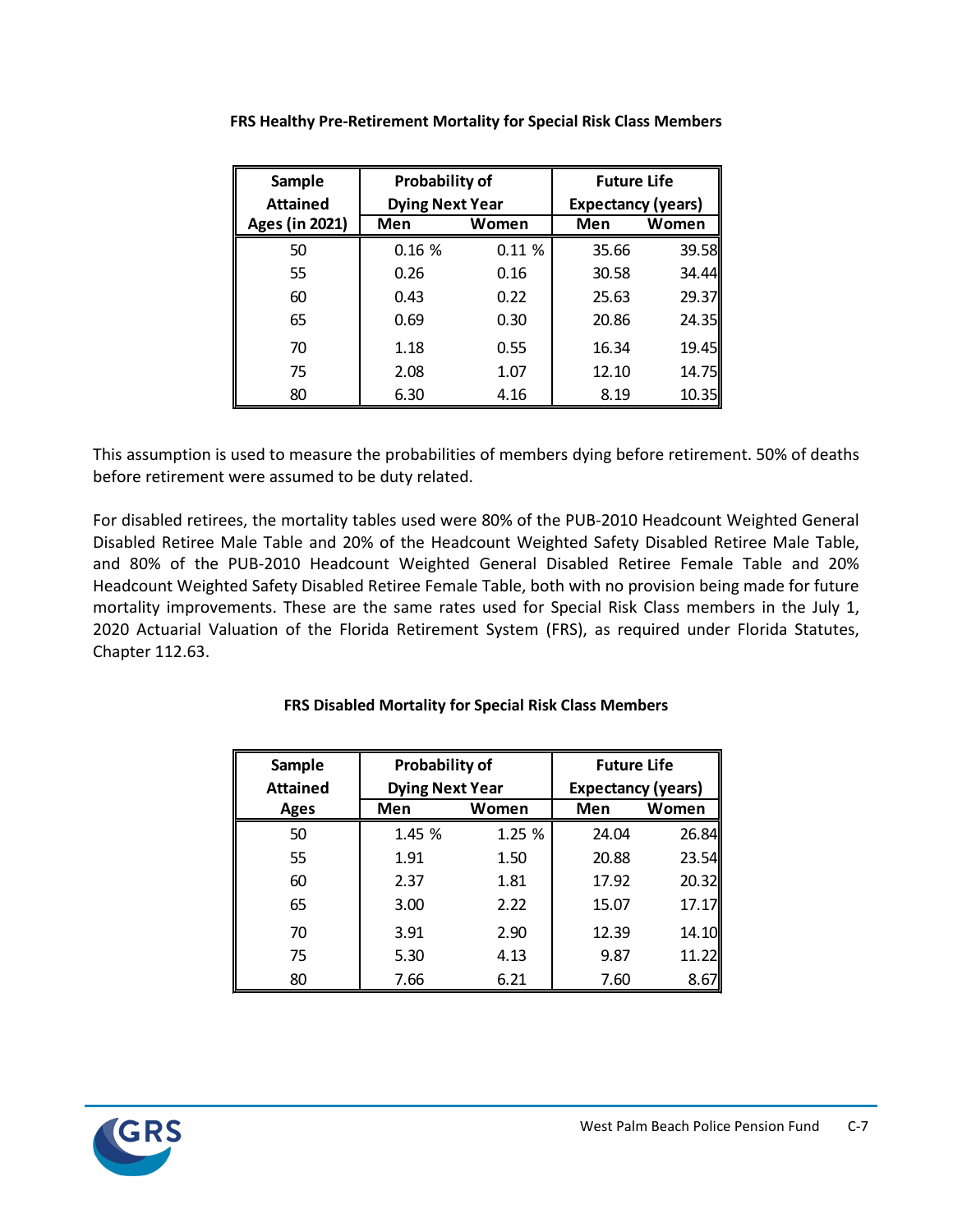**RATES OF WITHDRAWAL from active membership**. The rates do not apply to members eligible to retire and do not include separation on account of death or disability. This assumption measures the probabilities of members remaining in employment.

| Sample      | <b>Years of</b> | % of Active Members                |
|-------------|-----------------|------------------------------------|
| <b>Ages</b> | <b>Service</b>  | <b>Separating within Next Year</b> |
| <b>ALL</b>  | 0               | 12.00 %                            |
|             | $\mathbf{1}$    | 9.00                               |
|             | $\overline{2}$  | 7.00                               |
|             | 3               | 5.00                               |
|             | 4               | 4.50                               |
|             | 5               | 3.50                               |
|             | 6               | 2.50                               |
|             | 7               | 1.50                               |
|             | 8               | 1.00                               |
|             | 9               | 0.50                               |
| 25          | 10 & Over       | 1.00                               |
| 30          |                 | 1.00                               |
| 35          |                 | 1.00                               |
| 40          |                 | 1.00                               |
| 45          |                 | 1.00                               |
| 50          |                 | 1.00                               |
| 55          |                 | 1.00                               |
| 60          |                 | 1.00                               |

**VESTED MEMBERS** who terminate with a benefit worth less than 100% of their own accumulated contributions were presumed to elect a refund of accumulated contributions and forfeit the vested benefit.

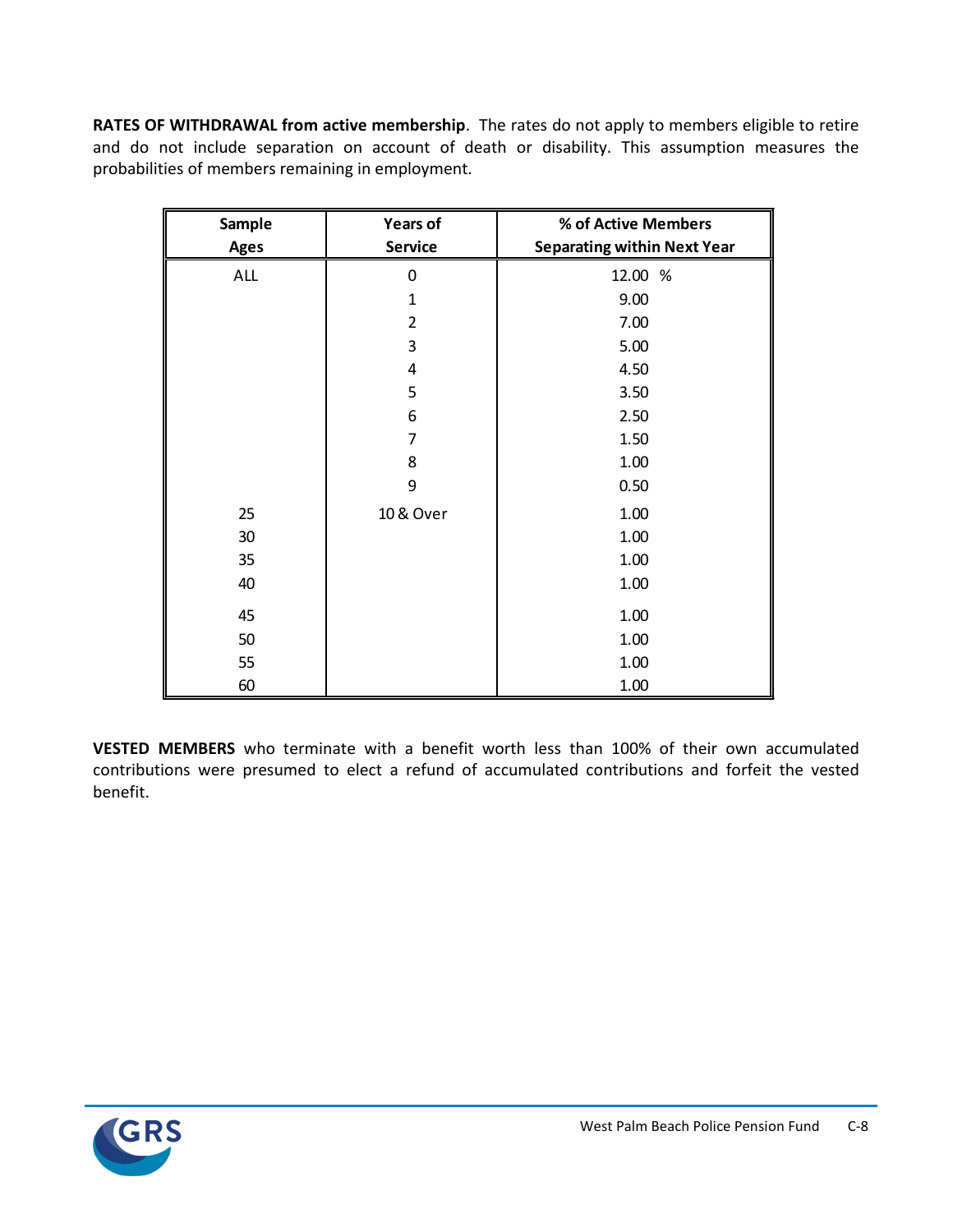| <b>Sample</b> | <b>Percent Becoming Disabled</b><br>within Next Year |       |  |  |  |  |
|---------------|------------------------------------------------------|-------|--|--|--|--|
| <b>Ages</b>   | Men                                                  | Women |  |  |  |  |
| 20            | 0.15%                                                | 0.06% |  |  |  |  |
| 25            | 0.18                                                 | 0.10  |  |  |  |  |
| 30            | 0.20                                                 | 0.15  |  |  |  |  |
| 35            | 0.29                                                 | 0.27  |  |  |  |  |
| 40            | 0.42                                                 | 0.39  |  |  |  |  |
| 45            | 0.65                                                 | 0.57  |  |  |  |  |
| 50            | 1.05                                                 | 0.91  |  |  |  |  |
| 55            | 1.84                                                 | 1.54  |  |  |  |  |
| 60            | 3.06                                                 | 2.21  |  |  |  |  |

**RATES OF DISABILITY**. These rates represent the probabilities of active members becoming disabled.

The mortality table was set forward five years from the age at disability for projecting disability costs. 50% of disability retirements were projected to receive a pension not less than the minimum duty disability pension.

**RATES OF RETIREMENT**. These rates are used to measure the probabilities of eligible members retiring during the next year.

| <b>Number of Years</b><br><b>After First Eligibility</b><br>for Normal Retirement | <b>Probability of Normal</b><br>Retirement |
|-----------------------------------------------------------------------------------|--------------------------------------------|
|                                                                                   | 45 %                                       |
|                                                                                   | 35                                         |
| 2                                                                                 | 35                                         |
| 3                                                                                 | 35                                         |
|                                                                                   |                                            |

The rate of retirement is 5% for each year of eligibility for early retirement.

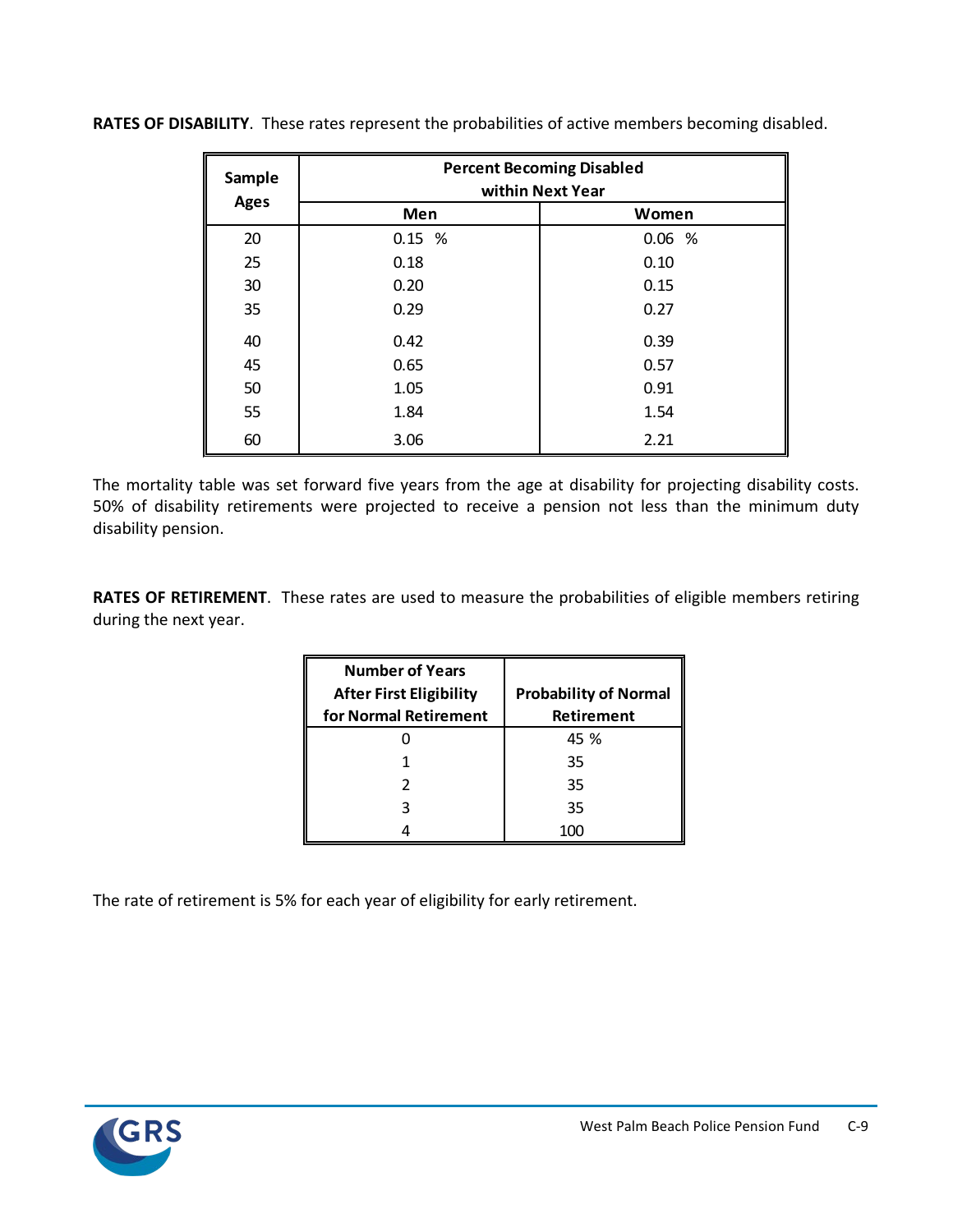**ASSET VALUATION***.* Assets were included in the valuation using a 4-year smoothed market value effective September 30, 2001. The Funding Value of Assets was set equal to the market value as of September 30, 2021.

**ADMINISTRATIVE EXPENSES**. Administrative expenses were included in the calculated contribution requirement.

**INVESTMENT EXPENSES**. Investment expenses are offset against gross investment income.

**ACTIVE MEMBER GROUP SIZE**. The valuation was based on a constant active member group size. This is unchanged from previous valuations.

**MARRIAGE PROPORTION**. 90% of active members were assumed to be married. In each case the male was assumed to be 3 years older than the female.

**COST-OF-LIVING ADJUSTMENTS**. The post-retirement cost-of-living benefit is projected to occur at the maximum rate of 3% a year, following attainment of age 65.

**SALARY**. The actuarial valuation includes all amounts included in final average salary for benefit purposes.

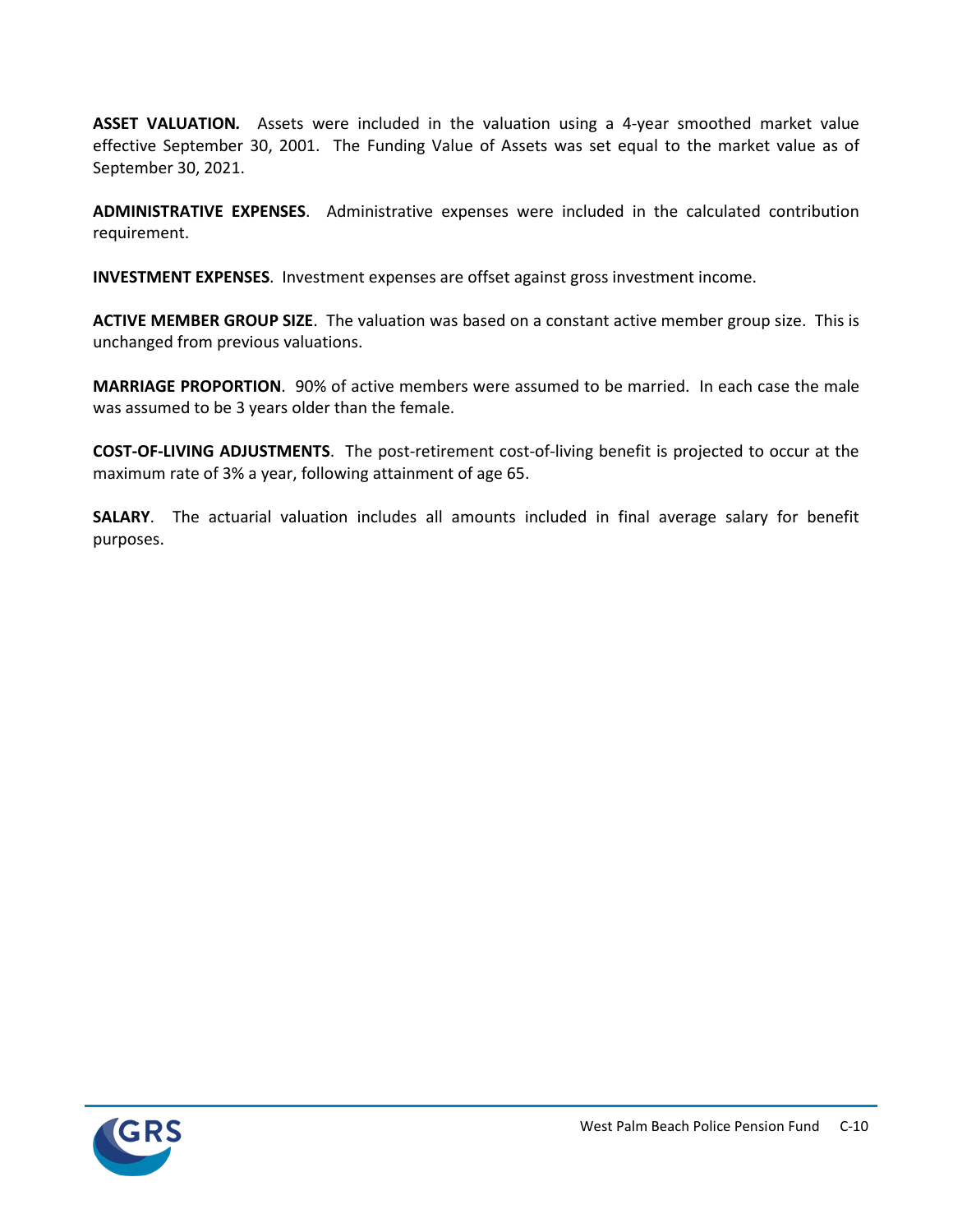#### **Pensions in an Inflationary Environment**

### **Value of \$1,000/month Retirement Benefit to an Individual who Retires at Age 50 in an Environment of 2.5% Inflation and a 3% simple annual COLA starting at age 65**

| Age | Value   |
|-----|---------|
|     |         |
| 50  | \$1,000 |
| 51  | 976     |
| 52  | 952     |
| 53  | 929     |
| 54  | 906     |
| 55  | 884     |
| 60  | 781     |
| 65  | 711     |
| 70  | 720     |
| 75  | 717     |
| 80  | 706     |
| 85  | 687     |

The life expectancy of a 50-year old male retiree is age 82. The life expectancy for a 50-year old female retiree is age 86. Approximately half of the people will outlive their life expectancy. The effects of even moderate amounts of inflation can be significant for those who live to an advanced age.

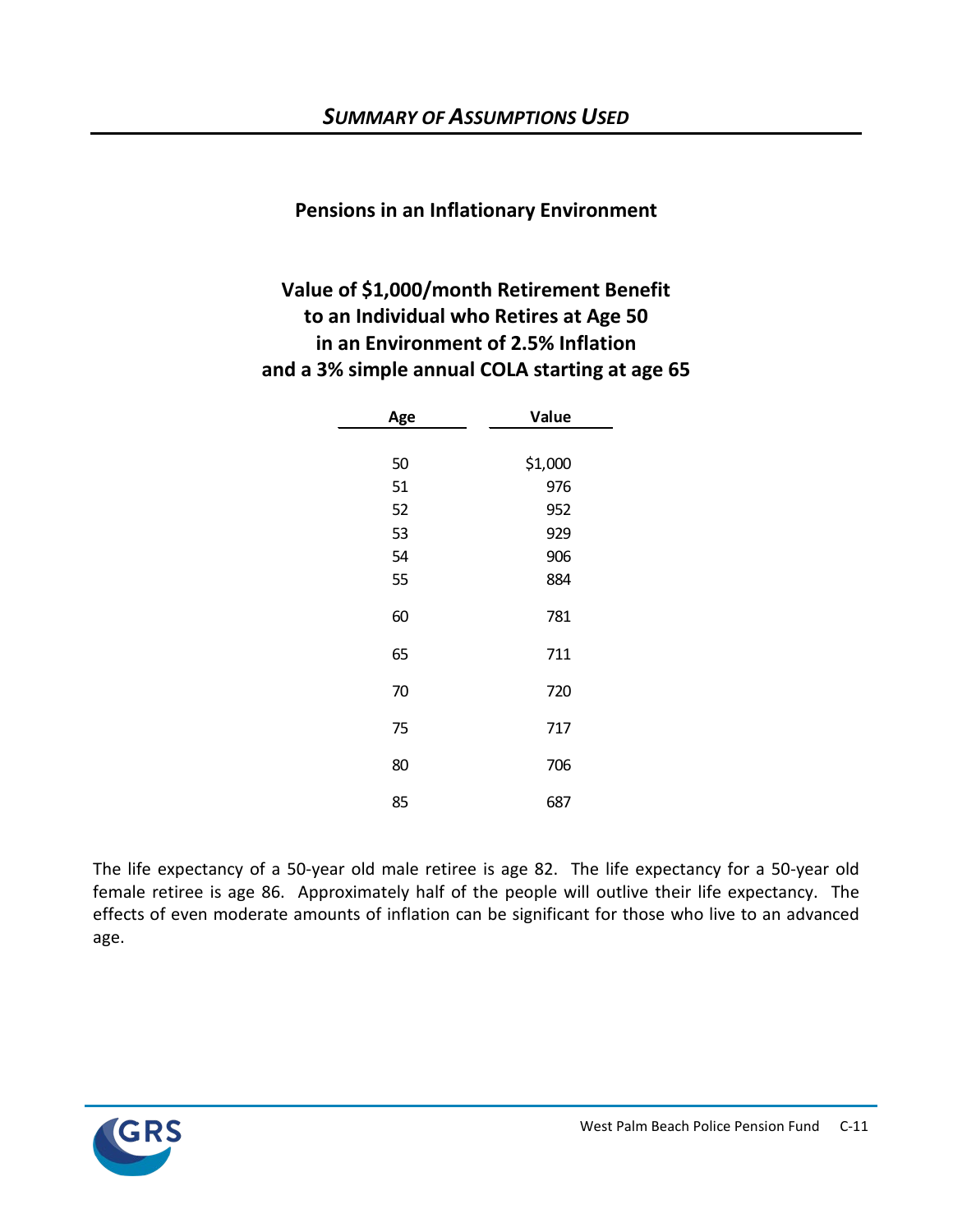| <b>Pay Increase Timing:</b>        | Beginning of (Fiscal) year. This is equivalent to assuming that<br>reported pays represent amounts paid to members during the<br>year ended on the valuation date.                                                                                                                                                  |  |  |  |
|------------------------------------|---------------------------------------------------------------------------------------------------------------------------------------------------------------------------------------------------------------------------------------------------------------------------------------------------------------------|--|--|--|
| <b>Decrement Timing:</b>           | Decrements of all types are assumed to occur mid-year.                                                                                                                                                                                                                                                              |  |  |  |
| <b>Eligibility Testing:</b>        | Eligibility for benefits is determined based upon the age nearest<br>birthday and service nearest whole year on the date the<br>decrement is assumed to occur.                                                                                                                                                      |  |  |  |
| <b>Benefit Service:</b>            | Exact fractional service is used to determine the amount of benefit<br>payable.                                                                                                                                                                                                                                     |  |  |  |
| <b>Decrement Relativity:</b>       | Decrement rates are used without adjustment for multiple<br>decrement table effects.                                                                                                                                                                                                                                |  |  |  |
| <b>Normal Form of Benefit:</b>     | The assumed normal form of benefit is the 66 2/3% joint and<br>survivor form for married members and the 10-year certain and<br>life for unmarried members.                                                                                                                                                         |  |  |  |
| Loads:                             | No loads were used.                                                                                                                                                                                                                                                                                                 |  |  |  |
| <b>Incidence of Contributions:</b> | Contributions are assumed to be received continuously<br>throughout the year based upon the computed percent of payroll<br>shown in this report, and the actual payroll payable at the time<br>contributions are made. New entrant normal cost contributions<br>are applied to the funding of new entrant benefits. |  |  |  |

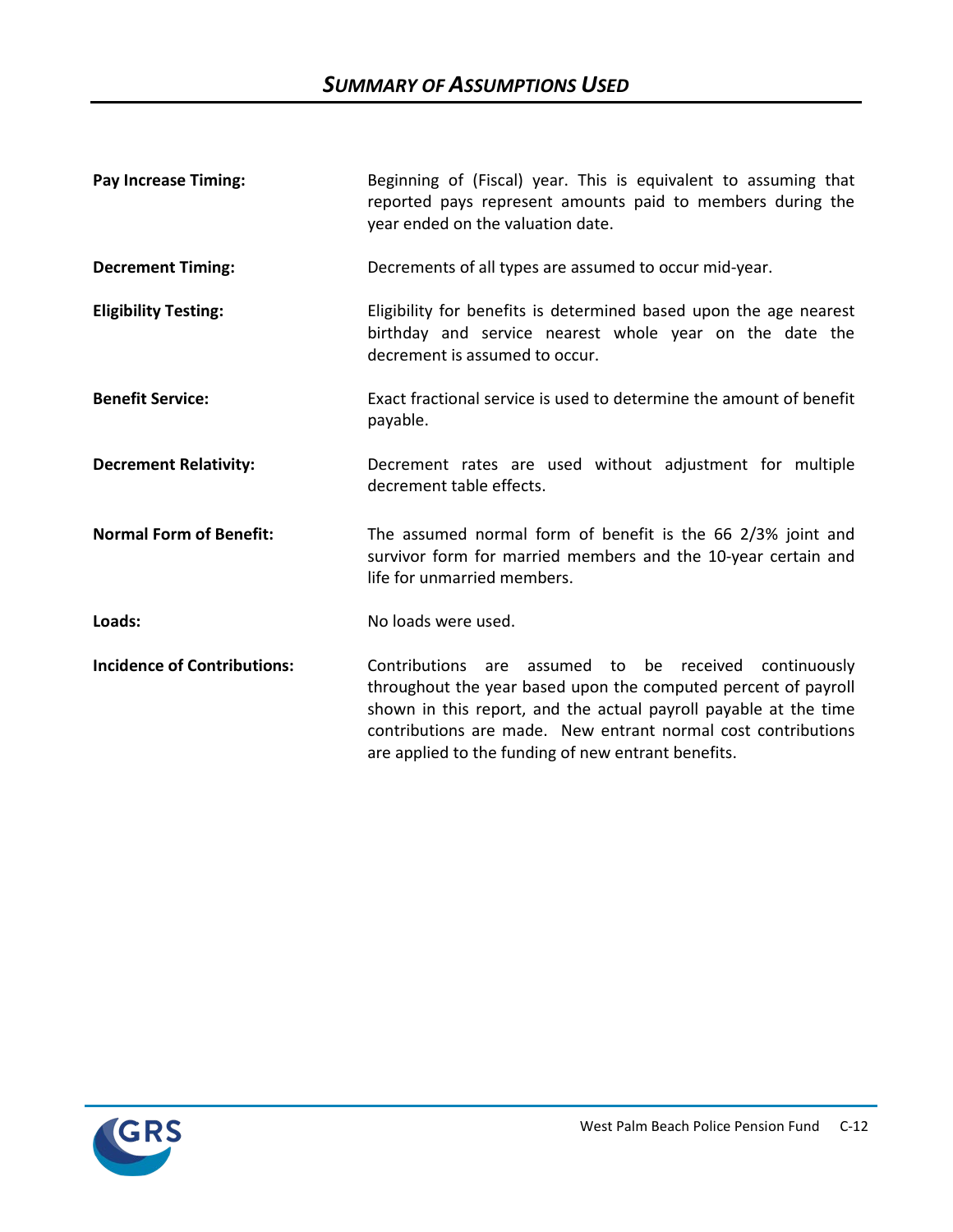**Accrued Service**. Service credited under the fund which was rendered before the date of the actuarial valuation.

**Actuarial Accrued Liability**. The difference between the actuarial present value of future benefit payments and the actuarial present value of future normal costs. Also referred to as "accrued liability" or "past service liability."

**Actuarial Assumptions**. Estimates of expected future experience with respect to rates of mortality, disability, turnover, retirement, rate or rates of investment income and salary increases. Decrement estimates (rates of mortality, disability, turnover and retirement) are generally based on past experience, often modified for projected changes in conditions. Economic estimates (salary increases and investment income) consist of the underlying rates in an inflation-free environment plus a provision for a long-term average rate of inflation.

**Actuarial Cost Method**. A mathematical budgeting procedure for allocating the dollar amount of the "actuarial present value of future benefit payments" between future normal costs and actuarial accrued liabilities. Sometimes referred to as the "actuarial valuation cost method."

**Actuarial Equivalent**. A single amount or series of amounts of equal actuarial present value to another single amount or series of amounts, computed on the basis of appropriate actuarial assumptions.

**Actuarial Present Value**. The amount of funds currently required to provide a payment or series of payments in the future. It is determined by discounting future payments at predetermined rates of interest, and by probabilities of payment. Also referred to as "present value."

**Amortization**. Paying off an interest-discounted amount with periodic payments of interest and principal -- as opposed to paying off with a lump sum payment.

**Experience Gain (Loss)**. The difference between actual actuarial costs and assumed actuarial costs - - during the period between two valuation dates.

**Funding Value of Assets.** Also referred to as actuarial value of assets, smoothed market value of assets, or valuation assets.

Valuation assets recognize assumed investment return fully each year. Differences between actual and assumed investment return are phased in over a closed 4-year period. During periods when investment performance exceeds the assumed rate, valuation assets will tend to be less than market value. During periods when investment performance is less than the assumed rate, valuation assets will tend to be greater than market value. If assumed rates are exactly realized for 3 consecutive years, valuation assets will become equal to market value.

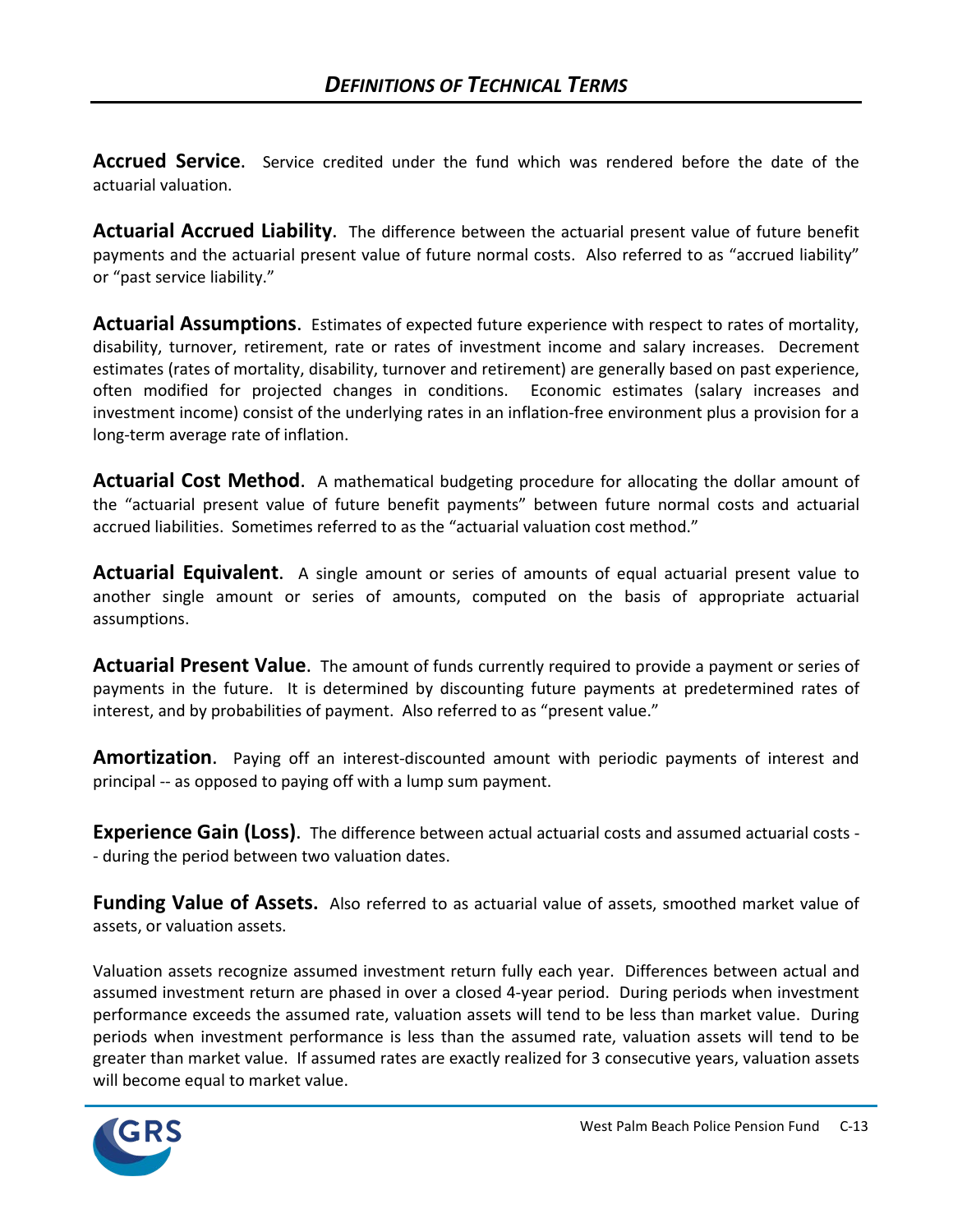**Normal Cost**. The actuarial cost allocated to the current year by the actuarial cost method. Sometimes referred to as "current service cost."

**Pension Benefit Obligation.** A standardized disclosure measure of the present value of pension benefits, adjusted for the effects of projected salary increases, estimated to be payable in the future as a result of employee service to date. The PBO is independent of the actuarial funding method used to determine contributions.

**Unfunded Actuarial Accrued Liability**. The difference between actuarial accrued liability and the funding value of assets. Sometimes referred to as "unfunded past service liability," "unfunded accrued liability" or "unfunded supplemental present value."

Most pension funds have unfunded actuarial accrued liability. It increases each time new benefits are added and each time an experience loss is realized.

The existence of unfunded actuarial accrued liability is not in itself bad, any more than a mortgage on a house is bad. Unfunded actuarial accrued liability does not represent a debt that is payable today. What is important is the ability to control the amount of unfunded actuarial accrued liability and the trend in its amount (after due allowance for devaluation of the dollar).

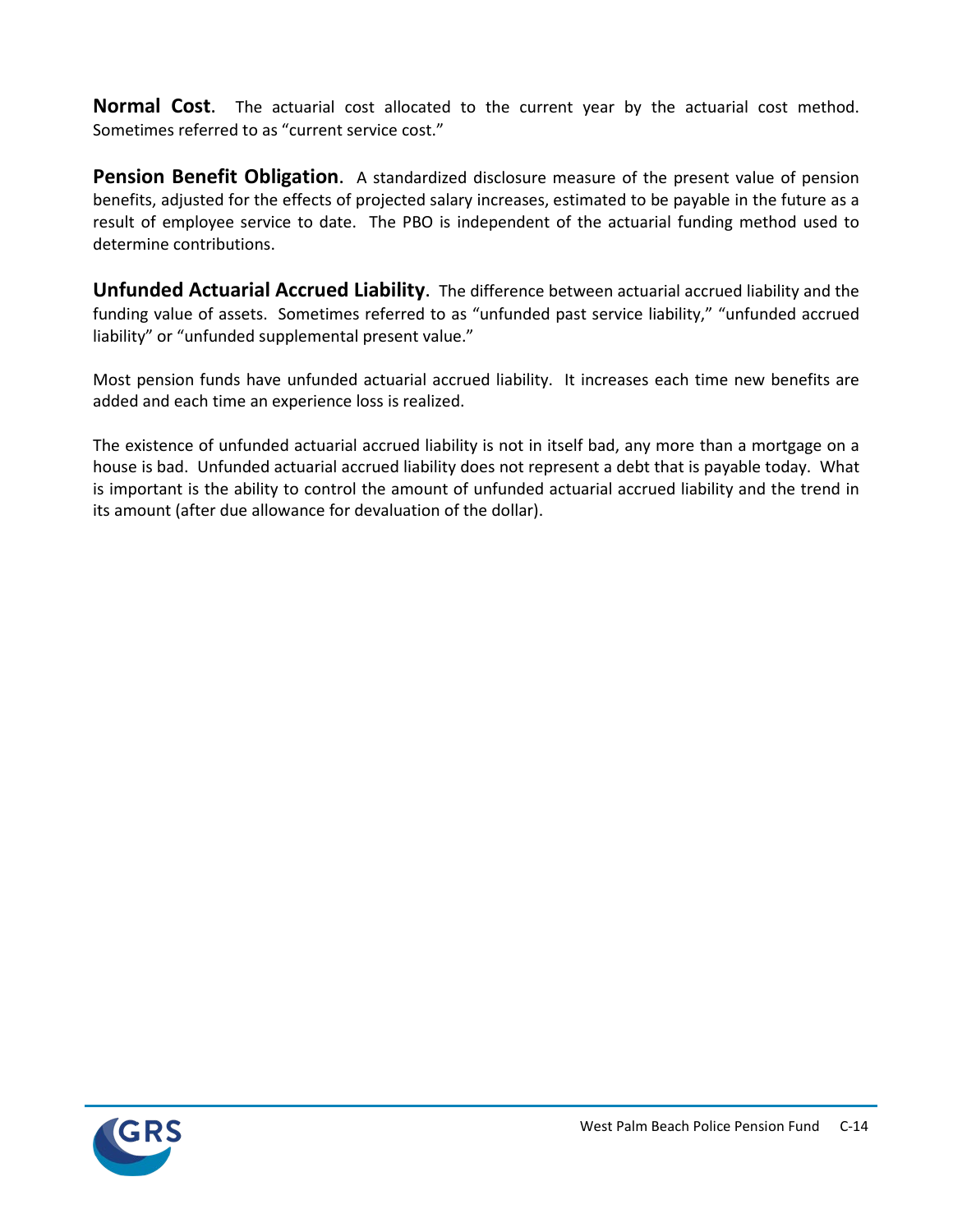## **SECTION D**

# **DISCLOSURES REQUIRED BY GOVERNMENTAL ACCOUNTING STANDARDS BOARD STATEMENT NO. 67**

**This information is presented in draft form for review by the Plan's auditor. Please let us know if there are any items that the auditor changes so that we may maintain consistency with the Plan's financial statements.**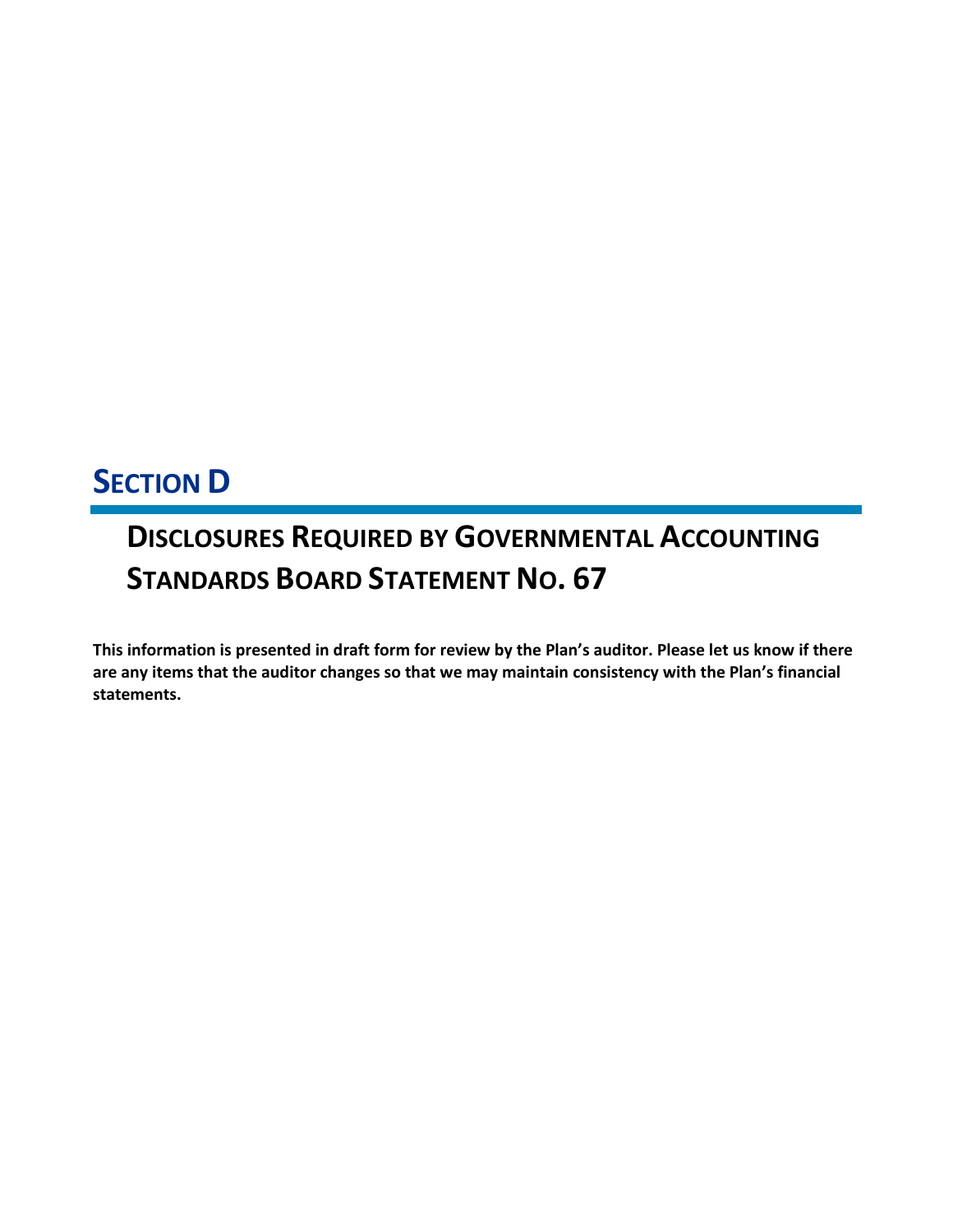### *STATEMENT OF CHANGES IN THE EMPLOYER'S NET PENSION LIABILITY AND RELATED RATIOS (GASB STATEMENT NO. 67)*

| Fiscal year ending September 30,                         | 2021            | 2020                     | 2019                     | 2018                     | 2017                        | 2016                | 2015                     | 2014                     |
|----------------------------------------------------------|-----------------|--------------------------|--------------------------|--------------------------|-----------------------------|---------------------|--------------------------|--------------------------|
| <b>Total Pension Liability</b>                           |                 |                          |                          |                          |                             |                     |                          |                          |
| Service Cost                                             | 6,132,849<br>Ś. | 6,248,573<br>\$          | 5,950,838<br>-\$         | - \$<br>4,969,598        | - \$<br>$4,465,713$ \$      | 4,119,566           | -Ś<br>3,720,389          | 3,553,404<br>-S          |
| Interest                                                 | 32,083,247      | 30,656,907               | 29,213,639               | 27,649,993               | 26,458,916                  | 25,142,553          | 23,790,608               | 22,792,357               |
| <b>Benefit Changes</b>                                   |                 |                          |                          | 2,595,355                |                             |                     |                          |                          |
| Difference between actual & expected experience          | (7,942,606)     | 1,972,997                | 2,559,101                | 2,535,765                | 335,340                     | 264,885             | 439,779                  | 294,048                  |
| <b>Assumption Changes</b>                                | (421, 692)      | 4,439,753                | 4,539,371                | 3,904,405                | 5,183,638                   | 2,275,600           | 2,221,969                |                          |
| <b>Benefit Payments</b>                                  | (19,647,932)    | (18,512,808)             | (18,963,330)             | (18,801,870)             | (18,064,650)                | (16, 224, 666)      | (14, 788, 140)           | (13,557,996)             |
| Refunds                                                  | (262, 973)      | (206, 949)               | (152, 950)               | (225, 759)               | (25, 530)                   | (93, 453)           | (60, 567)                | (168, 503)               |
| Other (DROP and Share Plan Adjustments)                  | 2,287,089       | 1,773,794                | 1,613,818                | 2,765,374                | 2,237,938                   | 1,683,012           | 2,110,393                | 84,844                   |
| Net Change in Total Pension Liability                    | 12,227,982      | 26,372,267               | 24,760,487               | 25,392,861               | 20,591,365                  | 17,167,497          | 17,434,431               | 12,998,154               |
| <b>Total Pension Liability - Beginning</b>               | 434,665,661     | 408,293,394              | 383,532,907              | 358,140,046              | 337,548,681                 | 320,381,184         | 302,946,753              | 289,948,599              |
| <b>Total Pension Liability - Ending (a)</b>              | \$446,893,643   | \$434,665,661            | \$408,293,394            | \$383,532,907            | \$358,140,046               | \$337,548,681       | \$320,381,184            | \$302,946,753            |
| <b>Plan Fiduciary Net Position</b>                       |                 |                          |                          |                          |                             |                     |                          |                          |
| Contributions - Employer*                                | 5,935,584<br>Ś. | 5,240,652 \$<br>- Ś      | 4,363,006 \$             | 3,556,968 \$             | 3,285,065                   | 59,726,454 \$<br>-Ś | 8,644,805 \$             | 8,941,538                |
| Contributions - Employer (from State)                    | 1,597,683       | 1,611,609                | 1,483,310                | 1,455,967                | 1,333,046                   | 1,259,981           | 1,212,205                | 1,100,113                |
| Contributions - Non-Employer Contributing Entity         |                 | $\overline{\phantom{a}}$ | $\overline{\phantom{a}}$ | $\overline{\phantom{a}}$ | $\overline{\phantom{a}}$    | $\sim$              | $\overline{\phantom{a}}$ |                          |
| Contributions - Member (including buyback contributions) | 2,647,132       | 2,806,839                | 2,787,968                | 2,679,979                | 2,427,068                   | 2,336,635           | 2,154,131                | 1,927,618                |
| Net Investment Income                                    | 94,692,056      | 25,816,070               | 9,669,966                | 33,555,721               | 44,494,434                  | 21,229,525          | 1,873,520                | 22,389,189               |
| <b>Benefit Payments</b>                                  | (19,647,932)    | (18, 512, 808)           | (18, 963, 330)           | (18,801,870)             | (18,064,650)                | (16, 224, 666)      | (14, 788, 140)           | (13,557,996)             |
| Refunds                                                  | (262, 973)      | (206, 949)               | (152, 950)               | (225, 759)               | (25, 530)                   | (93, 453)           | (60, 567)                | (168, 503)               |
| Administrative Expense                                   | (367, 760)      | (304, 417)               | (336, 885)               | (319,039)                | (308, 777)                  | (288, 017)          | (266, 916)               | (337, 907)               |
| Other                                                    | 689,406         | 162,185                  | 130,508                  | 1,309,407                | 904,892                     | 423,031             | 898,188                  | 370,252                  |
| Net Change in Plan Fiduciary Net Position                | 85,283,196      | 16,613,181               | (1,018,407)              | 23,211,374               | 34,045,548                  | 68,369,490          | (332, 774)               | 20,664,304               |
| <b>Plan Fiduciary Net Position - Beginning</b>           | 400,055,406     | 383,442,225              | 384,460,632              | 361,249,258              | 327,203,710                 | 258,834,220         | 259,166,994              | 238,502,690              |
| Plan Fiduciary Net Position - Ending (b)                 | \$485,338,602   | \$400,055,406            | \$383,442,225            | \$384,460,632            | \$361,249,258               | \$327,203,710       | \$258,834,220            | \$259,166,994            |
| Net Pension Liability - Ending (a) - (b)                 | (38, 444, 959)  | 34,610,255               | 24,851,169               | (927, 725)               | (3, 109, 212)               | 10,344,971          | 61,546,964               | 43,779,759               |
| Plan Fiduciary Net Position as a Percentage              |                 |                          |                          |                          |                             |                     |                          |                          |
| of Total Pension Liability                               | 108.60 %        | 92.04 %                  | 93.91 %                  | 100.24 %                 | 100.87 %                    | 96.94 %             | 80.79 %                  | 85.55 %                  |
| <b>Covered Payroll**</b>                                 | \$24,064,836    | \$<br>24,972,409         | \$25,098,209             | \$                       | 23,929,891 \$ 21,679,436 \$ | 20,603,955 \$       |                          | 18,805,018 \$ 17,446,782 |
| Net Pension Liability as a Percentage                    |                 |                          |                          |                          |                             |                     |                          |                          |
| of Covered Payroll                                       | $(159.76)\%$    | 138.59 %                 | 99.02 %                  | $(3.88)\%$               | $(14.34)\%$                 | 50.21 %             | 327.29 %                 | 250.93 %                 |

*\* Employer contribution for FYE 9/30/2016 includes \$50,000,000 proceeds from pension obligation bond.*

*\*\* Covered Payroll was calculated based on actual member contributions for the fiscal year divided by the employee contribution rate.*

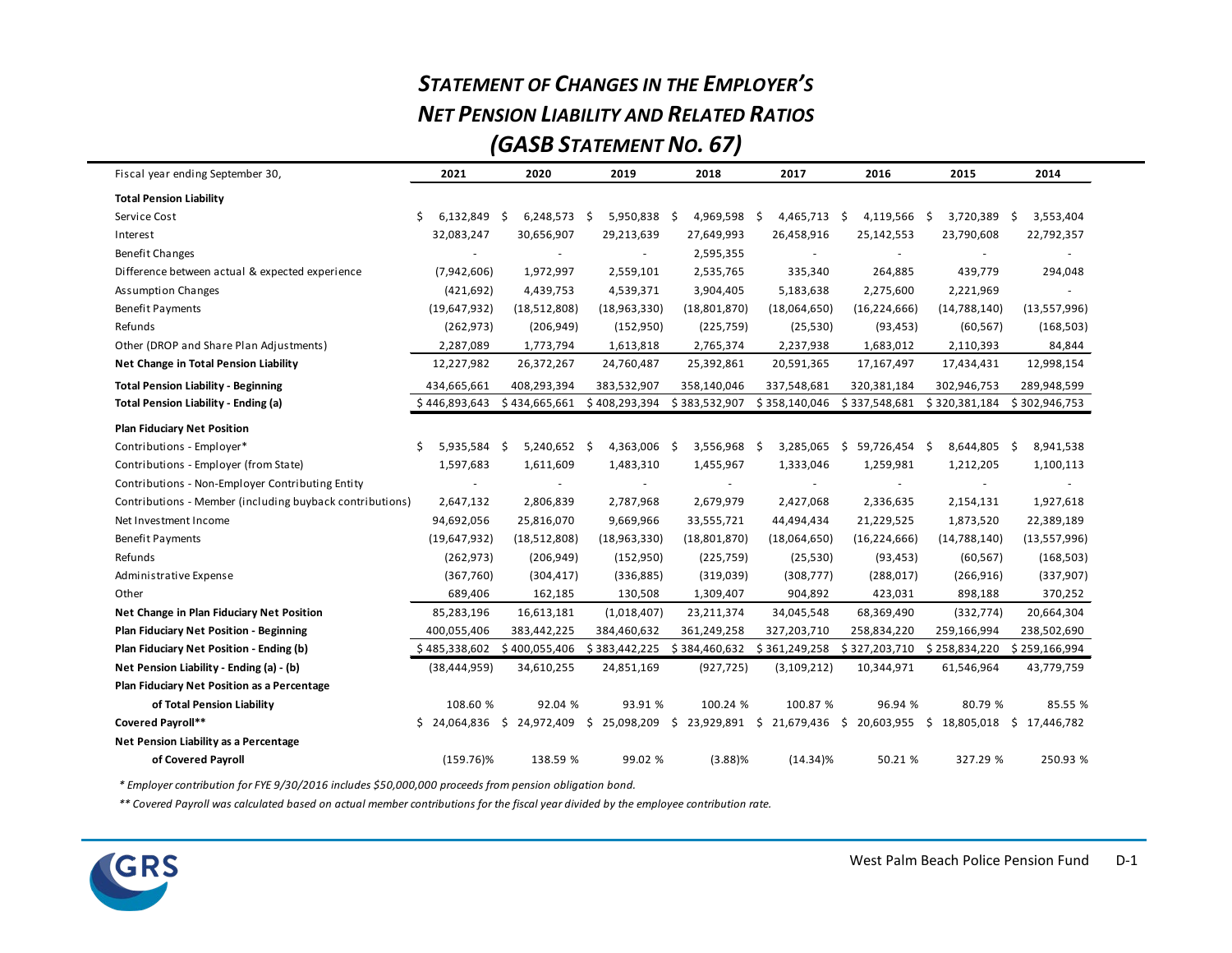### *SCHEDULE OF THE EMPLOYER'S NET PENSION LIABILITY (GASB STATEMENT NO. 67)*

| <b>FY Ending</b><br>September 30, | Total<br>Pension<br>Liability | Plan Net<br>Position | Net Pension<br>Liability | Plan Net Position<br>as a % of Total<br>Pension Liability | Covered<br>Payroll | Net Pension Liability<br>as a % of<br>Covered Payroll |
|-----------------------------------|-------------------------------|----------------------|--------------------------|-----------------------------------------------------------|--------------------|-------------------------------------------------------|
| 2014                              | \$302,946,753                 | \$259,166,994        | \$.<br>43,779,759        | 85.55%                                                    | \$17,446,782       | 250.93%                                               |
| 2015                              | 320,381,184                   | 258,834,220          | 61,546,964               | 80.79%                                                    | 18,805,018         | 327.29%                                               |
| 2016                              | 337,548,681                   | 327,203,710          | 10,344,971               | 96.94%                                                    | 20,603,955         | 50.21%                                                |
| 2017                              | 358,140,046                   | 361,249,258          | (3, 109, 212)            | 100.87%                                                   | 21,679,436         | $(14.34)\%$                                           |
| 2018                              | 383,532,907                   | 384,460,632          | (927, 725)               | 100.24%                                                   | 23,929,891         | $(3.88)$ %                                            |
| 2019                              | 408,293,394                   | 383,442,225          | 24,851,169               | 93.91%                                                    | 25,098,209         | 99.02%                                                |
| 2020                              | 434,665,661                   | 400,055,406          | 34,610,255               | 92.04%                                                    | 24,972,409         | 138.59%                                               |
| 2021                              | 446,893,643                   | 485,338,602          | (38,444,959)             | 108.60%                                                   | 24,064,836         | (159.76)%                                             |

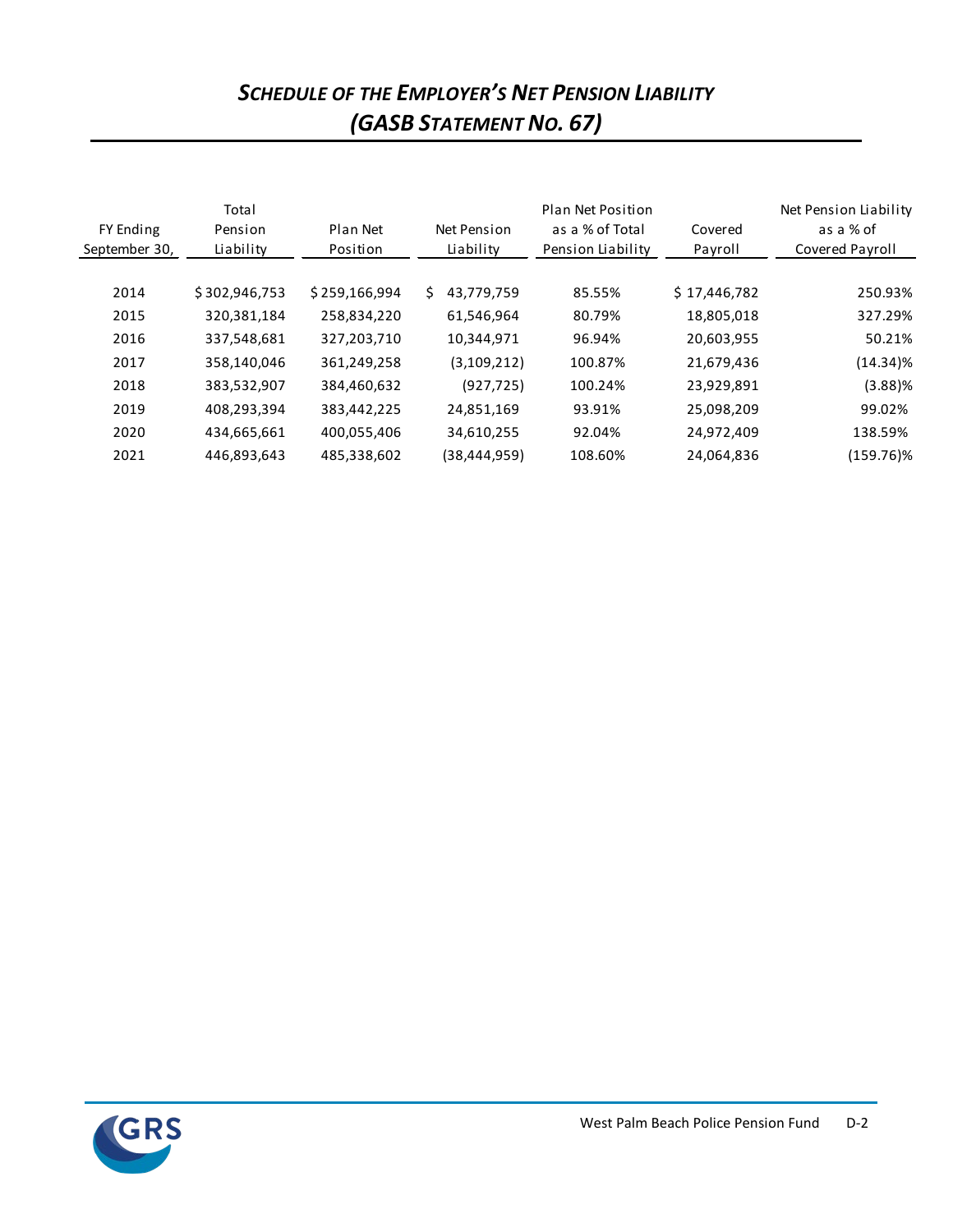### *NOTES TO SCHEDULE OF THE EMPLOYER'S NET PENSION LIABILITY (GASB STATEMENT NO. 67)*

| <b>Valuation Date:</b>           | September 30, 2020                                                                                                                                                                                                                                                                                                                                                                                                                                                                                                                                                                                                                                                                                          |  |  |  |  |  |  |
|----------------------------------|-------------------------------------------------------------------------------------------------------------------------------------------------------------------------------------------------------------------------------------------------------------------------------------------------------------------------------------------------------------------------------------------------------------------------------------------------------------------------------------------------------------------------------------------------------------------------------------------------------------------------------------------------------------------------------------------------------------|--|--|--|--|--|--|
| <b>Measurement Date:</b>         | September 30, 2021                                                                                                                                                                                                                                                                                                                                                                                                                                                                                                                                                                                                                                                                                          |  |  |  |  |  |  |
|                                  |                                                                                                                                                                                                                                                                                                                                                                                                                                                                                                                                                                                                                                                                                                             |  |  |  |  |  |  |
|                                  | Methods and Assumptions Used to Determine Net Pension Liability:                                                                                                                                                                                                                                                                                                                                                                                                                                                                                                                                                                                                                                            |  |  |  |  |  |  |
| <b>Actuarial Cost Method</b>     | <b>Entry Age Normal</b>                                                                                                                                                                                                                                                                                                                                                                                                                                                                                                                                                                                                                                                                                     |  |  |  |  |  |  |
| <b>Roll Forward Procedures</b>   | The Total Pension Liability was developed by using standard<br>actuarial techniques to roll forward amounts from the September<br>30, 2020 actuarial valuation one year to the measurement date.                                                                                                                                                                                                                                                                                                                                                                                                                                                                                                            |  |  |  |  |  |  |
| Inflation                        | 2.5%                                                                                                                                                                                                                                                                                                                                                                                                                                                                                                                                                                                                                                                                                                        |  |  |  |  |  |  |
| Salary Increases                 | 5.0%, including inflation                                                                                                                                                                                                                                                                                                                                                                                                                                                                                                                                                                                                                                                                                   |  |  |  |  |  |  |
| <b>Investment Rate of Return</b> | 7.25%                                                                                                                                                                                                                                                                                                                                                                                                                                                                                                                                                                                                                                                                                                       |  |  |  |  |  |  |
| <b>Retirement Age</b>            | Experience-based table of rates that are specific to the type of<br>eligibility condition.                                                                                                                                                                                                                                                                                                                                                                                                                                                                                                                                                                                                                  |  |  |  |  |  |  |
| Mortality                        | The PUB-2010 Headcount Weighted Safety Below Median Employee<br>Male Table (pre-retirement), the PUB-2010 Headcount Weighted<br>Safety Employee Female Table (pre-retirement), the PUB-2010<br>Headcount Weighted Safety Below Median Healthy Retiree Male<br>Table (post-retirement), and the PUB-2010 Safety Healthy Retiree<br>Female Table (post-retirement). These tables use ages set forward<br>one year and mortality improvements to all future years after 2010<br>using scale MP-2018. These are the same rates used for Special Risk<br>Class members in the July 1, 2019 Actuarial Valuation of the Florida<br>Retirement System (FRS), as required under Florida Statutes,<br>Chapter 112.63. |  |  |  |  |  |  |
| <b>Other Information:</b>        |                                                                                                                                                                                                                                                                                                                                                                                                                                                                                                                                                                                                                                                                                                             |  |  |  |  |  |  |
| <b>Notes</b>                     | See Section A in the September 30, 2020 Actuarial Valuation Report.<br>Effective as of September 30, 2020, the investment return<br>assumption was lowered from 7.50% to 7.25%. In addition, the<br>mortality tables were updated from the mortality rates used by the<br>Florida Retirement System (FRS) for Special Risk Class members in<br>the July 1, 2018 FRS Actuarial Valuation to the rates used in the July<br>1, 2019 FRS Actuarial Valuation. Florida Statutes Chapter<br>112.63(1)(f) mandates the use of mortality tables from one of the<br>two most recently published FRS actuarial valuation reports.                                                                                     |  |  |  |  |  |  |

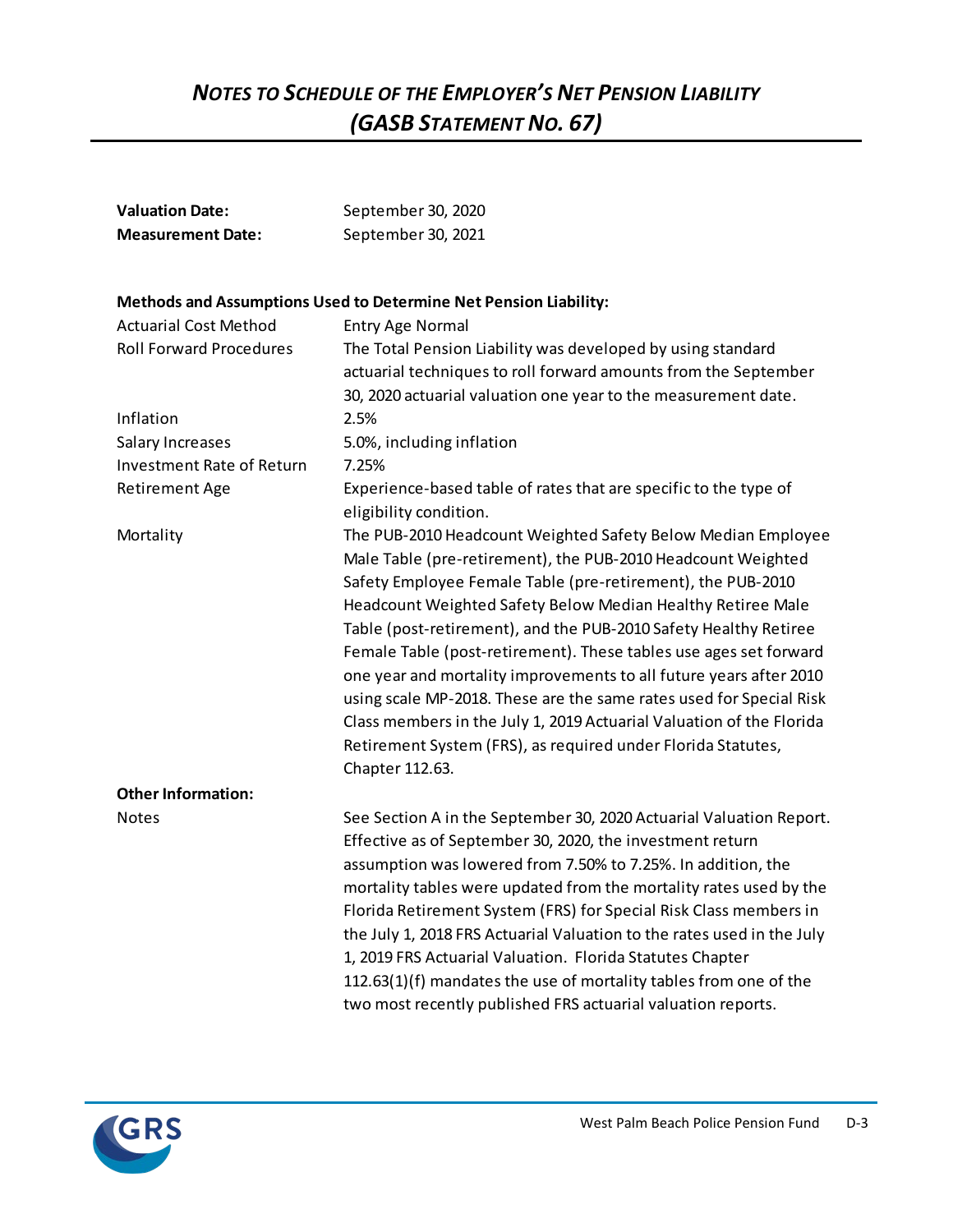### *SCHEDULE OF CONTRIBUTIONS (GASB STATEMENT NO. 67)*

|                  | Actuarially     |               | Contribution             |              | <b>Actual Contribution</b> |
|------------------|-----------------|---------------|--------------------------|--------------|----------------------------|
| <b>FY Ending</b> | Determined      | Actual        | Deficiency               | Covered      | as a % of                  |
| September 30,    | Contribution    | Contribution* | (Excess)                 | Payroll      | Covered Payroll            |
|                  |                 |               |                          |              |                            |
| 2014             | \$<br>8,941,538 | \$10,041,651  | \$<br>(1,100,113)        | \$17,446,782 | 57.56%                     |
| 2015             | 9,744,918       | 8,644,805     | 1,100,113                | 18,805,018   | 45.97%                     |
| 2016             | 9,726,454       | 59,726,454    | (50,000,000)             | 20,603,955   | 289.88%                    |
| 2017             | 3,285,065       | 3,285,065     | $\overline{\phantom{0}}$ | 21,679,436   | 15.15%                     |
| 2018             | 3,131,968       | 3,556,968     | (425,000)                | 23,929,891   | 14.86%                     |
| 2019             | 4,363,006       | 4,363,006     |                          | 25,098,209   | 17.38%                     |
| 2020             | 5,240,652       | 5,240,652     |                          | 24,972,409   | 20.99%                     |
| 2021             | 5,935,584       | 5,935,584     |                          | 24,064,836   | 24.66%                     |
|                  |                 |               |                          |              |                            |

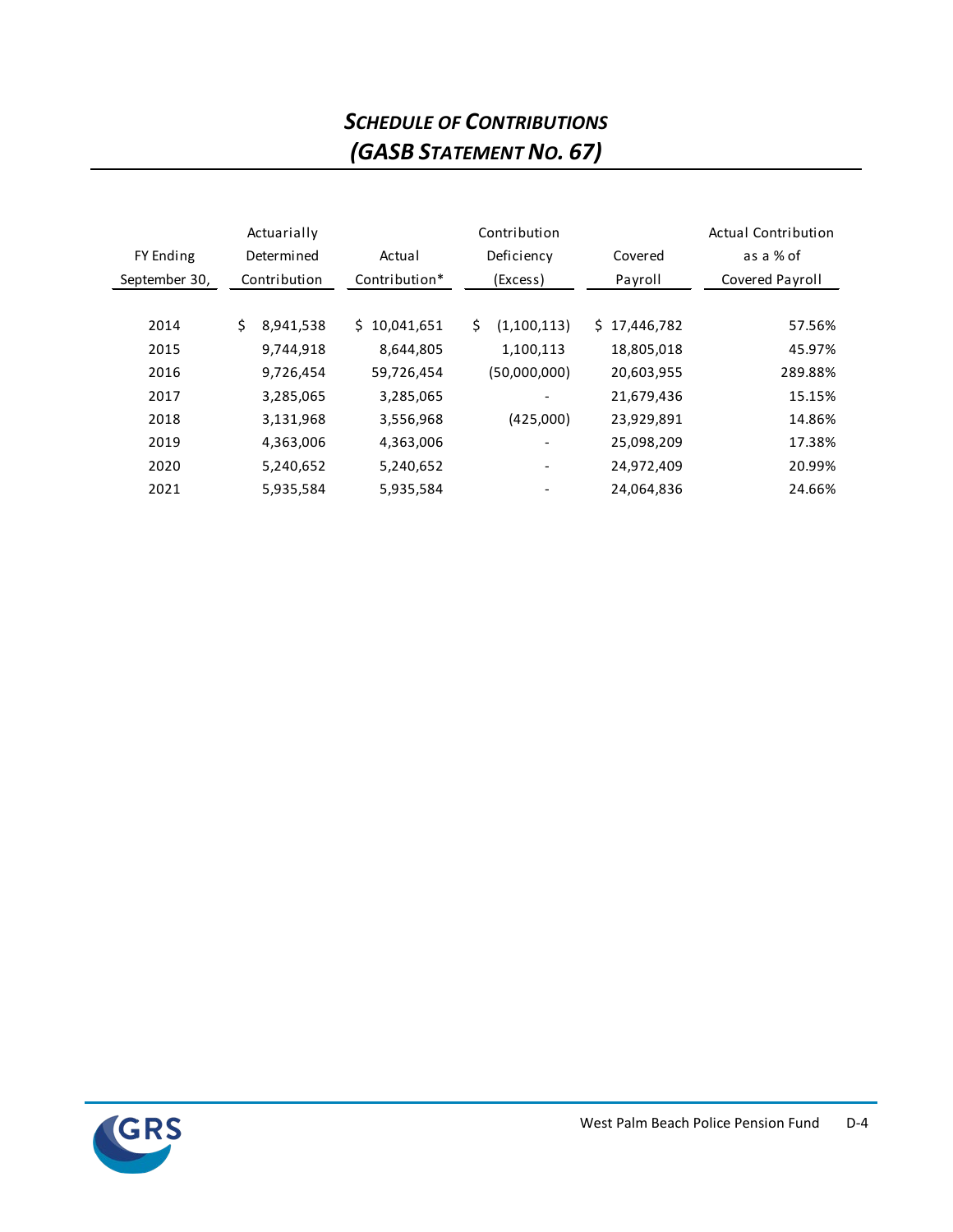### *NOTES TO SCHEDULE OF CONTRIBUTIONS (GASB STATEMENT NO. 67)*

| <b>Valuation Date:</b>               | September 30, 2019                                                    |
|--------------------------------------|-----------------------------------------------------------------------|
| <b>Notes</b>                         | Actuarially determined contributions are calculated as of             |
|                                      | September 30, which is two years prior to the end of the fiscal year  |
|                                      | in which contributions are reported.                                  |
|                                      |                                                                       |
|                                      | <b>Methods and Assumptions Used to Determine Contribution Rates:</b>  |
| <b>Actuarial Cost Method</b>         | <b>Entry Age Normal</b>                                               |
| <b>Amortization Method</b>           | Level Percentage of Payroll, Closed                                   |
| <b>Remaining Amortization Period</b> | 30 years                                                              |
| <b>Asset Valuation Method</b>        | 4-year smoothed market                                                |
| Inflation                            | 2.5%                                                                  |
| Salary Increases                     | 5.0%, including inflation                                             |
| <b>Investment Rate of Return</b>     | 7.500%                                                                |
| <b>Retirement Age</b>                | Experience-based table of rates that are specific to the type of      |
|                                      | eligibility condition.                                                |
| Mortality                            | RP-2000 Combined Healthy Participant Mortality Table (for pre-        |
|                                      | retirement mortality) and the RP-2000 Mortality Table for             |
|                                      | Annuitants (for post-retirement mortality), with mortality            |
|                                      | improvements projected to all future years after 2000 using Scale     |
|                                      | BB. For males, the base mortality rates include a 90% blue collar     |
|                                      | adjustment and a 10% white collar adjustment. For females, the        |
|                                      | base mortality rates include a 100% white collar adjustment. These    |
|                                      | are the same rates used for Special Risk Class members of the         |
|                                      | Florida Retirement System (FRS) in the July 1, 2018 FRS Valuation, as |
|                                      | mandated by Chapter 112.63, Florida Statutes.                         |
| <b>Other Information:</b>            |                                                                       |
| <b>Notes</b>                         | See Section A in the September 30, 2019 Actuarial Valuation Report.   |
|                                      | Effective as of September 30, 2019, the investment return             |
|                                      | assumption was lowered from 7.625% to 7.50%.                          |

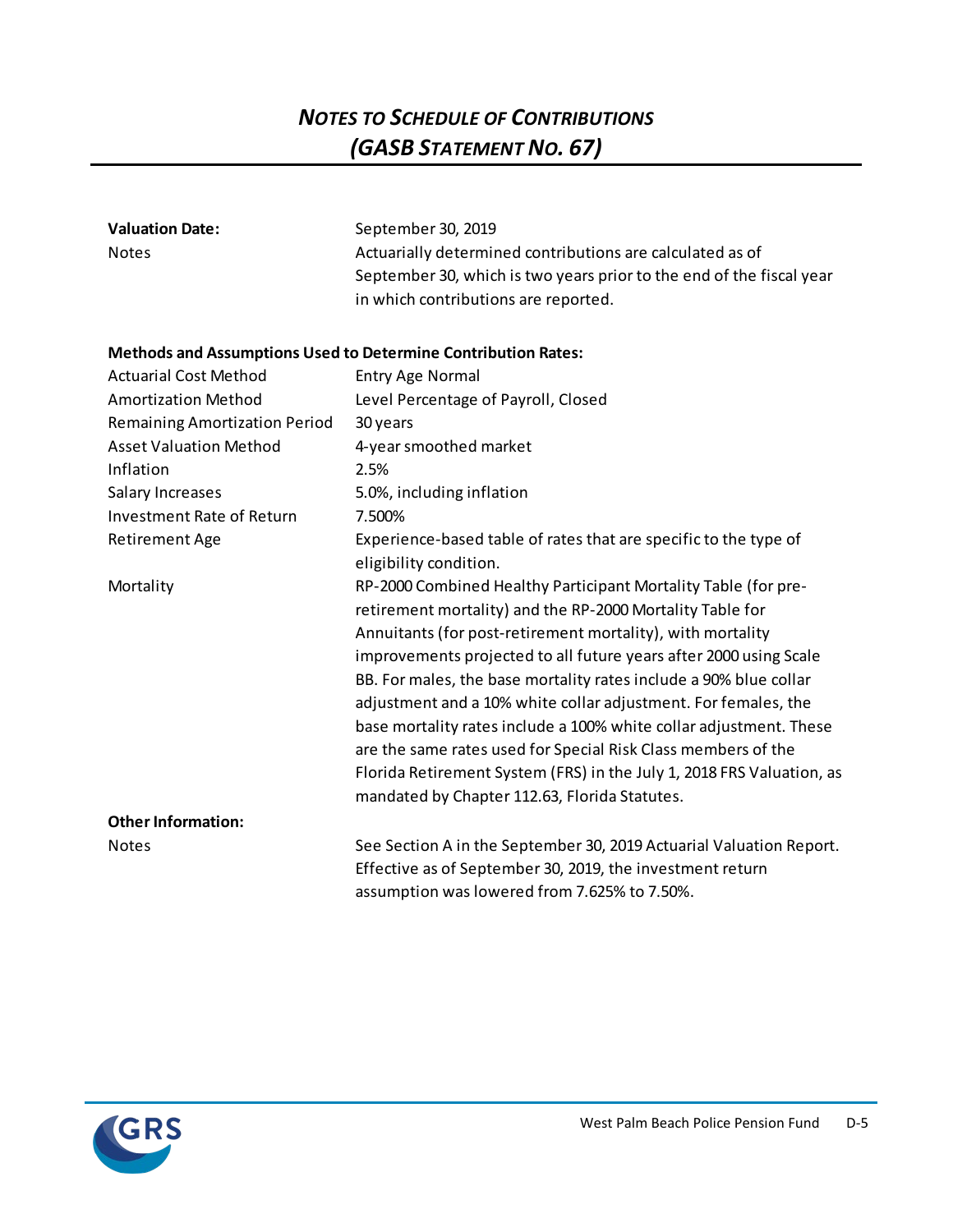A single discount rate of 7.25% was used to measure the total pension liability. This single discount rate was based on the expected rate of return on pension plan investments of 7.25%. The projection of cash flows used to determine this single discount rate assumed that plan member contributions will be made at the current contribution rate and that employer contributions will be made at rates equal to the difference between the total actuarially determined contribution rates and the member rate. Based on these assumptions, the pension plan's fiduciary net position was projected to be available to make all projected future benefit payments of current plan members. Therefore, the long-term expected rate of return on pension plan investments (7.25%) was applied to all periods of projected benefit payments to determine the total pension liability.

Regarding the sensitivity of the net pension liability to changes in the single discount rate, the following presents the plan's net pension liability, calculated using a single discount rate of 7.25%, as well as what the plan's net pension liability would be if it were calculated using a single discount rate that is 1-percentagepoint lower or 1-percentage-point higher:

|             | <b>Current Single Discount</b> |                  |
|-------------|--------------------------------|------------------|
| 1% Decrease | <b>Rate Assumption</b>         | 1% Increase      |
| 6.25%       | 7.25%                          | 8.25%            |
| \$2,932,921 | \$(38, 444, 959)               | \$(72, 121, 418) |

#### **Sensitivity of the Net Pension Liability to the Single Discount Rate Assumption**

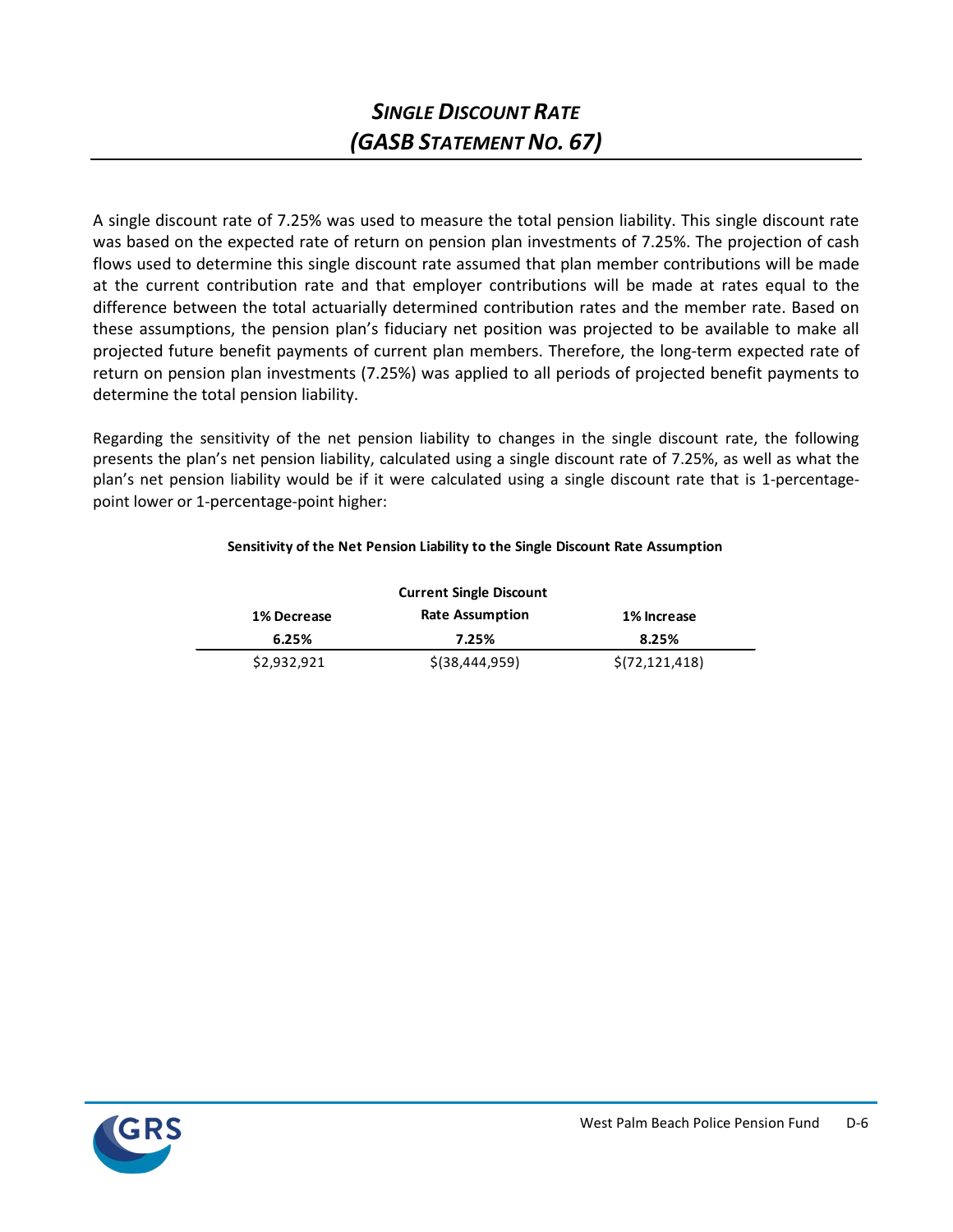**SECTION E**

**SUMMARY OF VALUATION RESULTS IN STATE FORMAT**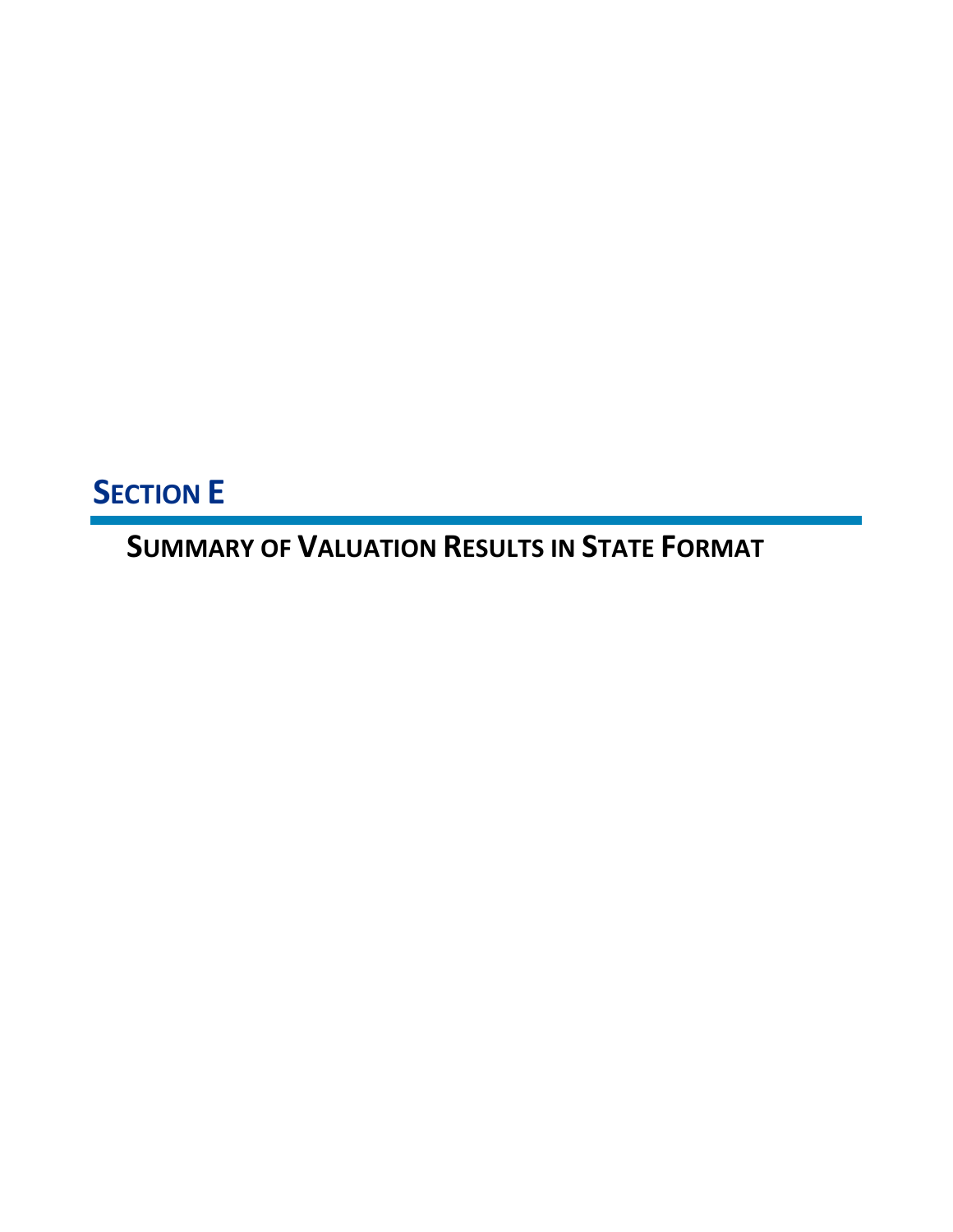### *SUMMARY OF VALUATION RESULTS IN STATE FORMAT (\$ AMOUNTS IN THOUSANDS)*

|     |                                                                           | September 30, 2021      |         |                          | September 30, 2020 |      |          |
|-----|---------------------------------------------------------------------------|-------------------------|---------|--------------------------|--------------------|------|----------|
|     |                                                                           | After<br><b>Changes</b> |         | <b>Before</b><br>Changes |                    |      |          |
| (a) | Participant Data                                                          |                         |         |                          |                    |      |          |
|     | (i) Active participants - number                                          |                         | 261     |                          | 261                |      | 264      |
|     | - annual payroll (excl. DROP participants)                                | \$                      | 23,075  | \$                       | 23,075             | \$   | 23,193   |
|     | (ii) Retired members & beneficiaries (excl. disability)                   |                         |         |                          |                    |      |          |
|     | - number                                                                  |                         | 260     |                          | 260                |      | 251      |
|     | - annualized benefit payroll                                              |                         | 15,210  |                          | 15,210             |      | 14,261   |
|     | (iii) Disabled members & beneficiaries                                    |                         |         |                          |                    |      |          |
|     | - number                                                                  |                         | 21      |                          | 21                 |      | 20       |
|     | - annualized benefit payroll                                              |                         | 1,091   |                          | 1,091              |      | 961      |
|     | (iv) Terminated vested members                                            |                         |         |                          |                    |      |          |
|     | - number                                                                  |                         | 11      |                          | 11                 |      | 9        |
|     | - annualized benefit payroll                                              |                         | 321     |                          | 321                |      | 245      |
| (b) | Assets                                                                    |                         |         |                          |                    |      |          |
|     | (i) Actuarial value of funding                                            |                         | 485,339 |                          | 444,688            |      | 410,350  |
|     | (ii) Market value                                                         |                         | 485,339 |                          | 485,339            |      | 400,055  |
|     | (iii) Contribution receivable                                             |                         | 0       |                          | $\Omega$           |      | 0        |
| (c) | <b>Actuarial Liabilities</b>                                              |                         |         |                          |                    |      |          |
|     | (i) Actuarial present value of active member benefits:                    |                         |         |                          |                    |      |          |
|     | service retirement                                                        |                         | 143,059 |                          | 136,319            |      | 137,813  |
|     | termination benefits - pensions                                           |                         | 4,797   |                          | 4,523              |      | 4,578    |
|     | disability retirement                                                     |                         | 6,110   |                          | 5,829              |      | 5,879    |
|     | survivor benefits (pre-retirement)                                        |                         | 1,218   |                          | 1,160              |      | 1,187    |
|     | survivor benefits (post-retirement)                                       |                         | 12,136  |                          | 11,167             |      | 11,343   |
|     | termination benefits - refunds                                            |                         | 516     |                          | 513                |      | 503      |
|     | share accounts                                                            |                         | 62,460  |                          | 62,460             |      | 56,834   |
|     | Total                                                                     |                         | 230,296 |                          | 221,971            |      | 218,137  |
|     | (ii) Contribution stabilization reserve                                   |                         | 15,500  |                          | 0                  |      | 0        |
|     | (iii) Actuarial present value of terminated vested member benefits        |                         | 3,435   |                          | 3,301              |      | 2,519    |
|     | (iv) Actuarial present value of retired member & beneficiary:             |                         |         |                          |                    |      |          |
|     | total service retirement & survivors                                      |                         | 199,016 |                          | 194,077            |      | 182,418  |
|     | disability retirement                                                     |                         | 14,550  |                          | 14,185             |      | 12,929   |
|     | distribution reserve                                                      |                         | 19,516  |                          | $\Omega$           |      | $\Omega$ |
|     | <b>DROP Reserve</b>                                                       |                         | 66,318  |                          | 66,318             |      | 62,477   |
|     | Total                                                                     |                         | 299,400 |                          | 274,580            |      | 257,825  |
|     | (v) Total actuarial present value of future benefit payments and reserves |                         | 548,632 |                          | 499,852            |      | 478,481  |
|     | (vi) Payables                                                             | none                    |         | none                     |                    | none |          |
|     | (vii) Actuarial accrued liability (including Share Accounts               |                         |         |                          |                    |      |          |
|     | and DROP Reserve)                                                         | \$                      | 493,491 | \$                       | 448,708            | \$   | 427,593  |
|     | (viii) Unfunded actuarial accrued liability(1)                            | \$                      | 8,153   | \$                       | 4,020              | \$   | 17,243   |

*(1) Please refer to page A-11 for requested detail.*

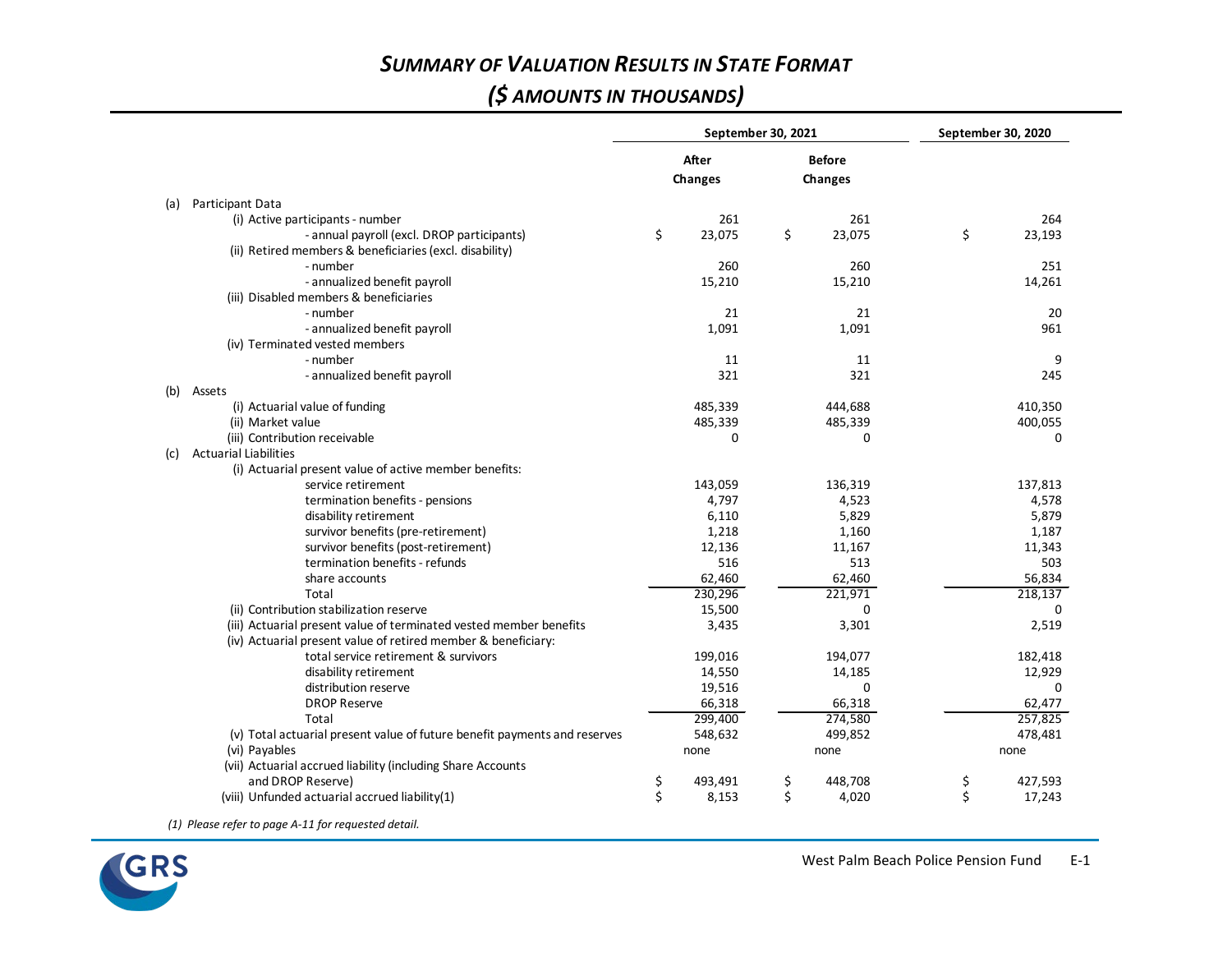### *SUMMARY OF VALUATION RESULTS IN STATE FORMAT (\$ AMOUNTS IN THOUSANDS)*

|        |                                                                                      | September 30, 2021      |           |                                 | September 30, 2020 |    |           |
|--------|--------------------------------------------------------------------------------------|-------------------------|-----------|---------------------------------|--------------------|----|-----------|
|        |                                                                                      | After<br><b>Changes</b> |           | <b>Before</b><br><b>Changes</b> |                    |    |           |
|        | (d) Actuarial Present Value of Accrued Benefits (calculated in accordance with FASB  |                         |           |                                 |                    |    |           |
|        | Statement No. 35)                                                                    |                         |           |                                 |                    |    |           |
| (i)    | Vested accrued benefits                                                              |                         |           |                                 |                    |    |           |
|        | Retired members and beneficiaries - pensions                                         | \$                      | 279,884   | \$                              | 274,580            | \$ | 257,825   |
|        | - distribution reserves                                                              |                         | 19,516    |                                 | 0                  |    | 0         |
|        | <b>Terminated members</b>                                                            |                         | 3,435     |                                 | 3,301              |    | 2,519     |
|        | Active members (includes non-forfeitable accum, member contributions                 |                         |           |                                 |                    |    |           |
|        | of \$22,610 and \$23,038)                                                            |                         | 82,047    |                                 | 78,993             |    | 81,625    |
|        | Active member share accounts                                                         |                         | 62,460    |                                 | 62,460             |    | 56,834    |
|        | Total                                                                                | Ś.                      | 447,343   | Ś.                              | 419,335            | Ś  | 398,802   |
| (iii)  | Non-vested accrued benefits                                                          |                         | 4,119     |                                 | 3,748              |    | 3,441     |
| (iii)  | Contribution stabilization reserve                                                   |                         | 15,500    |                                 | 0                  |    | 0         |
| (iv)   | Total actuarial p.v. of accrued benefits                                             | \$                      | 466,962   | \$                              | 423,083            | \$ | 402,243   |
| (v)    | Actuarial p.v. of accrued benefits at begin. of year                                 | \$                      | 402,243   | \$                              | 402,243            | Ś  | 383,932   |
| (vi)   | Changes attributable to:                                                             |                         |           |                                 |                    |    |           |
|        | Amendments                                                                           | \$                      | 0         | \$                              | 0                  | \$ | 0         |
|        | Assumption/method changes                                                            |                         | 43,879    |                                 | 0                  |    | (69)      |
|        | Operation of decrements                                                              |                         | 31,284    |                                 | 31,284             |    | 30,491    |
|        | Benefit payments                                                                     |                         | (19, 911) |                                 | (19, 911)          |    | (18, 720) |
|        | Other (Changes in Reserves)                                                          |                         | 9,467     |                                 | 9,467              |    | 6,609     |
| (vii)  | Net change                                                                           |                         | 64,719    |                                 | 20,840             |    | 18,312    |
| (viii) | Actuarial p.v. of Accr. benefits at end of year                                      | \$                      | 466,962   | \$                              | 423,083            | \$ | 402,243   |
|        | (e) Plan costs for fiscal years beginning October 1, 2021 and October 1, 2020 (EANC) |                         |           |                                 |                    |    |           |
| (i)    | Normal costs                                                                         |                         |           |                                 |                    |    |           |
|        | Service pensions (incl. post-ret. surv. pensions)                                    |                         | 25.08     |                                 | 23.56 %            |    | 23.45 %   |
|        | Disability pensions (incl. post-ret. surv. pensions)                                 |                         | 1.85      |                                 | 1.76               |    | 1.76      |
|        | Survivor pensions (pre-retirement)                                                   |                         | 0.30      |                                 | 0.29               |    | 0.30      |
|        | Deferred service pensions                                                            |                         | 1.30      |                                 | 1.23               |    | 1.23      |
|        | Refunds of member contributions                                                      |                         | 0.76      |                                 | 0.77               |    | 0.77      |
|        | Total normal cost                                                                    |                         | 29.29     |                                 | 27.61              |    | 27.51     |
| (ii)   | Payment to amortize unf'd act. accr. liab.                                           |                         | 2.87      |                                 | 0.32               |    | 4.45      |
| (iii)  | Administrative expenses                                                              |                         | 1.16      |                                 | 1.16               |    | 0.93      |
| (iv)   | FS112.64(5) Requirement                                                              |                         | 0.12      |                                 | 0.10               |    | 0.49      |
| (v)    | Amount to be paid by participants                                                    |                         | 11.00     |                                 | 11.00              |    | 11.00     |
| (vi)   | Expected state contribution                                                          |                         | 0.00      |                                 | 0.00               |    | 0.00      |
| (vii)  | Expected plan sponsor contribution                                                   |                         |           |                                 |                    |    |           |
|        | % of payroll                                                                         |                         | 22.44 %   |                                 | 18.19 %            |    | 22.38 %   |
|        | dollars                                                                              | \$                      | 5,531     | \$                              | 4,484              | \$ | 5,545     |



West Palm Beach Police Pension Fund E-2